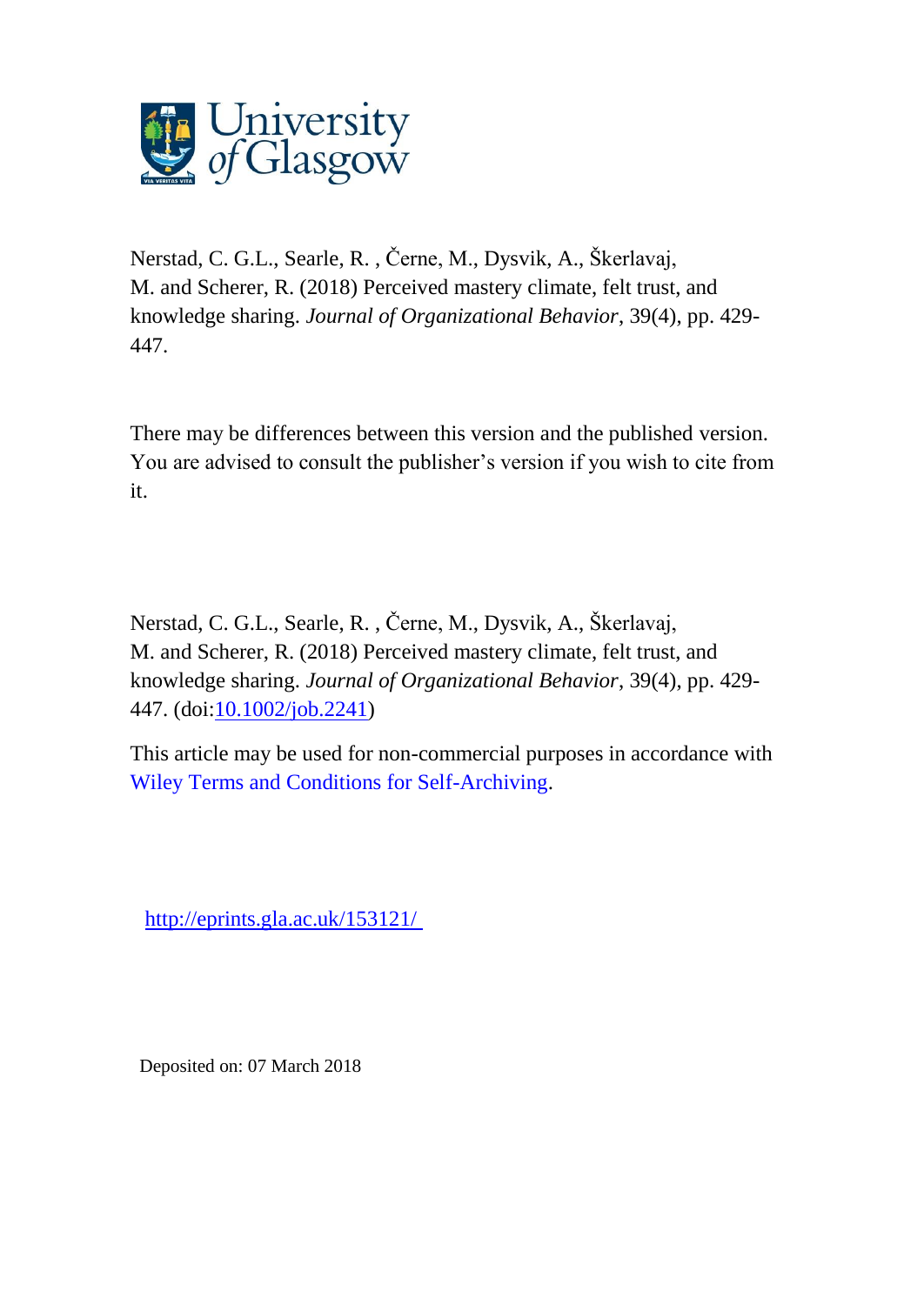Enlighten – Research publications by members of the University of Glasgo[w](http://eprints.gla.ac.uk/) [http://eprints.gla.ac.uk](http://eprints.gla.ac.uk/)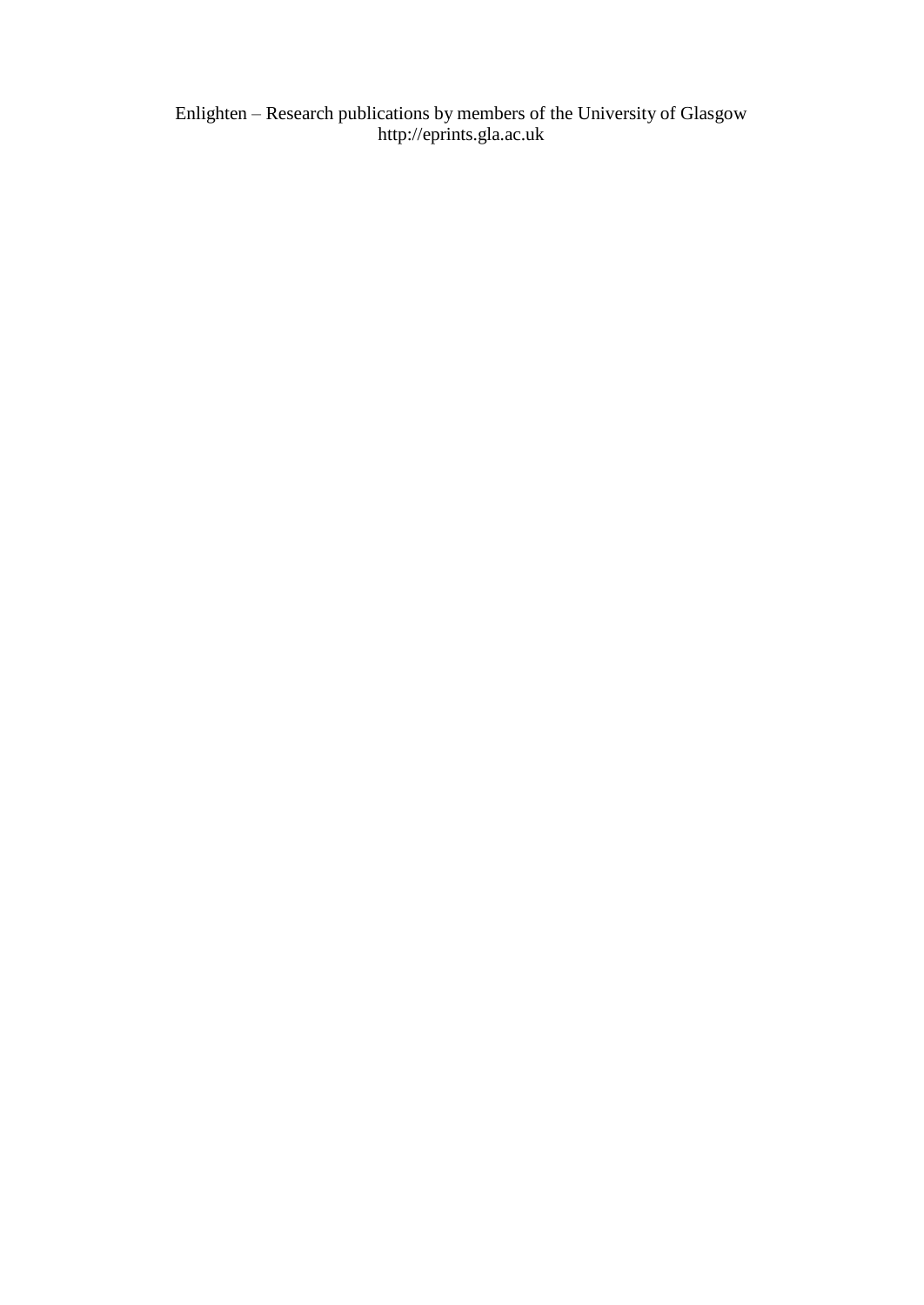Perceived Mastery Climate, Felt Trust, and Knowledge Sharing

Christina G. L. Nerstad<sup>1</sup>, Rosalind Searle<sup>2</sup>, Matej Černe<sup>3</sup>, Anders Dysvik<sup>1</sup>, Miha Škerlavaj<sup>1</sup>, and Ronny Scherer<sup>4</sup>

<sup>1</sup>BI Norwegian Business School, <sup>2</sup> University of Glasgow, <sup>3</sup>University of Ljubljana, <sup>4</sup>University of Oslo

*Keywords:* motivational climate, felt trust, knowledge sharing, multilevel modeling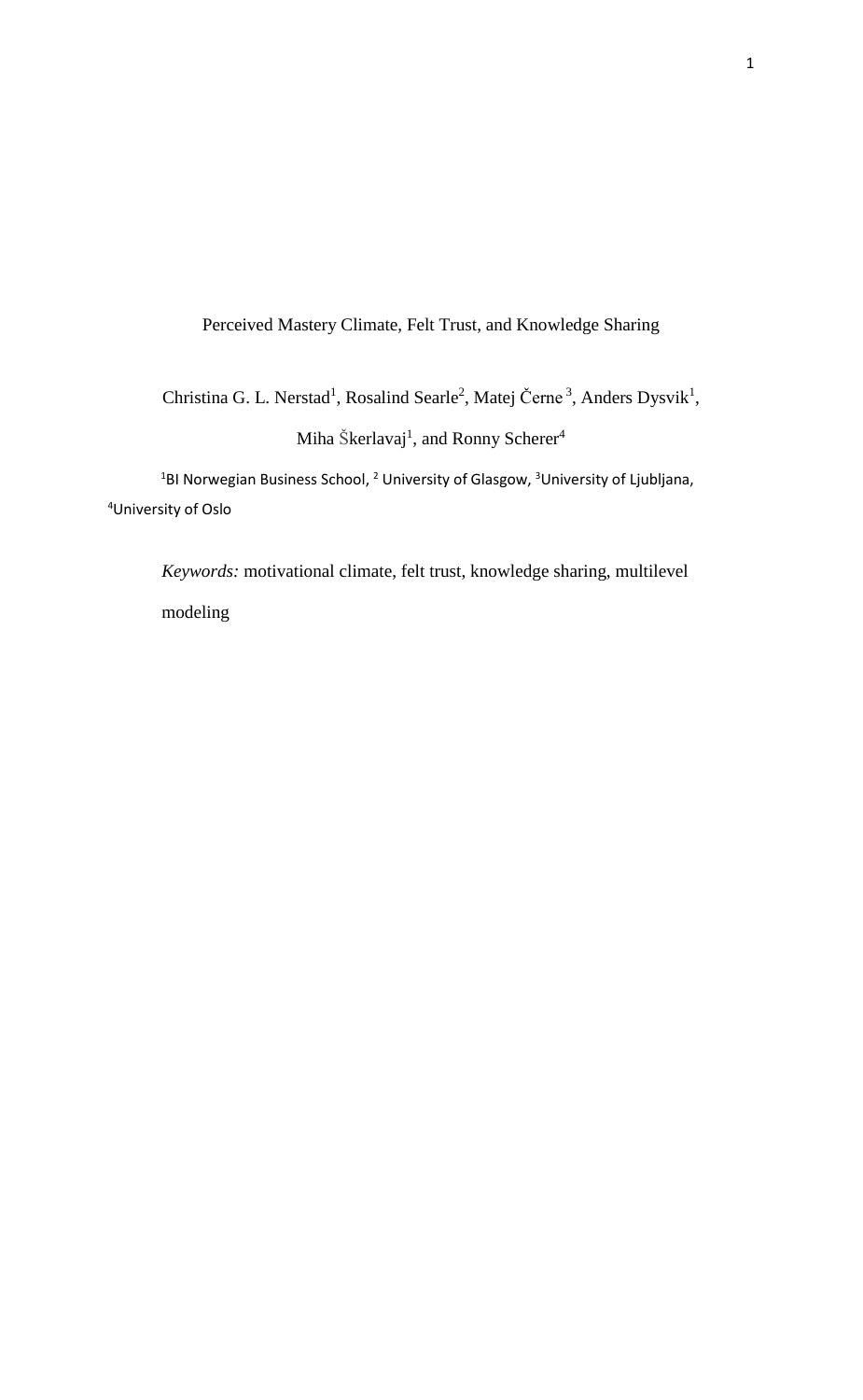### Abstract

Interpersonal trust is associated with a range of adaptive outcomes, including knowledge sharing. However, to date, our knowledge of antecedents and consequences of employees feeling trusted by supervisors in organizations remains limited. Based on a multisource, multiwave field study among 956 employees from five Norwegian organizations, we examined the predictive roles of perceived mastery climate and employee felt trust for employees' knowledge sharing. Drawing on the achievement goal theory, we develop and test a model to demonstrate that when employees perceive a mastery climate, they are more likely to feel trusted by their supervisors both at the individual and group levels. Moreover, the relationship between employees' perceptions of a mastery climate and supervisor-rated knowledge sharing is mediated by perceptions of being trusted by the supervisor. Theoretical contributions and practical implications of our findings are discussed.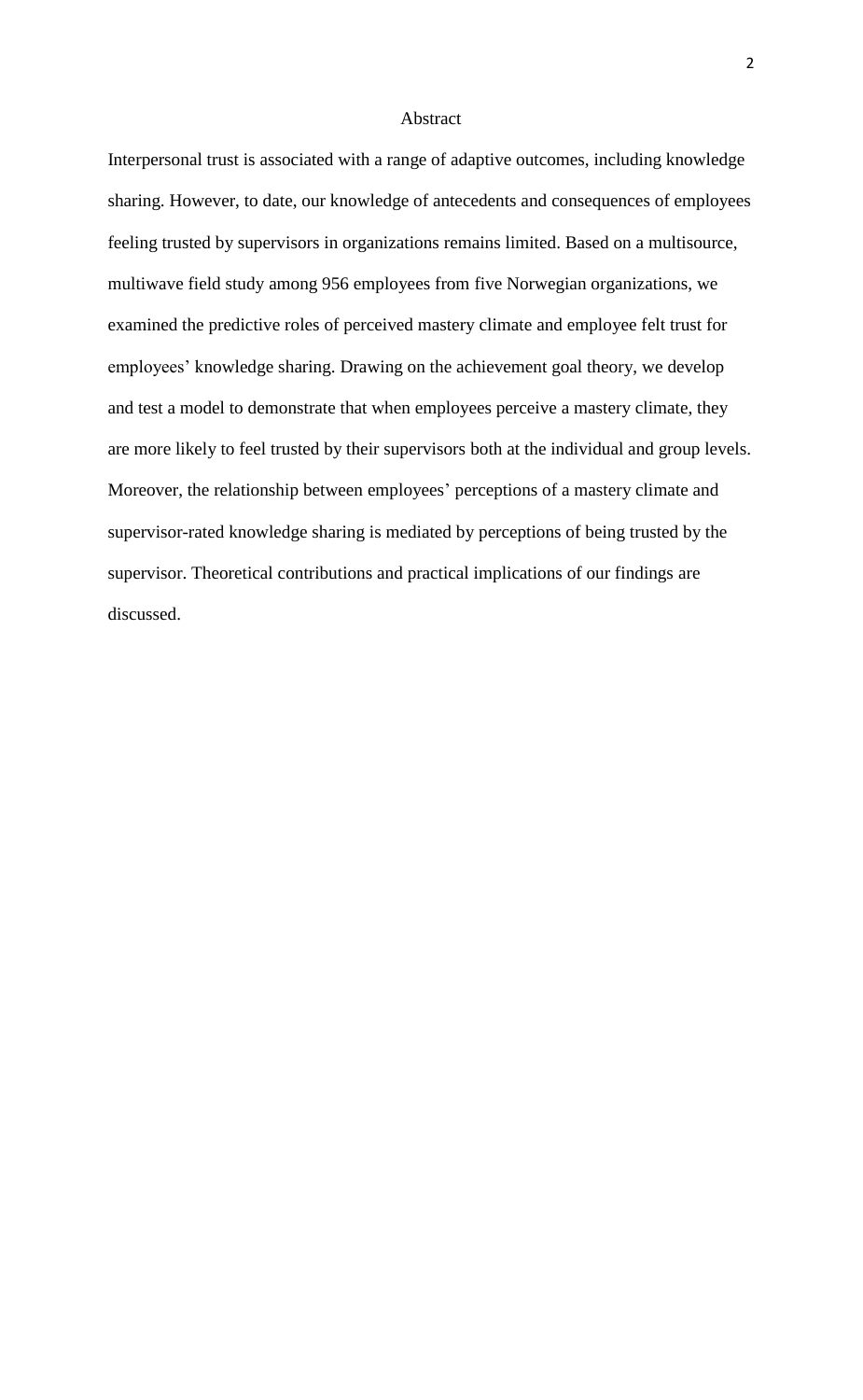Perceived Mastery Climate, Felt Trust, and Knowledge Sharing

*[Trust] the inmates to run the asylum.* 

—Laszlo Bock, *Work Rules! Insights from Inside Google that will Transform how you Live and Lead*, 2015

Knowledge is a central resource for ensuring organizational competitive advantage (Grant, 1996; Ipe, 2003; Kogut & Zander, 1992; Wang & Noe, 2010). It is therefore essential that employees' knowledge is made available in organizations through processes involving most if not all employees and departments (De Vries, Van den Hooff, & De Ridder, 2006; Grant, 1996; Ipe, 2003). *Knowledge sharing* refers to the provision of task information and know-how as a way of helping others and of developing collaborative problem solving, new ideas, and the implementation of novel policies and procedures (Wang & Noe, 2010). Extant research in this area has revealed that imparting and exchanging knowledge and information is positively associated with both team and organizational productivity and performance (Collins & Smith, 2006; Wang & Noe, 2010). Because knowledge work is regarded as significant in the process of wealth creation in today's global economy, understanding the antecedents of knowledge sharing has become an increasingly important concern (De Vries et al., 2006; Frost, Osterloh, & Weibel, 2010; Gagné, 2009).

The organizational context in which processes of sharing and combining knowledge occur is a central component of actual knowledge transfer (Connelly & Kelloway, 2003; Connelly, Zweig, Webster, & Trougakos, 2012; Javenpaa & Staples, 2001; Wang & Noe, 2010). However, developing our understanding of antecedents for employees' motivation for sharing and actual knowledge sharing remains an important area of research (Cabrera & Cabrera, 2005; Wang & Noe, 2010). In spite of this, the motivational drivers for employee knowledge sharing are still not fully understood (Lam & Lambermont-Ford, 2010; Milne, 2007; Osterloh, Frost, & Frey, 2002). This is unfortunate because one of the greatest challenges organizations face stems from practices of hoarding/hiding knowledge. Although providing short-term personal competitive advantage (Milne, 2007), such maladaptive behaviors have long-term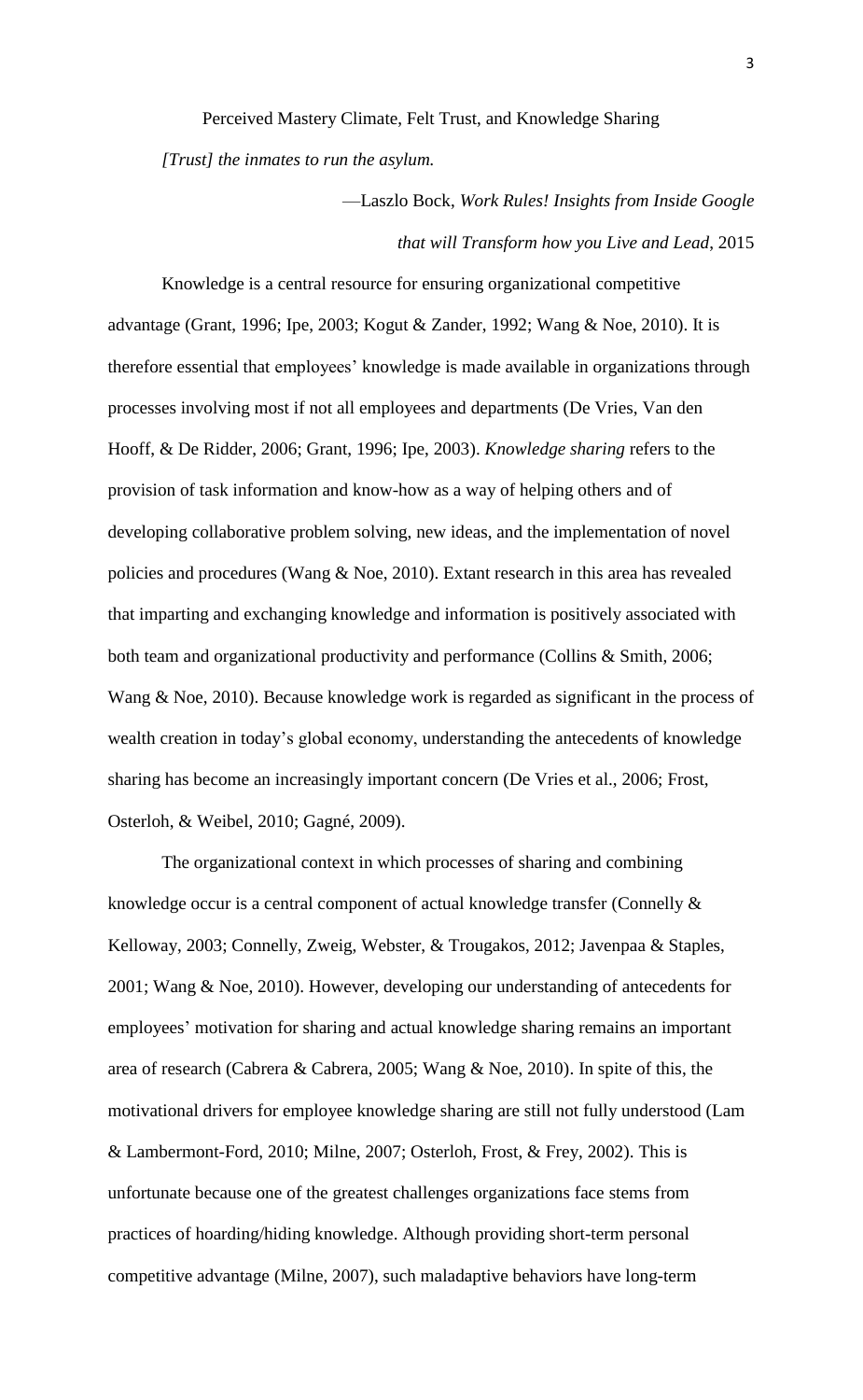organizational consequences. An existing practical challenge (for supervisors in particular) is therefore how to develop organizational contexts wherein norms of knowledge sharing and learning will prevail (Černe, Nerstad, Dysvik, & Škerlavaj, 2014; Milne, 2007).

In this paper, we examine the perceived mastery motivational climate, defined by the traditional achievement goal theory (AGT; Ames, 1992b; Nicholls, 1989), as a potential antecedent of knowledge sharing. This motivational climate defines the achievement criteria of success and failure in a particular work situation based on learning, growth, cooperation, and effort (Nerstad, Roberts, & Richardsen, 2013a). Mastery motivational climate has been found to predict important employee outcomes, including job engagement, burnout, turnover intention, work performance, incivility, innovative work behavior, and knowledge hiding (e.g., Birkeland & Nerstad, 2016; Černe, Hernaus, Dysvik, & Škerlavaj, 2017; Černe et al., 2014; Nerstad et al., 2013a; Nerstad, Roberts, & Richardsen, 2013b). Employees' perceptions of a mastery climate direct how they relate to the task and each other, which goals they accomplish, and how well they are evaluated (Ames & Ames, 1984). It may therefore also affect the sharing of knowledge (cf. Swift, Balkin, & Matusik, 2010). For example, employees experiencing a mastery climate should be more likely to share their knowledge because it is seen as beneficial for both their own and their coworkers' learning and self-improvement (Poortvliet & Giebels, 2012; Poortvliet, Janssen, Van Yperen, & Van de Vliert, 2009). In support of this, prior studies have found perceived mastery climate to positively predict individual knowledge sharing (Poortvliet, Anseel, Janssen, Van Yperen, & Van de Vliert, 2012; Poortvliet & Giebels, 2012; Poortvliet et al., 2009). However, there is a dearth of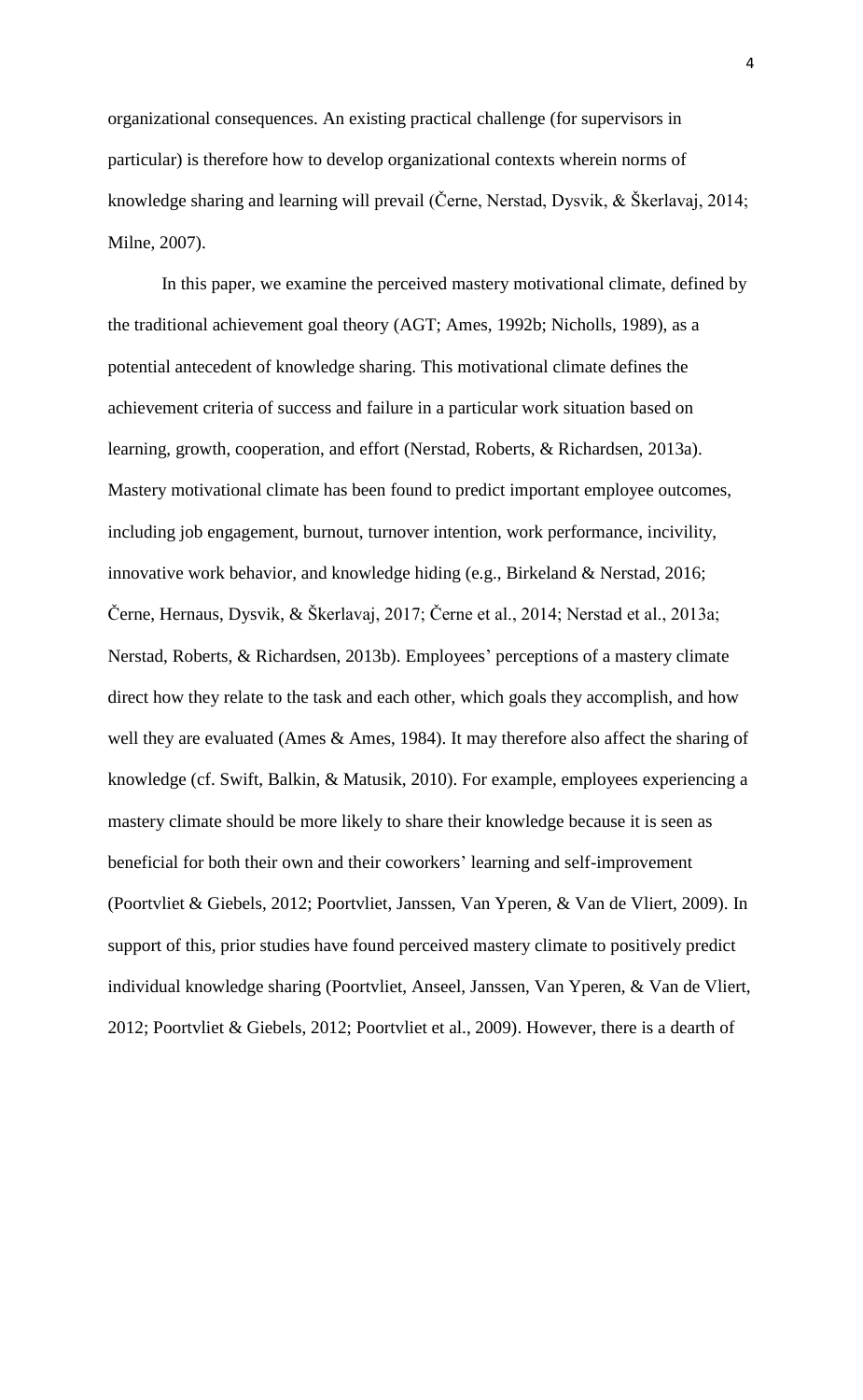understanding<sup>1</sup> of the mechanisms that might explain how a perceived mastery climate relates to knowledge sharing.

Previous work on knowledge sharing has identified *interpersonal trust*—or the willingness to be vulnerable to others in the anticipation of their positive behavior or intention (Brower, Lester, Korsgaard, & Dineen, 2009; Mayer, Davis, & Schoorman, 1995)—as important for explaining the extent to which individuals share their knowledge (Golden & Raghuram, 2010; Lau, Lam, & Wen, 2014; Levin & Cross, 2004; Wang & Noe, 2010). Recently, researchers have focused on perceptions of being trusted by a supervisor, or *felt trust* (Salamon & Robinson, 2008) instead of generalized trust, as has been done previously. Extending this line of inquiry, our study builds on insights of prior research examining employee outcomes related to subordinates' perceptions of their leaders' trustworthiness, by examining felt trust (Lau et al., 2014; Lester & Brower, 2003). Colquitt and Rodell (2011) demonstrated the importance of supervisor trustworthiness through initiating the first step toward subordinates in sharing information, and thus becoming vulnerable to them. Accordingly, employees' beliefs and expectations of their supervisors' trustworthiness can shape their own willingness to engage in trusting behaviors (cf. Seppälä, Lipponen, Pirttila-Backman, & Lipsanen, 2011). Similarity of values between the two parties is an important antecedent to these feelings of being trusted (Lau, Liu, & Fu, 2007). In social exchange theory, trust is central in the ongoing series of exchanges between employer and employees (Cropanzano & Mitchell, 2005). However, although previous research has indicated the importance of interpersonal trust in enhancing the likelihood of knowledge sharing, little is known about the antecedents of interpersonal trust and the consequences of feeling trusted by supervisors. In order to examine the relationship between a perceived mastery

 $\overline{a}$ 

<sup>&</sup>lt;sup>1</sup> It should be noted that Gagné (2009) presented a conceptual framework of motivational influences on knowledge-sharing mechanisms using a different motivational lens combining the theory of planned behavior with self-determination theory.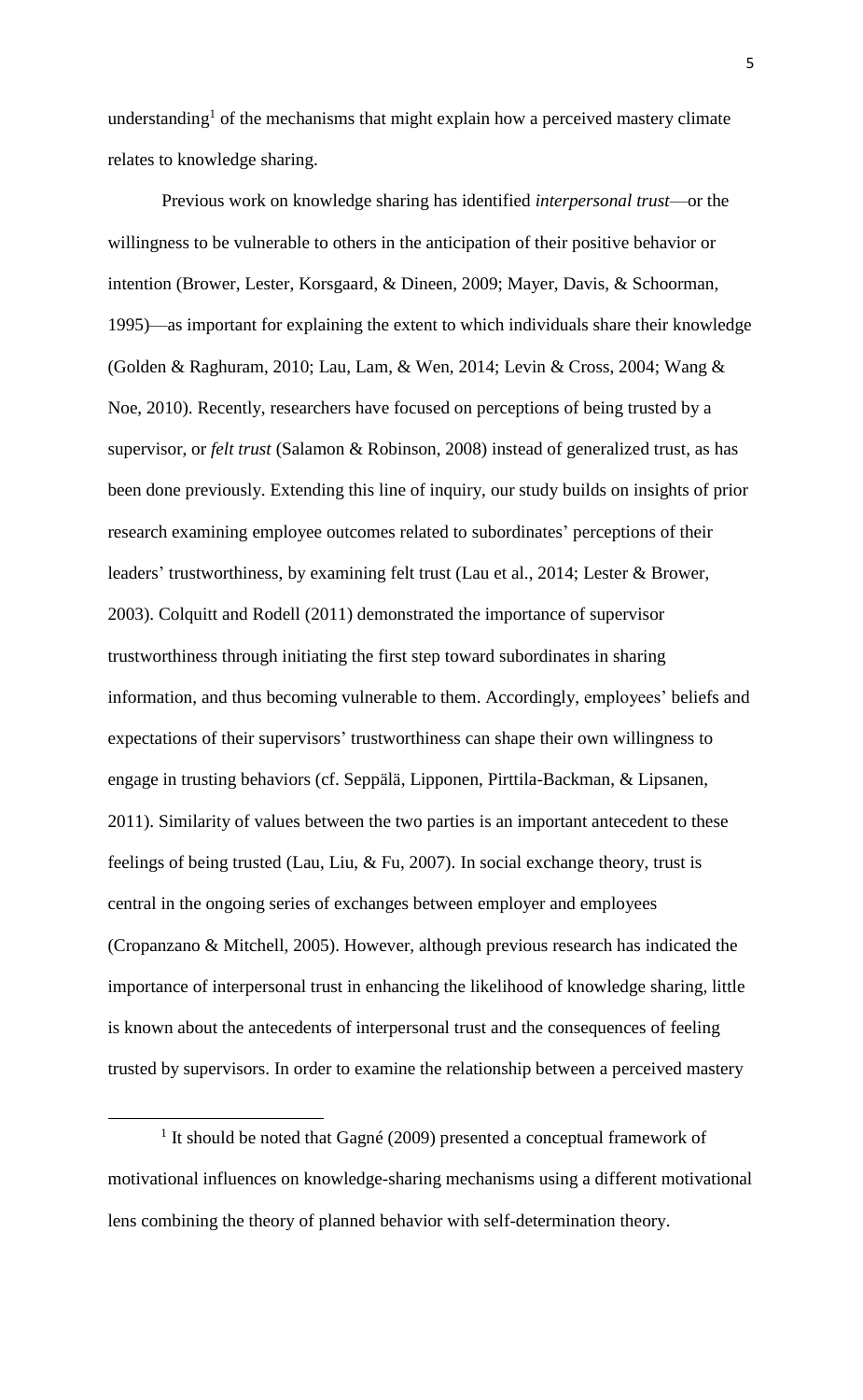climate and knowledge sharing in this study, we explore whether feeling trusted by supervisors serves as an explanatory mechanism.

We intend to contribute to the trust and knowledge-exchange literature in three distinct ways. First, we extend the nomological understanding (cf. Lau et al., 2014; Lau et al., 2007; Salamon & Robinson, 2008) of how felt trust predicts employee outcomes. Specifically, we develop and test a model (Figure 1) of the role of felt trust as a more indepth explanation of how a perceived mastery climate relates to employees' knowledge sharing. We build on previous research of employee outcomes, which shows that feeling trusted by a supervisor is a more effective measure than simple trust in the supervisor (Lau et al., 2007). The conceptual mechanisms by which felt trust operates vary. For some, it can engender norms of responsibility that improve employee attention and diligence, leading to enhanced organizational performance (Salamon & Robinson, 2008). Other studies suggest it is via a more positive self-concept of organization-based selfesteem (Lau et al., 2014) in which performance improvement is driven (Bowling, Eschleman, Wang, Kirkendall, & Alarcon, 2010). In contrast, some have argued that feeling one is trusted changes employees' sense of empowerment (Brower et al., 2009). Felt trust also operates through a Pygmalion effect (Eden, 1990) derived from the sense of pride and enhanced task performance while employees become driven to maintain their reputation (Baer et al., 2015). Baer et al. (2015) particularly showed supervisors' roles in promoting reciprocated norms from bestowing trust on employees extending to consequences including the sharing of knowledge, which is regarded as an increasingly important resource to access in knowledge-intensive organizations (Ipe, 2003; Quigley, Tesluk, Locke, & Bartol, 2007). In this study, we assess the direct and collective impacts of perceived supervisor efforts in modeling being vulnerable to others. We selected this mechanism because felt trust operates by establishing and modeling norms of reciprocity (Salamon & Robinson, 2008). In this way, the norms of vulnerability that occur when bestowing trust are similar to the vulnerability that sharing knowledge produces.

Second, we contribute to our knowledge about trust dynamics and develop insight into effective managerial practices regarding feeling trusted by a supervisor through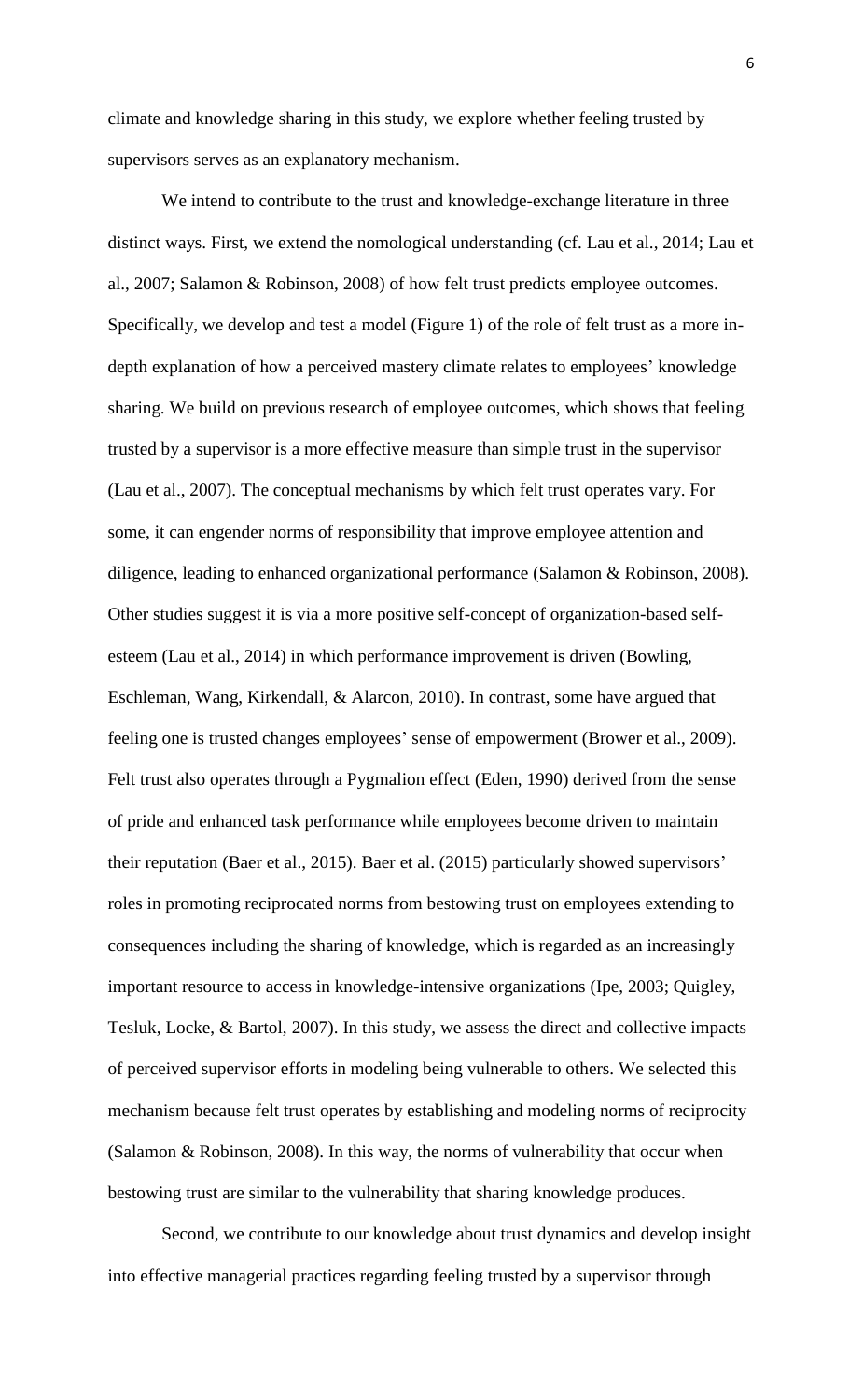considering both individual and shared group-level cognitions. We thus add a novel group-level perspective on whether felt trust perceptions are likely to be shared more widely and become reinforced within a local aggregated context (Thornton & Rupp, 2016). From the simultaneous investigation of both the direct and larger social aggregate cognitive unit, we are able to examine two distinct levels that occur in membership of an organization (Černe et al., 2014; Kramer, 2010; Preacher, Zyphur, & Zhang, 2010; Salamon & Robinson, 2008). We thereby respond to calls for research to better understand how (felt) trust operates at different levels of analysis and what the implications of an approach using various levels of analysis are (Jiang & Probst, 2015; Schoorman, Mayer, & Davis, 2007). This insight is particularly important given that felt trust is based in relationships, which are relevant both to the individual and the group level of analysis (Schoorman et al., 2007).

Third, we add to the research on knowledge sharing by exploring the role of a perceived mastery climate and its mechanisms in the promotion of knowledge sharing in line with calls for more multilevel research on environmental factors (i.e., climate) in predicting knowledge sharing (Lam & Lambermont-Ford, 2010; Wang & Noe, 2010). As multilevel issues have often received scant attention (Jiang & Probst, 2015; Quigley et al., 2007; Wang & Noe, 2010), our study intends to extend extant insight of the knowledge sharing literature (cf. Preacher et al., 2010).

> -------------------------------------------- Insert Figure 1 about here --------------------------------------------

## **Theory and Hypotheses**

#### **Perceived Motivational Climate and Knowledge Sharing**

The work achievement context in which employees perform daily tasks plays an important part in enhancing the likelihood that knowledge is shared (Černe et al., 2014; Connelly et al., 2012). In line with the AGT, the way in which work goals are rewarded in a specific work context creates a motivational climate concerning employees' (individual and/or shared) perceptions of the extant success and failure criteria (Nerstad et al., 2013a). These criteria are emphasized by organizational policies, procedures, and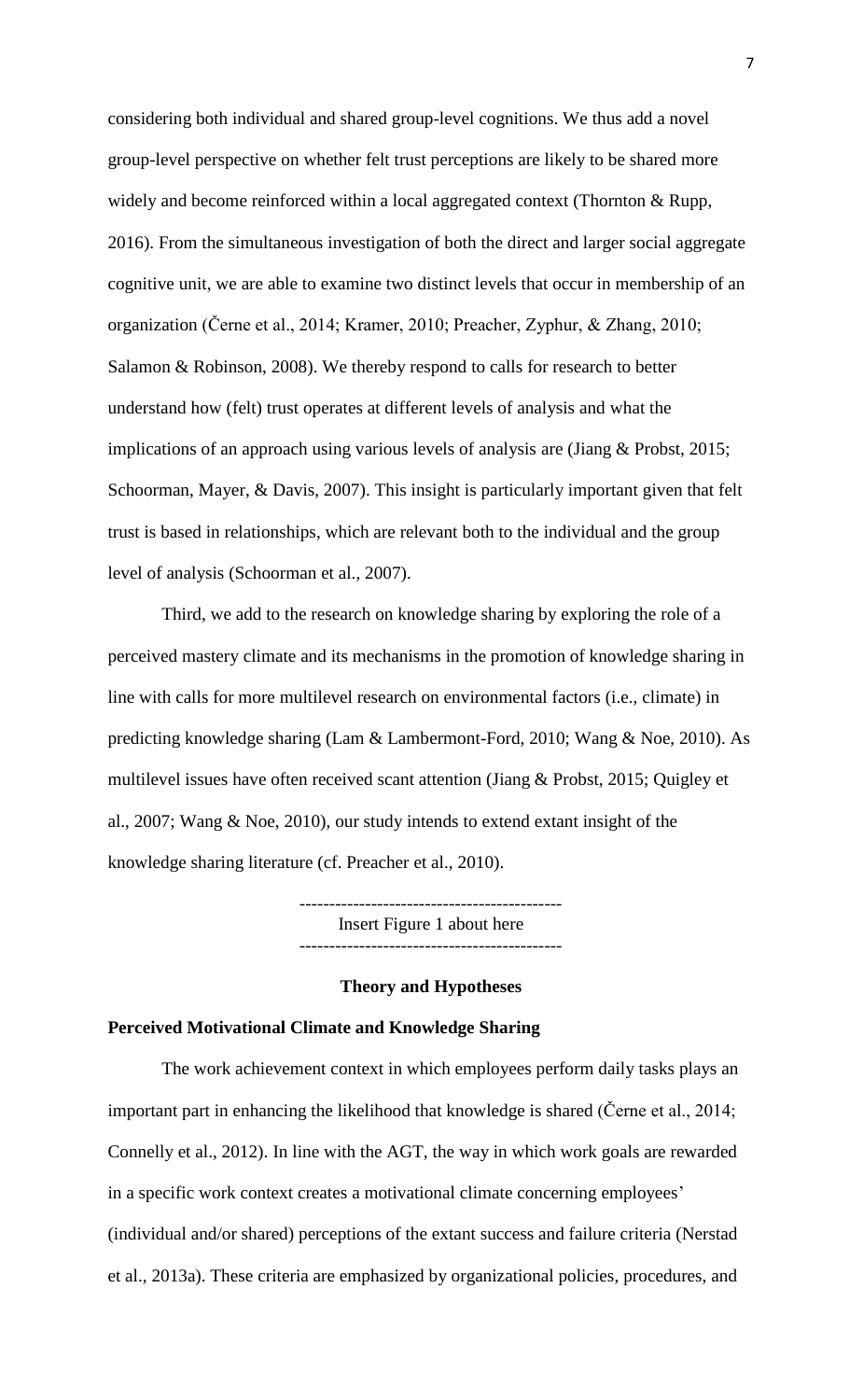practices (Černe et al., 2014; Nerstad et al., 2013a). A climate is conceptualized as *motivational* because it influences individuals' value (goal) orientations, whether and how information is processed, and cognitions of their work performance. Such situational-induced cognitions may be important determinants of subsequent behavior including knowledge sharing. Stated differently, the salient goals or values signaled through organizational goal reward structures should affect employees' understanding of what it takes to achieve success or avoid failure, influencing their anticipated future behavior (Nerstad et al., 2013a). Although motivational climate perceptions are an individual-level phenomenon, experiences shared within the same work group may translate into a collective phenomenon (cf. Kuenzi & Schminke, 2009) because work unit members share stories and information regarding mastery climate experiences (cf. Priesemuth, Schminke, Ambrose, & Folger, 2014) to produce a collective perception of climate.

It is important to emphasize that motivational climate should not be confused with individual motivation (autonomous or controlled; e.g., Gagné, 2009; Gagné & Deci, 2005), or goal orientation (performance and mastery orientation; Dweck, 1986; Nicholls, 1989), which concerns individual motivation and personal dispositions. Motivational climate is a contextual variable at both the individual and collective levels in which employees consider how success is defined in their work situations (i.e., motivational climate), and not how they personally define success (i.e., goal orientation). Although likely to incorporate personal dispositions (i.e., goal orientation), empirical evidence has demonstrated that individuals' perceptions of the motivational climate have predictive value over and above individual goal orientation (Černe et al., 2014; Nerstad et al., 2013a). Further, autonomous and controlled motivation have been found to be important outcomes of the motivational climate (Harwood, Keegan, Smith, & Raine, 2015; Ntoumanis & Biddle, 1999) but are conceptually and empirically distinct from it. In addition, the motivational climate can also operate at the group level. In line with Edmondson's (1999) notion of climate, in order for motivational climates to be grouplevel constructs, they must characterize similar perceptions of the work group rather than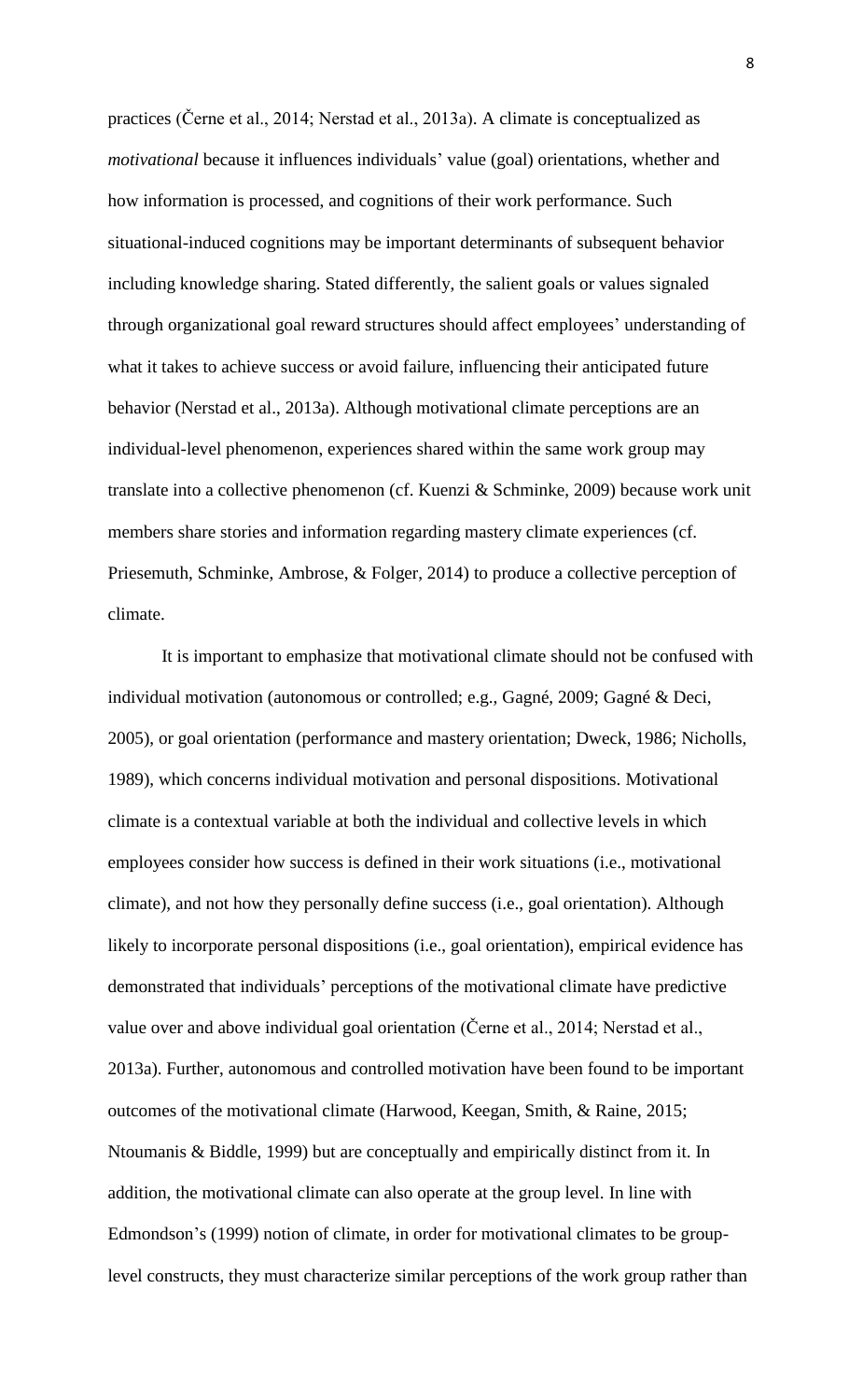their individual team members. Because group members are subject to the same structural influences, and because their perceptions develop through relevant shared experiences, perceptions are likely to converge (Edmondson, 1999). For example, most members of a particular group are likely to rely on positive group experiences in concluding that helping and cooperating with coworkers and sharing their knowledge will be of value and benefit to other members, including themselves.

According to AGT, there are two distinct types of motivational climate: mastery and performance (Ames, 1992b). A *mastery climate* values, supports, and rewards employees' efforts, cooperation, learning, mastery, and development of skills (Ames, 1992b; Roberts, 2012). It emphasizes self-referenced goals (goals based on one's past performance), encouraging employees to try their best, giving them several opportunities for improvement, and evaluating or monitoring progression toward their goals (Ames & Ames, 1984). A mastery climate involves the identification of goals that exceed each employee's previous performance and motivates them to learn through the sharing of information (to support and help each other) and by facilitating the development of peer norms that encourage each team member's efforts (Ames & Ames, 1984; Černe et al., 2014). This develops a collective social responsibility, promoting knowledge sharing. Such climates may evolve from the signals employees perceive in the work environment encouraging them to view knowledge sharing as an opportunity to improve the quality of their own knowledge and thereby develop their capabilities further (cf. Poortvliet & Giebels, 2012; Swift et al., 2010). Thus, a situation of positive interdependence is created, with both provider and recipient seeing its benefits (Ames, 1984; Poortvliet & Giebels, 2012).

Inherent in a mastery climate is a value system that fosters a responsibility to help (Ames & Ames, 1984). Such cooperation involves encouraging and assisting others as well as doing one's own share of the work to accomplish both individual and collective goals. Therefore, knowledge sharing becomes an important component in meeting the criteria of success in a mastery climate.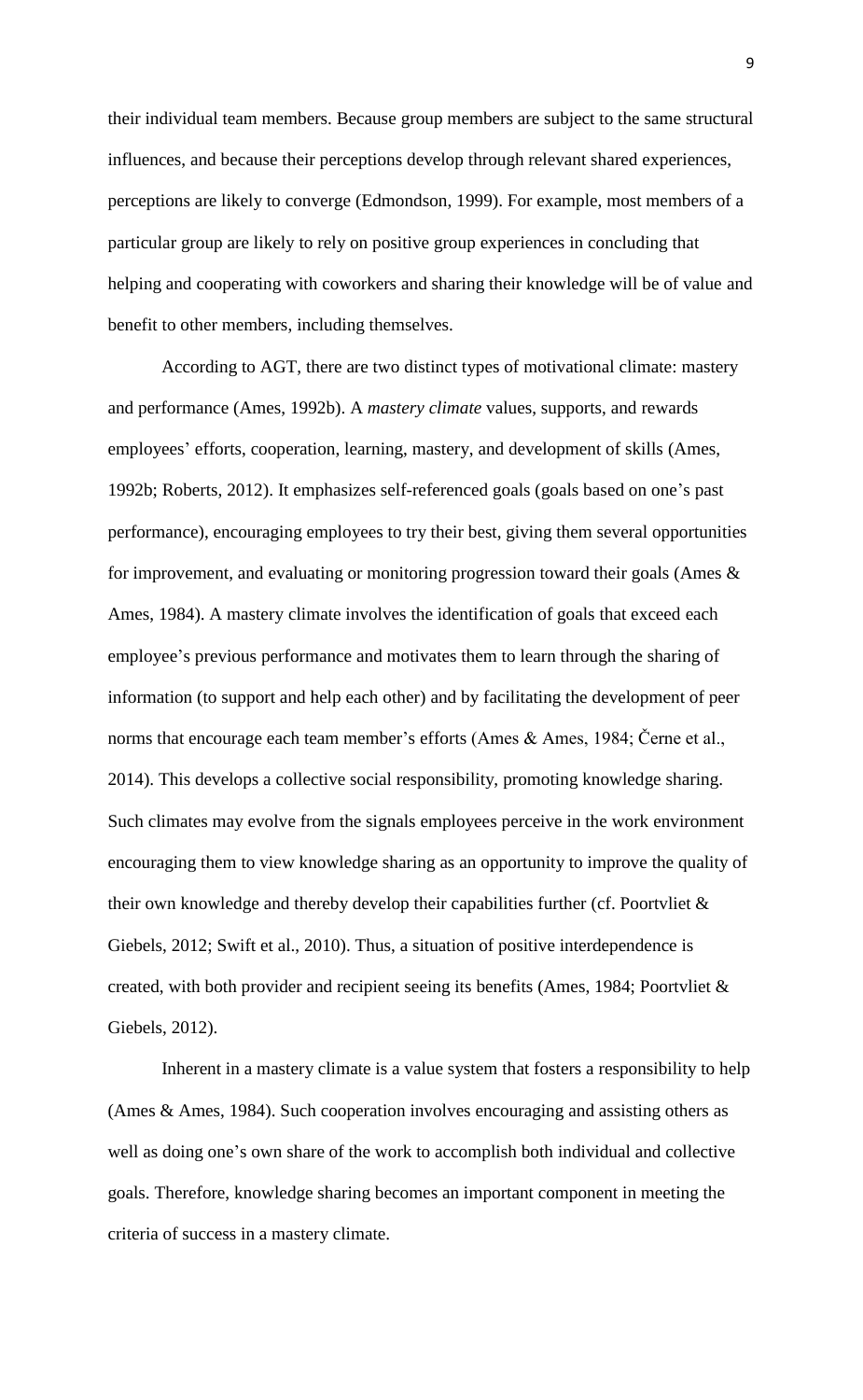In line with, for example, autonomy-supportive climates (Deci et al., 2001;

Gagné, 2009), coworker support, or supervisor support (e.g., Bakker, Hakanen, Demerouti, & Xanthopoulou, 2007), a perceived mastery climate influences individual motivation (Harwood et al., 2015; Ntoumanis & Biddle, 1999). However, in motivating knowledge-sharing behavior, a mastery climate has incremental value beyond such support variables because it implicitly expects and rewards cooperative or helping behavior (Ames & Ames, 1984). Consequently, perceptions of a shared fate promote behaviors of encouraging others and looking at the wider interest besides one's own (Černe et al., 2014). Through employees sharing lessons learned and insights gained, others also profit from their knowledge accumulation (Beersma et al., 2003; Černe et al., 2014).

In support of this view, Poortvliet, Janssen, Van Yperen, and Van de Vliert (2009) found that in mastery goal reward structures, individuals tended to share high-quality information regardless of the other party's performance level. In this way, knowledge exchange partners also learned from knowledge sharers' mistakes (Poortvliet et al., 2009). Another study showed how individuals with situational-induced mastery goals were more inclined to cooperate by sharing task-relevant knowledge with another person when both were engaged in a similar complex task (Poortvliet & Giebels, 2012). The high level of concern for others also encouraged this. Organizational climates, which emphasize cooperation (an important aspect of a mastery climate), predict high levels of knowledge-sharing perceptions among individuals (Schepers & van den Berg, 2007). In sum, a mastery climate seems to foster and promote knowledge sharing, and we therefore hypothesize the following:

Hypothesis 1: A perceived mastery climate is positively related to knowledge sharing at (a) the individual level and (b) the collective level of analysis.

By contrast, a *performance climate* fosters intrateam competition and forces social comparison among employees, regardless of whether there was prior interest in such comparative information (Ames, 1992b). In this type of climate, employees typically receive public recognition when they demonstrate their ability, with rewards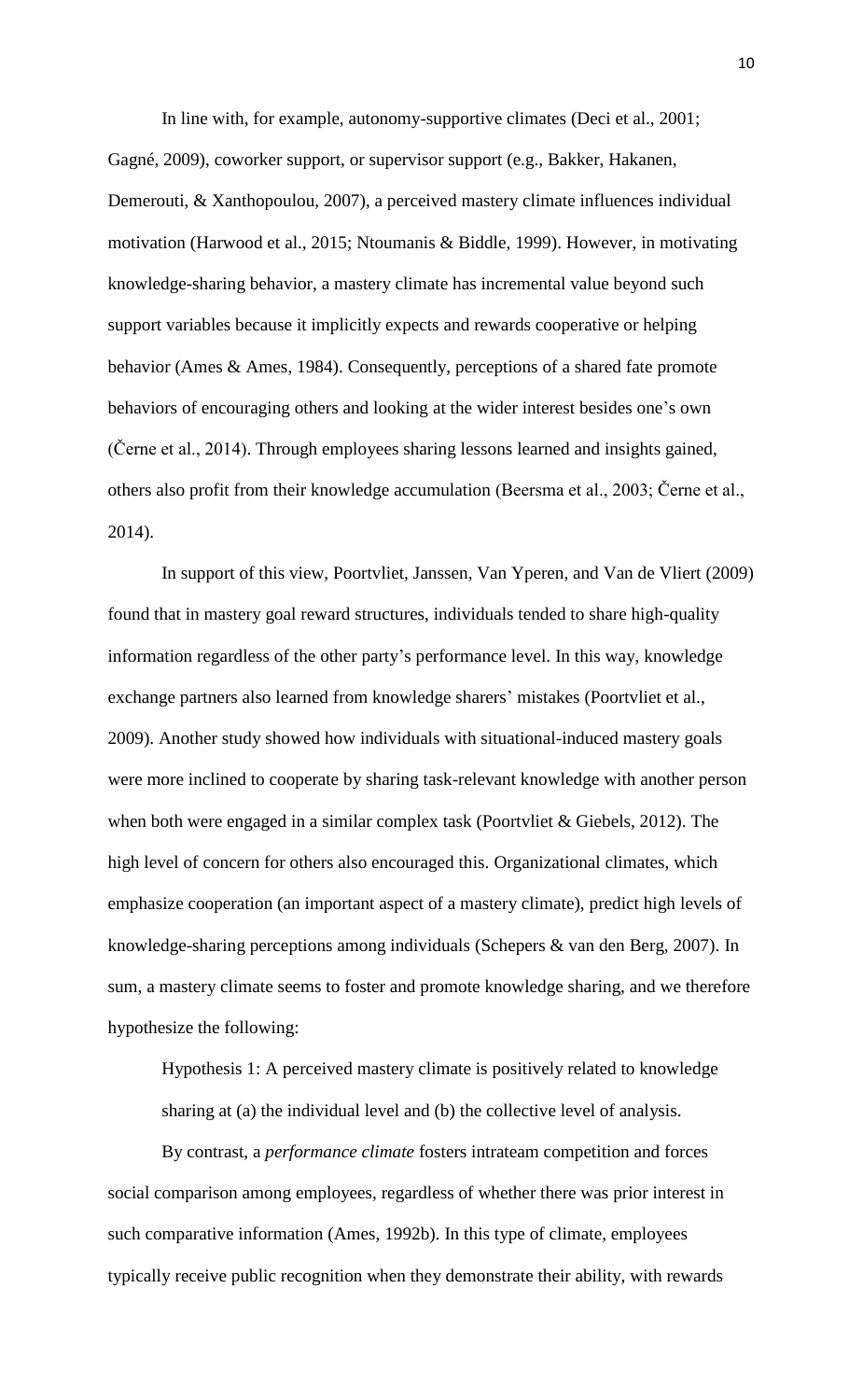restricted only to the best performers (Ames & Archer, 1988; Černe et al., 2014). As a result, in a performance climate employees are more likely to perceive coworkers as competitors and rivals and, therefore, may view knowledge sharing as reducing their own advantage (Poortvliet & Giebels, 2012). Although this climate fosters individual competition and delivers end results, it may actively obstruct the acquisition and sharing of knowledge (Gardner, 2012; Wang & Noe, 2010).

Because the two climate structures are suggested to be interdependent and likely operate more or less simultaneously, we decided to control for their possible concurrent existence (Ames, 1992b; DeShon & Gillespie, 2005).

#### **The Mediating Role of Felt Trust**

Interpersonal trust refers to an employee's willingness to be vulnerable to another party based on a positive expectation of the other person's actions (Korsgaard, Brower, & Lester, 2015; Rousseau, Sitkin, Burt, & Camerer, 1998). Interpersonal trust involves two parties, trustors and trustees, in a dynamic relationship (Korsgaard et al., 2015; Lau & Lam, 2008). Prior research on interpersonal trust has predominantly focused on trustors, neglecting inclusion of the extent to which the trustee feels trusted by the other party, often his or her supervisor (for exceptions, see Lau & Lam, 2008; Lau et al., 2014; Salamon & Robinson, 2008). Feeling trusted involves the "perception and realization of others' positive expectations and exposes their willingness to be vulnerable" (Lau et al., 2014, p. 114). Previous research on trust in the supervisor–employee relationship offers a partial view for two distinct reasons. First, the conceptual emphasis on trust has concerned measurement of the positive confident expectations (e.g., Aryee, Budhwar, & Chen, 2002; Konovsky & Pugh, 1994) rather than the willingness to become vulnerable to another (Colquitt, LePine, Piccolo, Zapata, & Rich, 2012; Colquitt & Rodell, 2011). However, a decision to trust another party increases a trustor's risks and vulnerabilities. Second, extant research has tended to measure perceptions of trusting others rather than the impact of being trusted by them. Studies have focused on the impact of trusting managers to reveal a moderately strong impact on three key aspects of employee behavior, with meta-analytic results showing both task performance and citizenship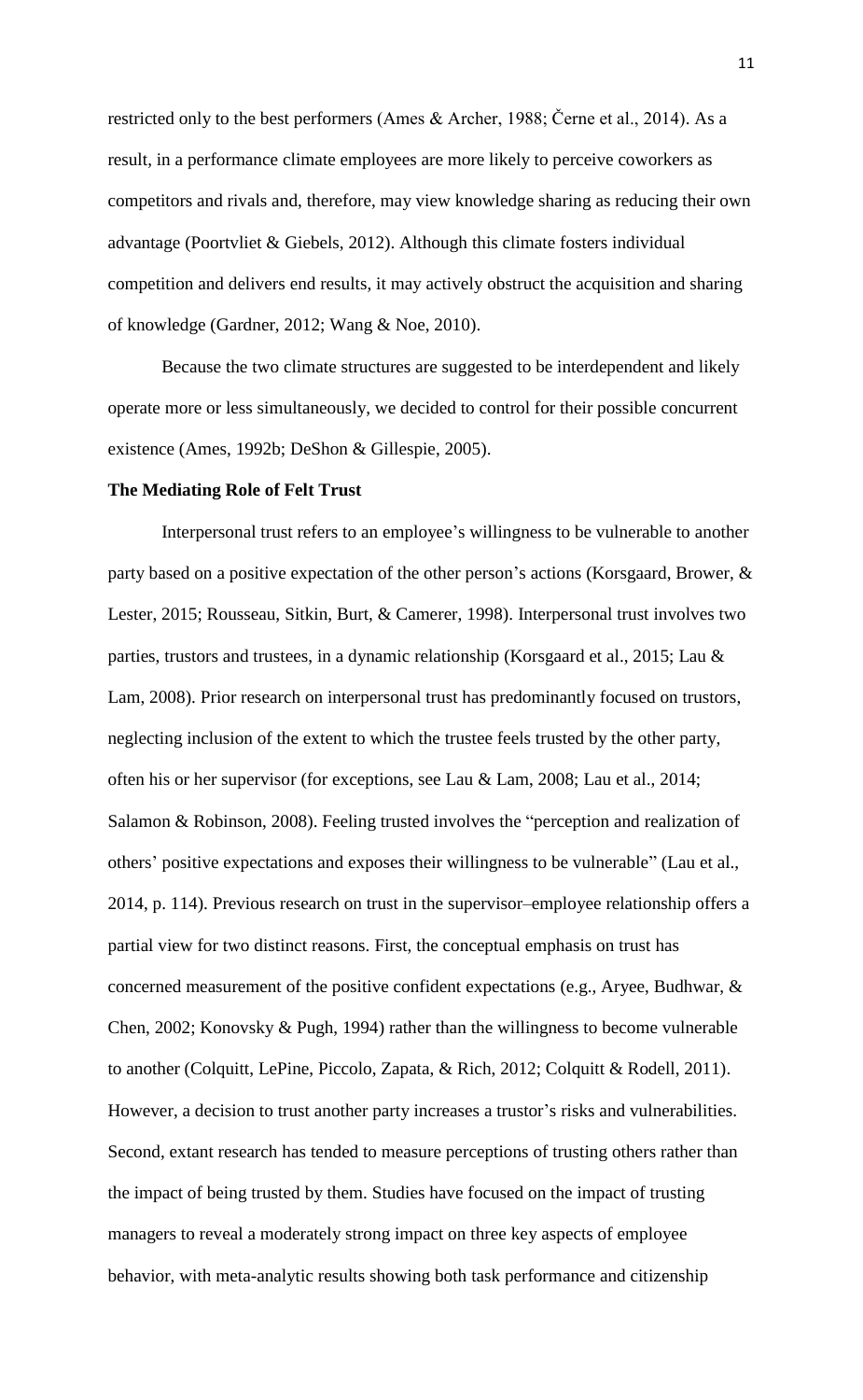behaviors and diminished counterproductive work behaviors (Colquitt, Scott, & Lepine, 2007; Dirks & Ferrin, 2002). In contrast, although research into feeling trusted has received limited attention, such studies have shown it to have important beneficial consequences for employees' work behaviors, including improved task performance, increased levels of sales and customer service, boosts to citizenship behaviors and loyalty, reduced counterproductive behaviors, and lower intention to leave (Brower et al., 2009; Deng & Wang, 2009; Lau et al., 2014; Lau et al., 2007; Lester & Brower, 2003; Salamon & Robinson, 2008). Accordingly, feeling trusted makes individuals perceive the other party as responsible and competent, bestowing on them a sense of obligation but also confidence and empowerment (Lau et al., 2007). The range of consequences of feeling trusted can therefore have some adverse impacts, not solely regarding increased personal workloads but also in raising levels of emotional engagement and, in turn, the potential for exhaustion (Baer et al., 2015). Indeed, conceptual work has suggested that feeling trusted may make employees less likely to detect their supervisors' more malevolent, bullying, and exploitative intentions (Samnani, Singh, & Ezzedeen, 2013).

Conceptually and empirically trusting others and feeling trusted are independent but critically potentially asynchronous dimensions (Brower, Schoorman, & Tan, 2000; Korsgaard et al., 2015). Further, it is important to distinguish the nomological net for being trusted as distinct from other related concepts, including perceived organizational support (POS) or perceived supervisor support (PSS). POS and PSS are similar to collectively being trusted as they focus on beliefs concerning the relationship between an employee and his or her employing organization and/or supervisor as being attentive to their well-being and supporting them (Eisenberger, Huntington, Hutchison, & Sowa, 1986; Kurtessis et al., 2015). However, results both from meta-analyses (Kurtessis et al., 2015; Rupp, Shao, Jones, & Liao, 2014) and other research (e.g., Holland, Cooper, & Sheehan, 2016) shows them as conceptually and empirically distinct, with trust confirmed to be either a consequence or a mediator, respectively. In contrast, felt trust is the perception that another party, in this case a supervisor, bestows trust and thus is prepared to make himself or herself vulnerable to an employee's future actions.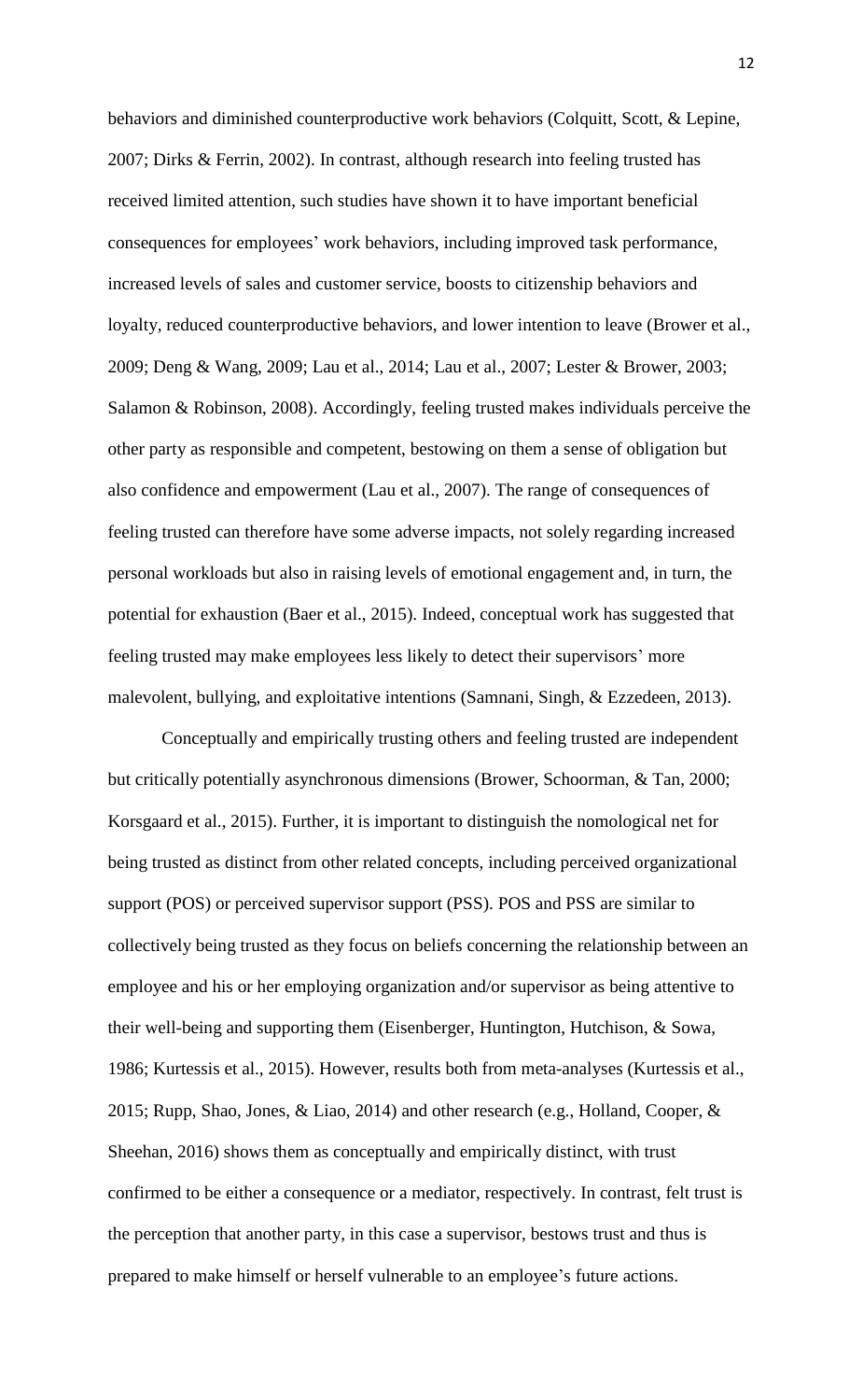Employees' feelings of being trusted originate from cues and signals related to organizational norms of compliance, task completion, and work-role achievement (Lau et al., 2014). We propose that such cues are also likely present in a mastery climate because norms signal the importance of interpersonal trust (and its results, cooperation, and help). These norms emerge from actions such as involving subordinates in decision making, offering choices, facilitating opportunities for improvement, and motivating cooperative goals that each employee is more likely to achieve by virtue of the presence and actions of capable colleagues (Ames, 1992b; Ames & Ames, 1984).

Extant research has indicated that both autonomy and cooperation, which are criteria fostered by a mastery climate, are rooted in trust (e.g., Korsgaard et al., 2015; Kramer, 2010). In line with other work climates (e.g., supportive climate) found to be predictors of trust, we expect that employees who operate in and experience a climate that they perceive to support mastery criteria of success will report higher levels of felt trust from their supervisors (cf. Hughes, Avey, & Norman, 2008). Thus, felt trust is not merely another dimension of a mastery climate; rather, it is an outcome of such a climate. When supervisors trust subordinates, they bestow autonomy (a trusting behavior), which results in subordinates showing supervisors greater trust (Seppälä et al., 2011). Kramer (2010) also found that cooperation enhances trust due to the self-reinforcing relationship promoted between the two parties.

As employees work together over time, they are likely to decide whether there is a mastery climate and whether they feel trusted by their shared supervisors. Typically, individuals' perceptions arise due to the organizational practices, policies, and procedures implemented and delivered through the actions of local supervisors (Kozlowski & Doherty, 1989; Searle & Skinner, 2011). Prior theory and research has suggested that supervisors are the main architects of local work climates (Kuenzi & Schminke, 2009; Salamon & Robinson, 2008). For example, a study in the finance industry suggested that perceived supervisor support is an important predictor of perceived mastery climate (Nerstad, Roberts, Richardsen, & Dysvik, 2011).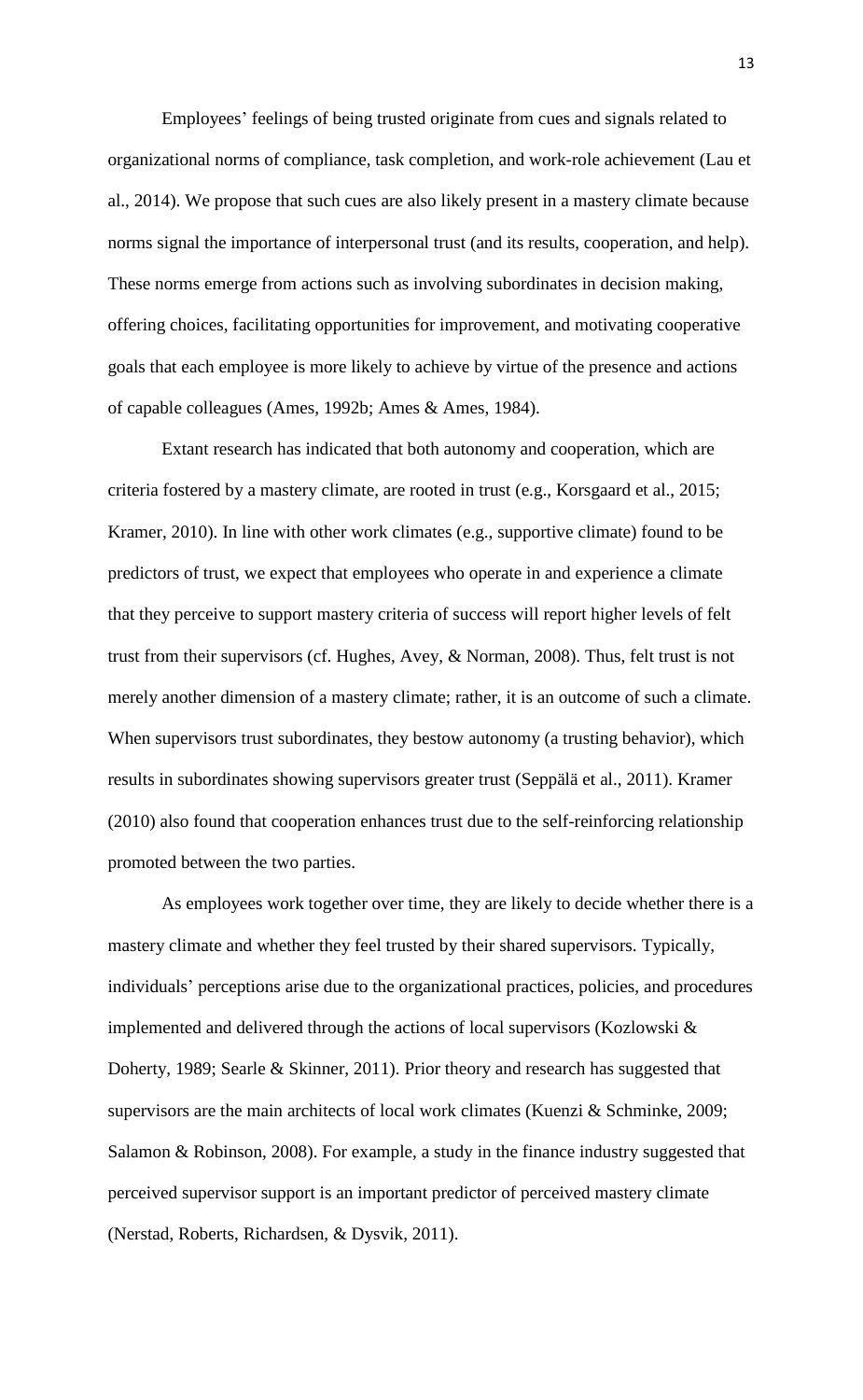Drawing on findings from the sports domain (Vazou, Ntoumanis, & Duda, 2006), coworkers might also forge this climate from work interactions that influence the way they interpret, define, and respond to cues of the situation (Schneider & Reichers, 1983). However, a coworker-created climate will still, to some extent, also be the outcome of a supervisor-created climate (Ntoumanis, Vazou, & Duda, 2007). Because supervisors are the most tangible and salient representatives of management policies, procedures, and actions, their interactions with staff are likely to be key to the interpretations that prove foundational to employees' individual and shared climate perceptions (Kozlowski & Doherty, 1989). For example, a study simulating three organizations in which supervisors displayed different leadership styles of productivity, formality, and cooperation (Litwin & Stringer, 1968) showed how, over time, the climates also differentiated in ways that were congruent with these leadership styles. In another study, convergence was found between in-group members' perceptions of the work climate and their supervisors' perceptions of the work climate, and no such convergence was found for out-group members and their supervisors (Kozlowski & Doherty, 1989).

When supervisors show trust, they make themselves vulnerable to their subordinates, whose reciprocation benefits the whole organization (Colquitt & Rodell, 2011; Korsgaard et al., 2015). In turn, employees who feel trusted reciprocate through their satisfaction with and loyalty to their local leader (Deng & Wang, 2009) and are more likely to develop responsibility norms, taking greater responsibility for organizational outcomes (Salamon & Robinson, 2008). This creates individual and shared perceptions. A focus on mastery criteria of success (effort, learning, skill development, decision latitude, and cooperation) demonstrates supervisors' inclinations to take risks by trusting their subordinates (cf. Lau et al., 2014). The signals sent through supervisors' emphases on mastery climate criteria constitute potent sources of subordinates' felt trust (cf. Kramer, 2010). Higher responsibility norms may, in turn, enhance employees' engagement in knowledge sharing as an important way of contributing positively to organizational outcomes. Shared group-level cognitions may then develop (cf. Salamon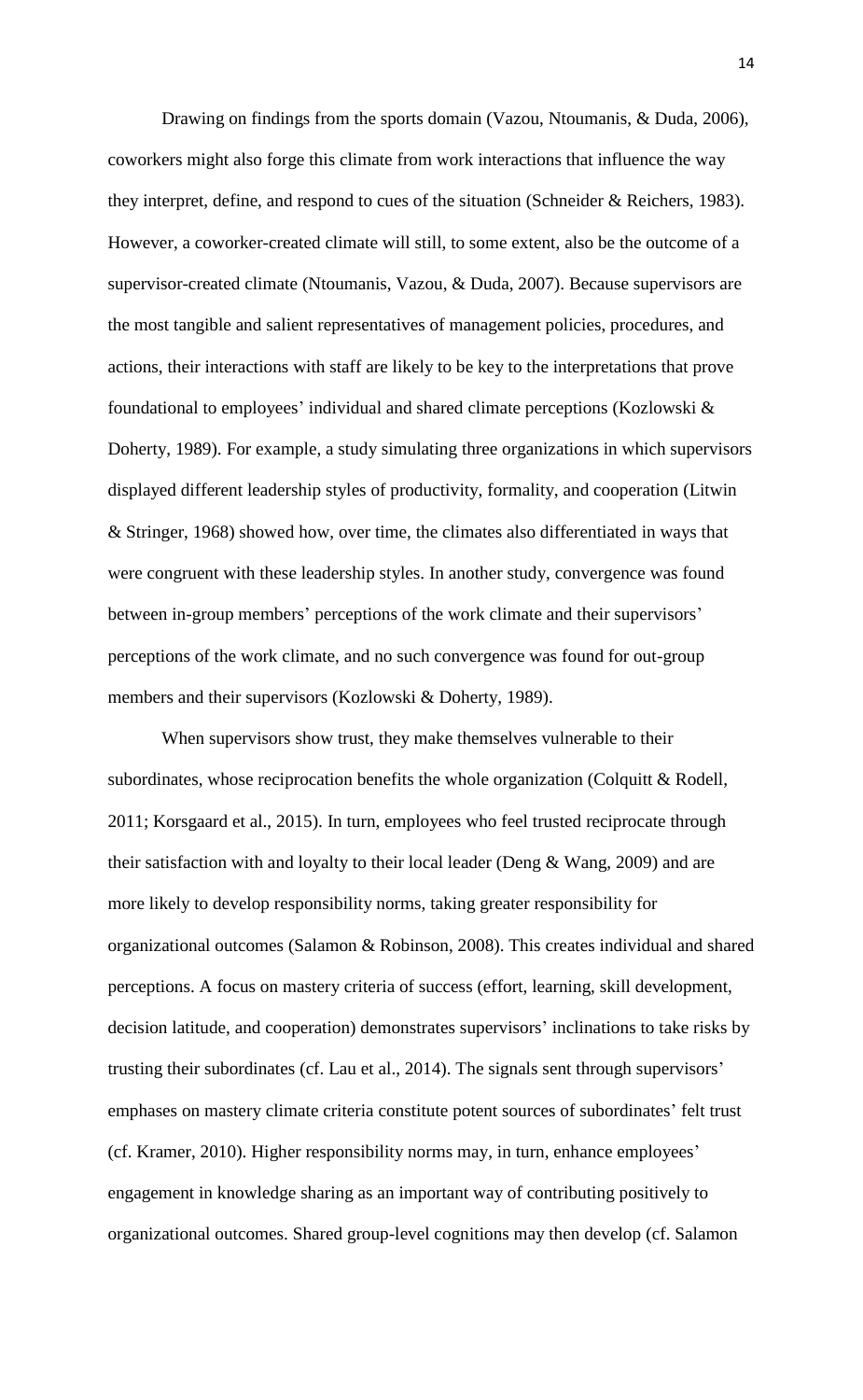& Robinson, 2008). Accordingly, mastery climate and felt trust may operate at two levels of analysis (Lau et al., 2014; Marsh et al., 2012; Salamon & Robinson, 2008).

When employees feel trusted by their supervisors, it can create a sense of obligation but also of psychological empowerment and self-efficacy (Lau et al., 2007). This serves as a positive compliment and an indication of their supervisors' confidence in them (Lau et al., 2007). Accordingly, trustees' beliefs in their own capability may be enhanced, increasing their motivation to further demonstrate their own social responsibility by sharing their own knowledge and expertise (cf. Lau et al., 2014). Work climates that foster cooperation (one important criterion of a perceived mastery climate) have been found to generate trust, a necessary condition for knowledge sharing (e.g., Schepers & van den Berg, 2007). As a result, it may be reasonable to suggest that a mastery climate, which fosters feelings of being trusted by the supervisor, directs employees' attention toward how social interdependence can help them achieve their individual and collective goals. Making the provision of information more salient, providing a role model that enhances wider expectations of more collegial behavior, and showing the positive consequences of such behavior may explain why trustees decide to engage in knowledge sharing as a trusting behavior. We therefore hypothesize the following:

Hypothesis 2: The positive relationship between a perceived mastery climate and knowledge sharing is mediated by felt trust from the supervisor at (a) the individual and (b) the collective level of analysis.

### **Method**

#### **Procedure and Participants**

The study took place in Norway in two private organizations (Org. 1 and Org. 4), two independent nonprofit institutions (Org. 2 and Org. 3), and one public organization (Org. 5). These organizations represent several industries, including: engineering/architecture (Org. 1), finance (Org. 2), academia (Org. 3), maritime/offshore (Org. 4), and welfare/labor administration (Org. 5). Prior to commencing research, ethical approval, especially regarding confidentiality, was sought and obtained from the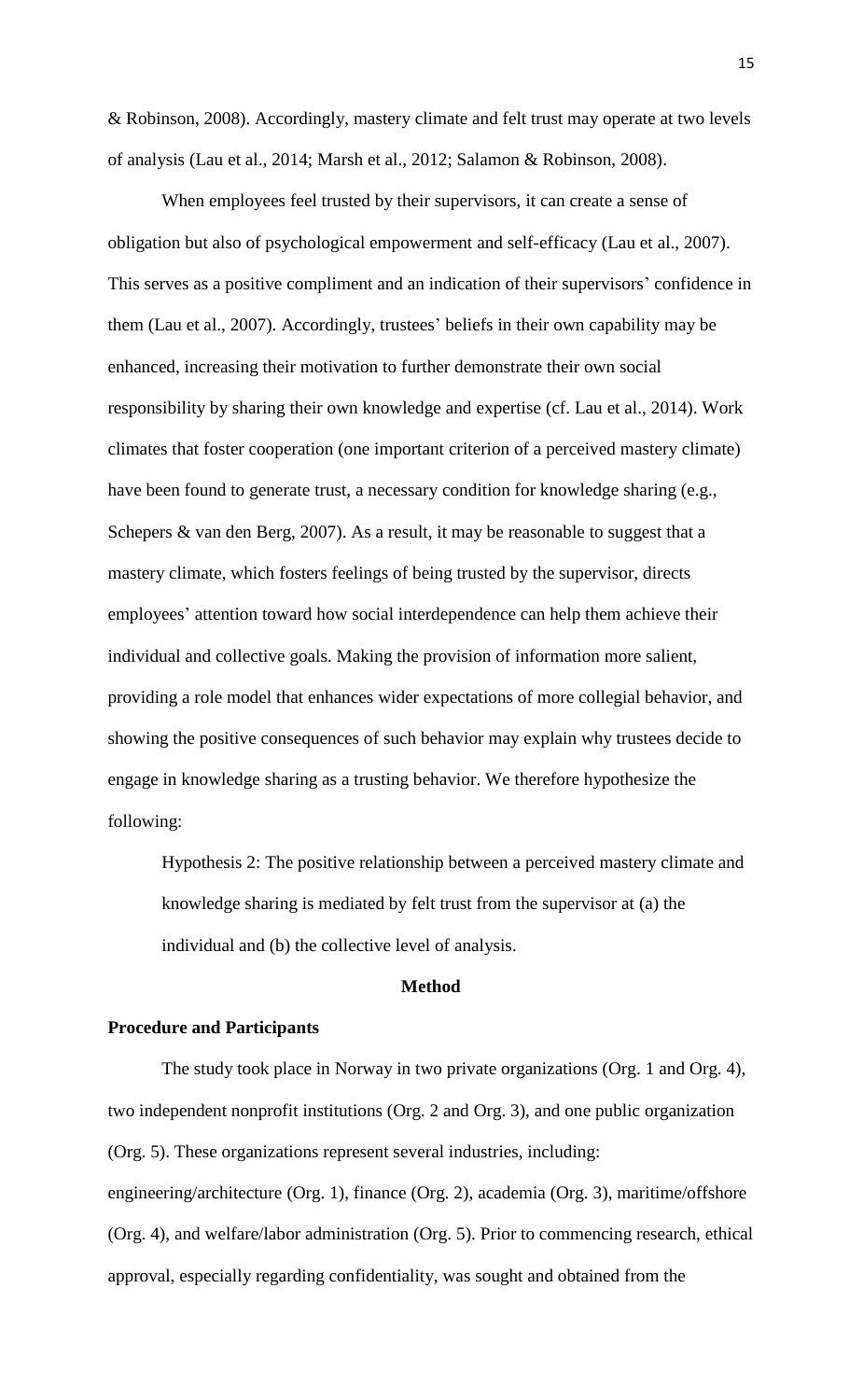Norwegian Social Science Data Services (NSD). Initially, we asked for permission to distribute our survey to all employees of the organizations or institutions. Information about the study was provided to each organization by the HR department or other germane contacts.

Prior to the study, each employee was sent an e-mail using a Web-based tool (Confirmit and Qualtrics). Given different potential biases that may have influenced responses, we followed the recommendations of Conway and Lance (2010), Podsakoff, MacKenzie, Lee, and Podsakoff (2003), and Podsakoff, MacKenzie, and Podsakoff (2012) in the design and statistical procedures to reduce the potential influence of common method variance on our findings. With respect to study design procedures, the e-mail sent to employees included a cover letter containing written assurances of strict confidentiality and aggregate reporting. As for anonymity (Podsakoff, MacKenzie, Lee, & Podsakoff, 2003), respondents were informed that any identifying information (e-mail addresses) and responses would be stored separately in encrypted files for data collection and data-matching processes (matching with direct supervisor ratings). Furthermore, all personal identifying information (e-mail addresses) for data collection purposes would be deleted by a predetermined date. They were assured that there were no right or wrong answers and asked to answer the survey questions honestly (Podsakoff et al., 2003). In addition, the e-mail included a link for respondents to give their informed consent, allowing their supervisors to rate their knowledge sharing.

The study was cross-sectional in design, with independent variables and the mediator measured at the same time. Survey items were specific, simple, and concise; they did not include double-barreled questions (Podsakoff et al., 2003). Self-reports of the independent variables (e.g., perceived mastery climate, perceived performance climate) and mediator (felt trust from the supervisor) were chosen because these measures capture subordinates' perceptions. Subordinates are best suited to report their own perceptions (Berry, Carpenter, & Barratt, 2012). In order to reduce potential common method bias (Conway & Lance, 2010; Podsakoff, MacKenzie, & Podsakoff, 2012), respondents' direct supervisors rated their subordinates' knowledge sharing.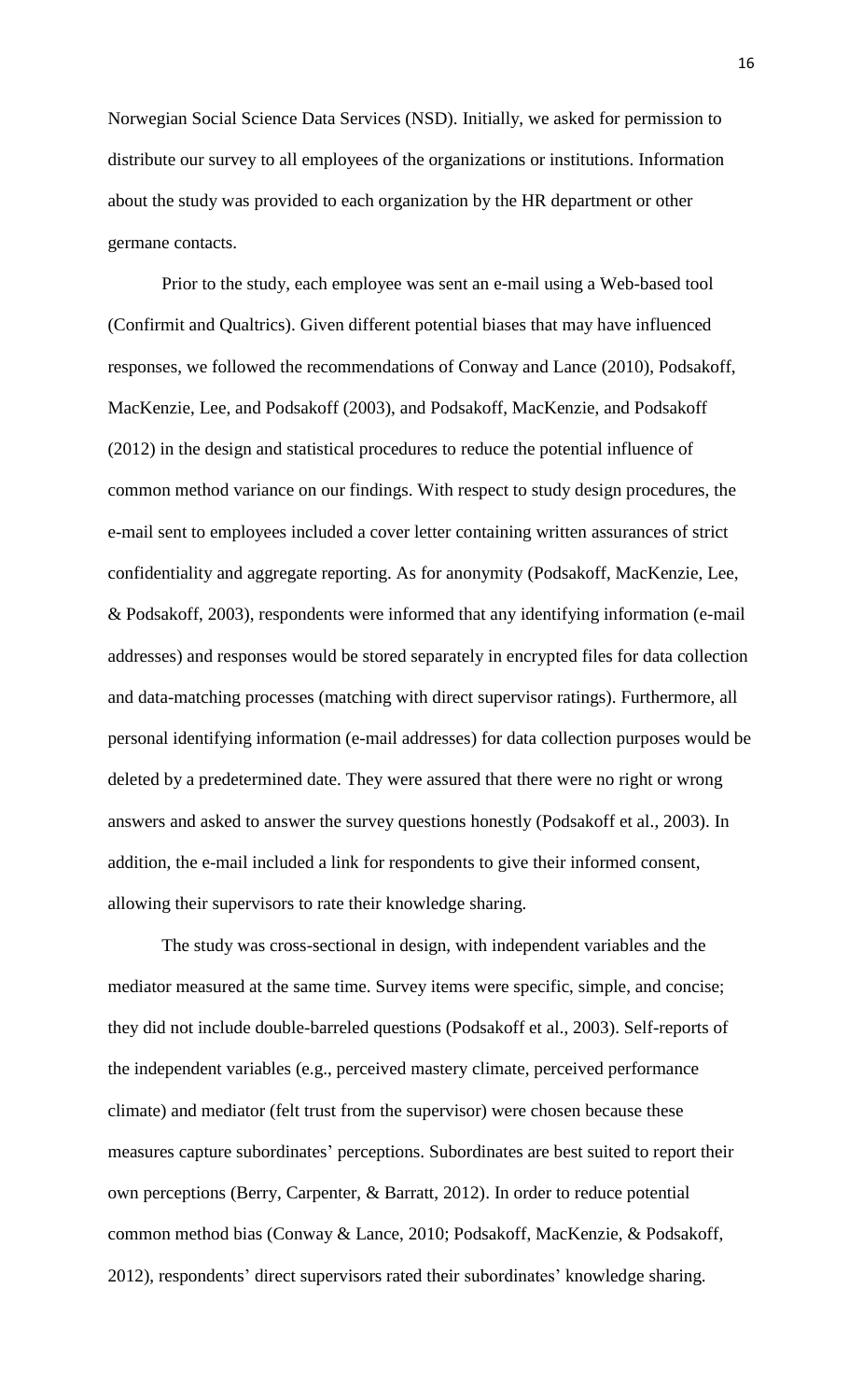Response rates included approximately 37% ( $n = 241$ ) of selected participants from Org. 1, 48% (*n* = 143) from Org. 2, 42% (*n* = 224) from Org. 3, 30% (*n* = 195) from Org. 4, and 29% (*n* = 319) from Org. 5. The response rates for all five reflect the percentage of responses based on the total number of selected employees who received the invitation to participate in the study. Of the overall sample  $(N = 1122)$ , 956 subordinate–supervisor pairs were obtained. One hundred and sixty-six respondents could not be matched with their direct supervisor because we did not obtain information about their direct supervisor from the organization. Of the 956 subordinates who could be matched with their direct supervisor, 417 were rated by their direct supervisor in terms of knowledge sharing. One of the organizations (Org. 4) did not grant access to the respective supervisors; therefore, we could not obtain supervisor ratings for knowledge sharing behaviors. However, given that we had data on all the other variables from this particular organization, we decided to include the data in our analyses. Because this study included a collective dimension, 417 of these pairs involved employees nested within 245 work groups  $(M = 3.90)^2$ , with 245 direct supervisors rating members of their work group who responded to the initial survey. According to Chan (1998), a work group refers to a collection of individuals who interact through meetings, shared goals, interdependent work, and training in a larger setting. In the context of our study, organizational representatives confirmed that employees, to a great extent, interacted with their colleagues in the work groups led by specific direct supervisors.

The overall sample  $(N = 1122)$  consisted of 53% women and 47% men, of whom approximately 41% reported their highest educational level as a master's degree.

 $\overline{a}$ 

<sup>&</sup>lt;sup>2</sup> Although our aim was to sample entire work groups, the ethics protocol furnished by the NSD prohibited us from contacting the supervisors to rate subordinates who had not responded to our survey. Therefore, we did not have access to information about other work group members. Consequently, the calculated work group size (*M* = 3.90) is derived from members for which we have data.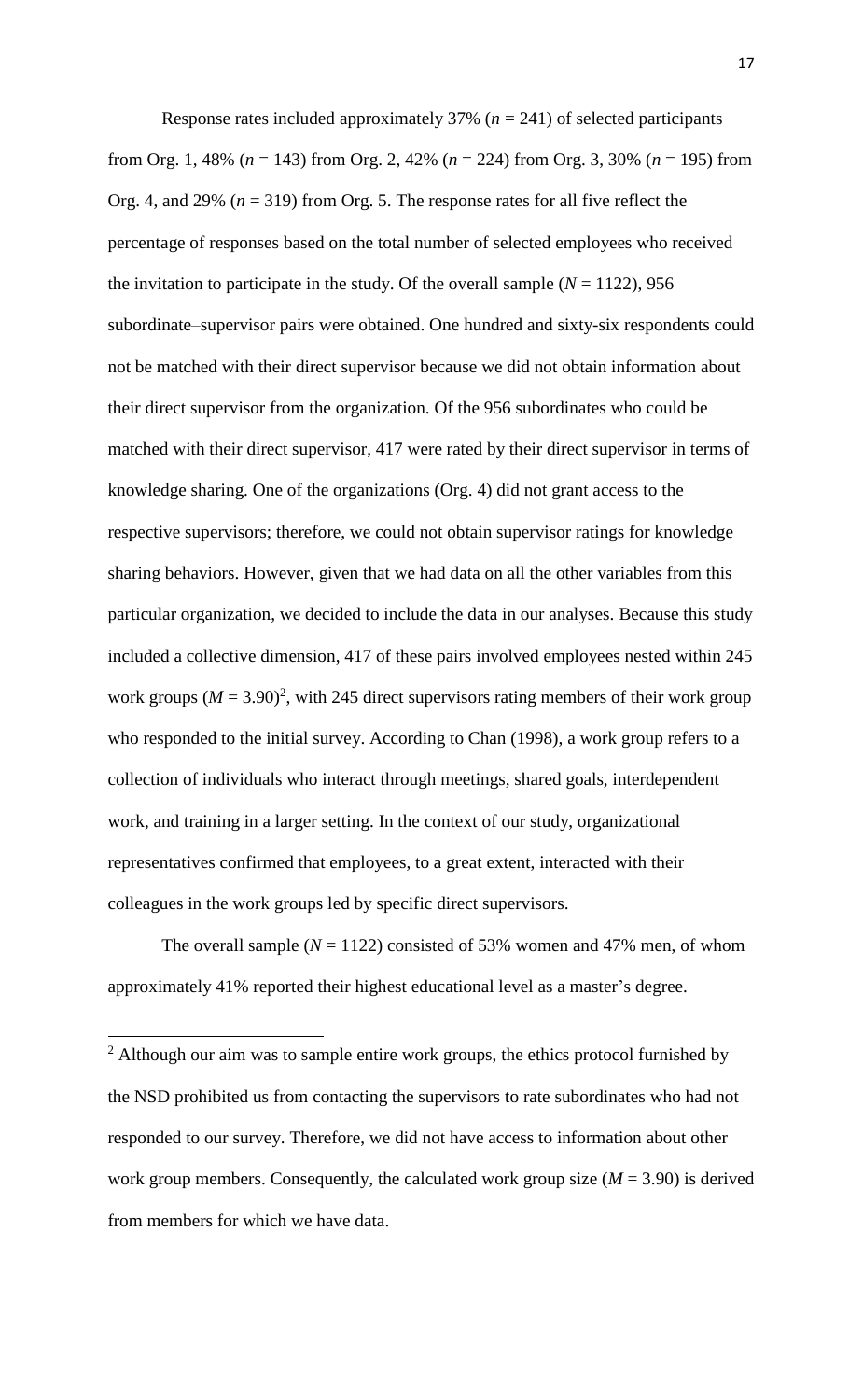Approximately 57% of participants were between 36 and 55 years old, and 94% were full-time employees. Roughly 84% had no managerial responsibilities. In terms of tenure with the supervisor, 23% reported tenure of less than a year, 35% reported 1–3 years, and approximately 42% reported tenure of 4 years or longer.

#### **Measures**

In this study, a 7-point Likert response scale was applied, ranging from one (*strongly disagree*) to seven (*strongly agree*). All measures (except for Org. 4) included in the study were administered in Norwegian. Because Org. 4 is an international corporation with English as its business language, the survey was distributed in English.

**Perceived mastery climate.** We used a measure that Nerstad et al. (2013a) developed and validated to assess the perceptions of motivational climate (perceived mastery climate and performance climate) at work. This scale was originally developed in Norwegian and English (Nerstad et al., 2013a). The questions determine how participants perceive success to be defined in their work situations, with six items concerning their perceptions of a mastery climate (e.g., "Each individual's learning and development is emphasized"), and eight concerning their perceptions of a performance climate (e.g., "Work accomplishments are measured based on comparisons with the accomplishments of coworkers"). Performance climate was included as a control variable. Cronbach's alpha for these scales was 0.87 and 0.85, respectively.

**Felt trust.** A six-item scale was adapted and translated to Norwegian based on Salamon and Robinson's (2008) measure. It was translated in line with other researchers' recommendations to avoid the risk of misconception or misunderstanding and to confirm the equivalence of item meaning (Cavusgil & Das, 1997; Nachmais & Nachmais, 1992). Employees indicated the extent to which they felt that their direct supervisors trusted them (e.g., "My direct supervisor shows through his or her behavior that he or she trusts his or her coworkers" and "My direct supervisor communicates clearly that he or she has confidence in his or her coworkers"). In Org. 4, the original English version of the scale was used (Cronbach's alpha =  $0.95$ ). Cronbach's alpha using the data from all five organizations was 0.94.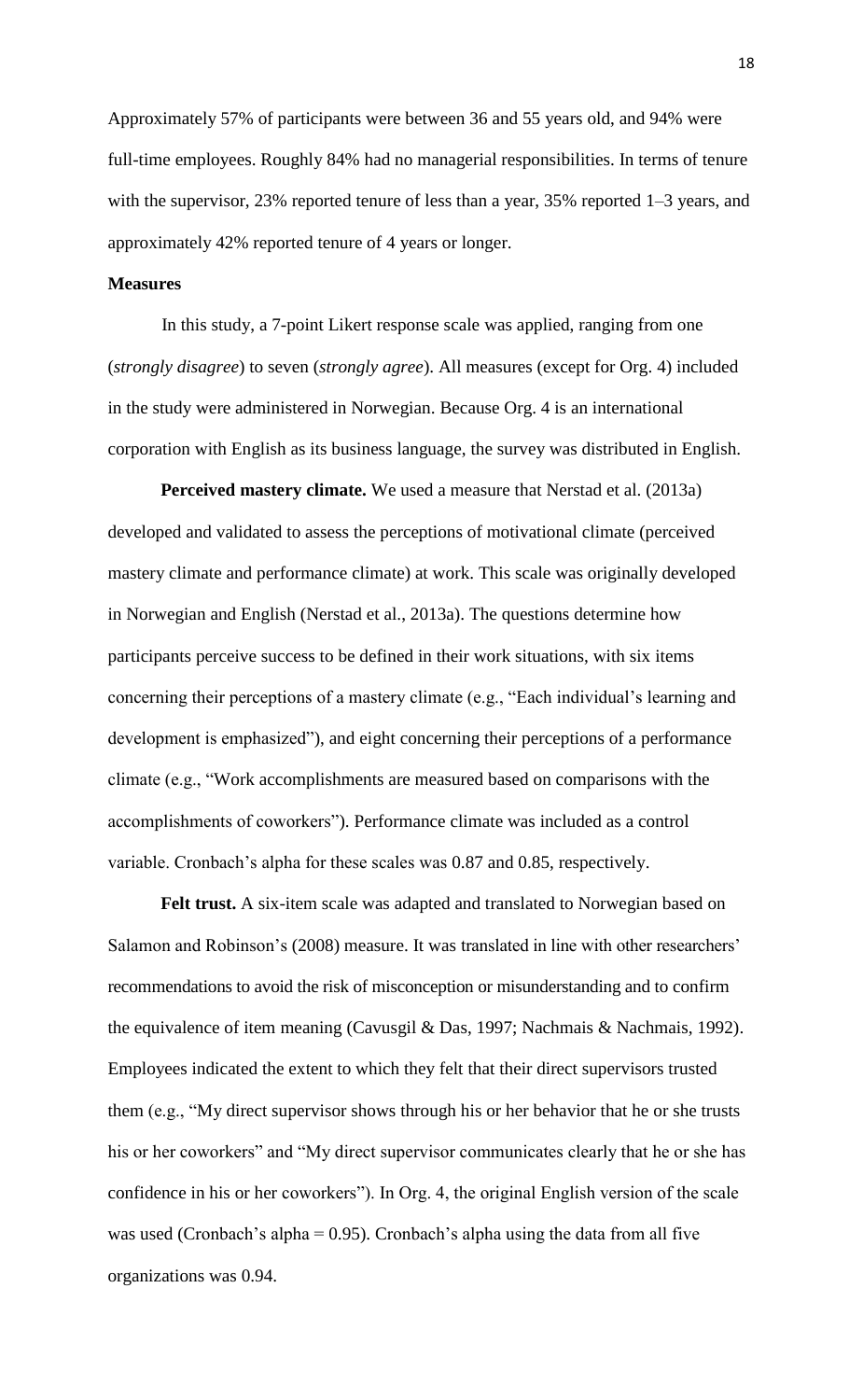**Knowledge sharing.** To assess knowledge sharing, subordinates' direct supervisors completed an eight-item scale that was derived from De Vries et al. (2006) and that Kuvaas, Buch, and Dysvik (2012) validated in Norwegian. Examples of questions include: "He or she shares information he or she has with his or her colleagues" and "He or she regularly informs colleagues of what he or she is working on." Cronbach's alpha was 0.92.

**Control variables.** The facilitation of climates exclusively emphasizing mastery criteria may be in conflict with the practical realities of organizations (DeShon  $\&$ Gillespie, 2005; Poortvliet & Darnon, 2010). Perceived mastery and performance climates may be interdependent but distinct (Ames, 1992b), or they may even coexist (Ommundsen & Roberts, 1999). In this study, we therefore controlled for a performance climate at both the individual and group level of analysis by measuring with a group referential measure (cf. Preacher et al., 2010).

We also controlled for supervisor tenure, measured by the amount of time an individual respondent has worked with his or her direct supervisor, because longer relationships with supervisors have been shown to affect relationship development (Maslyn & Uhl-Bien, 2001). This may affect employees' feelings of trust from the supervisor. We controlled for age and gender ("female" was coded as 1 and "male" as 2) because females and males may have different motivational climate perceptions (Abrahamsen et al., 2008). Given that supervisors were in the sample, we also controlled for participants' possible managerial responsibility ("no" was coded as 1 and "yes" as 2). Likewise, education may influence the knowledge an employee possesses, which may, in turn, affect his or her knowledge sharing, so we also controlled for this variable (Lee, Gillespie, Mann, & Wearing, 2010). Finally, as this research was conducted in five different organizations, we also controlled at the individual level for organizational membership (organization  $1 = 1$  and so on, through 5). This was important given the results of a one-way between-subjects analysis of variance (ANOVA) where we compared organizational differences (Org. 1–5) for the means and variances of the nine other measures, including gender, age, education, supervisor tenure, leader responsibility,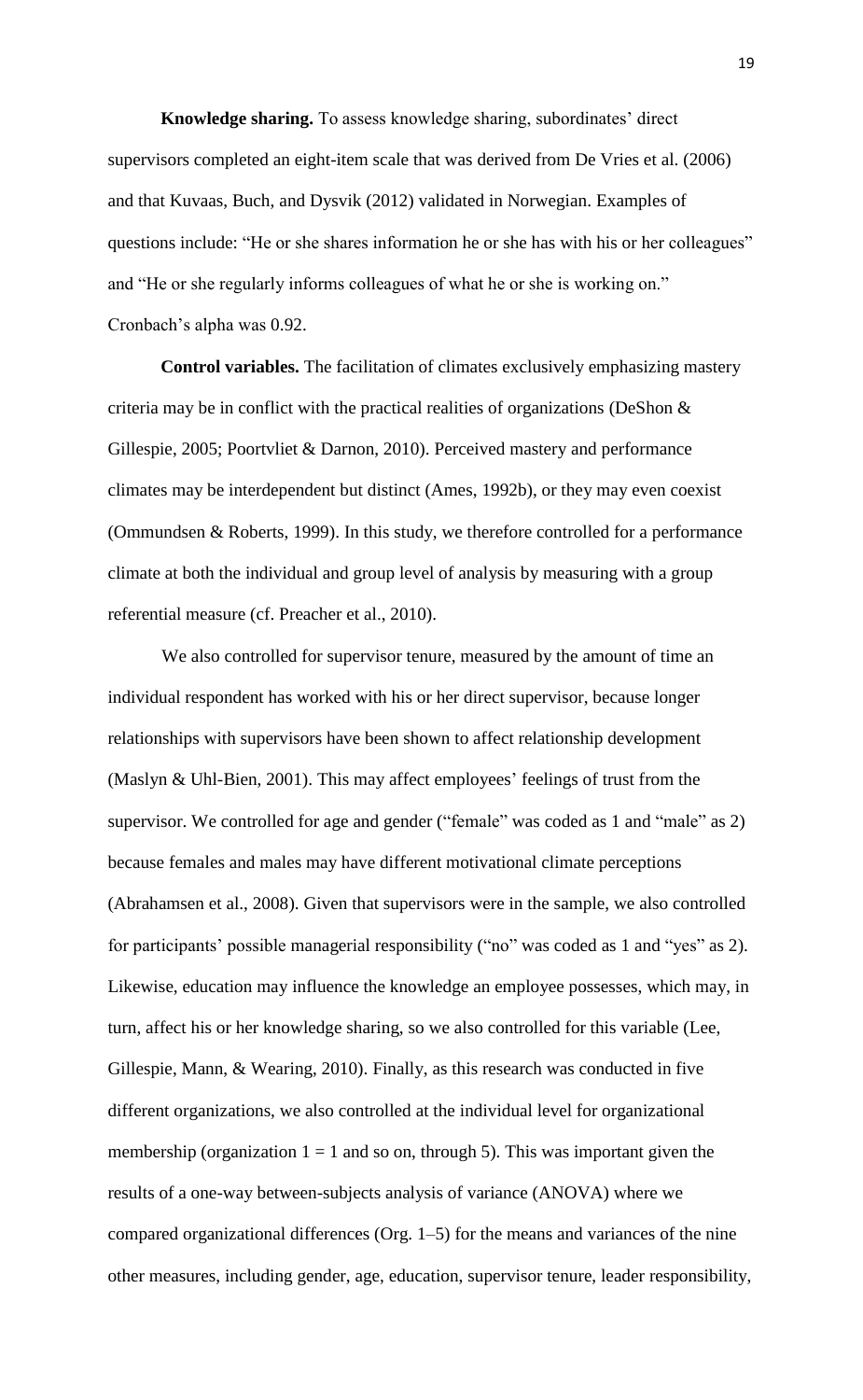perceived performance climate, perceived mastery climate, felt trust from the supervisor, and objective knowledge sharing (see Table 1). This assessment identified a statistically significant difference between groups for all of the study variables: gender:  $F(4,1115) =$ 63.93,  $p = .001$ ; age:  $F(4,1115) = 22.06$ ,  $p = .001$ ; education:  $F(4,1115) = 60.83$ ,  $p = .001$ ;  $= .001$ ; supervisor tenure:  $F(4,1115) = 22.87$ ,  $p = .001$ ; leader responsibility:  $F(4,1115) =$ 18.19, *p* = .001; perceived performance climate: *F*(4,1117) = 34.39, *p* = .001; perceived mastery climate:  $F(4,1115) = 18.19$ ,  $p = .001$ ; felt trust:  $F(4,1115) = 3.49$ ,  $p = .01$ ; and objective knowledge sharing:  $F(3,413) = 3.80$ ,  $p = .01$ . We undertook post hoc tests to confirm where the differences occurred between groups. Given that our data did not meet the assumption of the homogeneity of variances, Games Howell post hoc tests were used that indicated several significant mean differences (see Table 1) between organizations, emphasizing the importance of controlling for organizational membership in our subsequent analyses. We controlled for organizational membership only at the individual level because collective variables in our study originated at the individual level (Preacher et al., 2010).

> ----------------------------------------- Insert Table 1 about here ------------------------------------------

#### **Statistical Analyses**

**Missing value analysis.** Given that our data included missing values, we decided to conduct Little's (1988) missing completely at random (MCAR) test using the SPSS 24 Missing Value Analysis with the expectation maximization technique. This was done to explore whether missing data depended on the variables in the data set.

**Single-level confirmatory factor analysis.** In line with the recommendations of Dyer, Hanges, and Hall (2005), we first conducted a single-level confirmatory factor analysis (CFA). For this purpose, and because "ordinal variables are not continuous and should not be treated as if they are" (Jöreskog, 2005, p. 10), we applied the weighted least square with a mean and variance adjustment (WLSMV) estimator for categorical data in M*plus* 7.3 (Brown, 2006; B. Muthén & Muthén, 1998–2014). The WLSMV estimator was applied because it provides a precise treatment of categorical data (i.e., our data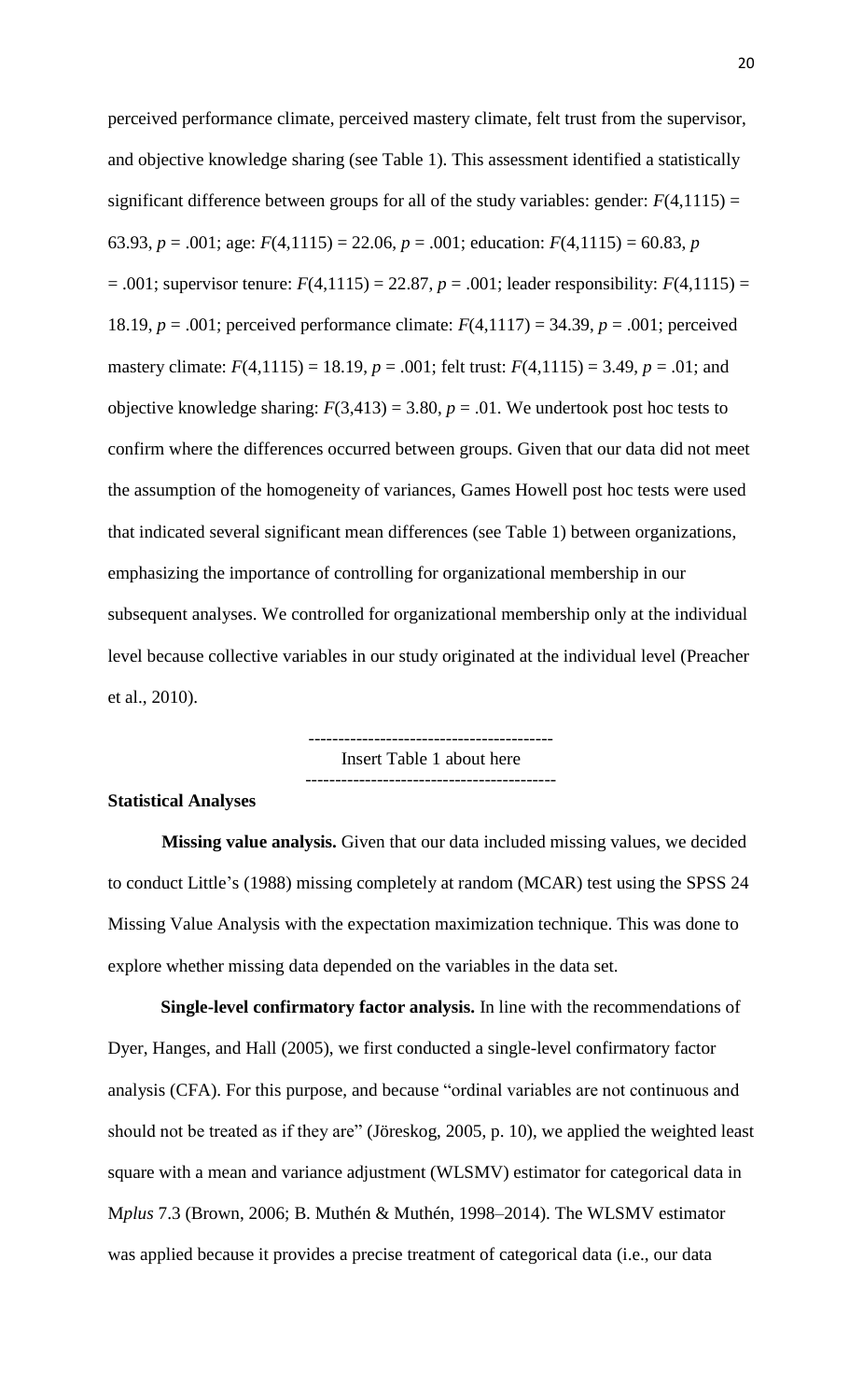represent ordinal variables), and it is a robust estimator where the normality of distributed variables is not assumed (Brown, 2006; Rhemtulla, Brosseau-Liard, & Savalei, 2012).

**Multilevel confirmatory factor analysis.** We applied multilevel confirmatory factor analysis (MCFA) to simultaneously test the structure and reliability of employees' motivational climates and felt trust at both the individual and work group (collective) levels. In addition, we examined the structure and reliability of supervisors' reports of subordinates' individual and collective knowledge sharing. Thus, two levels of analysis (Level 1, individual employee and Level 2, collective) were considered simultaneously.

**Multilevel structural equation modeling.** Mediation analysis in grouped data has predominantly used statistical procedures such as multilevel modeling (MLM; see Zhang, Zyphur, & Preacher, 2009). However, several studies have identified problems with conducting mediation analysis within such a framework (Preacher et al., 2010). To overcome the limitations of MLM, we tested our hypotheses using MSEM (cf. B. O. Muthén & Asparouhov, 2008; Preacher et al., 2010). MSEM allows for the testing of mediation at the individual and group levels by separating between and within components of the indirect effect. Such a framework also enables the control of betweengroup variability to provide several measures of overall model fit. Our model was a 1-1-1 design because all variables (perceived mastery climate, felt trust, and knowledge sharing) were measured at the individual level (Level 1) of a two-level hierarchy (Krull & MacKinnon, 2001; Preacher et al., 2010). We performed MSEM analyses using M*plus* 7.3, treating data categorically using the WLSMV estimator. As our data were hierarchical (subordinates nested within direct supervisors), we modeled fixed effects at the supervisor level, which may have captured unobserved heterogeneity common to the subordinates nested within a supervisor (Antonakis, Bendahan, Jacquart, & Lalive, 2010). In addition, we modeled the fixed effects of organizations by means of four dummy variables.

**Justification for the application of MCFA and MSEM.** To determine the extent of group-level variance and to facilitate a justification for the application of multilevel analyses, the intraclass correlations coefficients (ICCs) were calculated for each item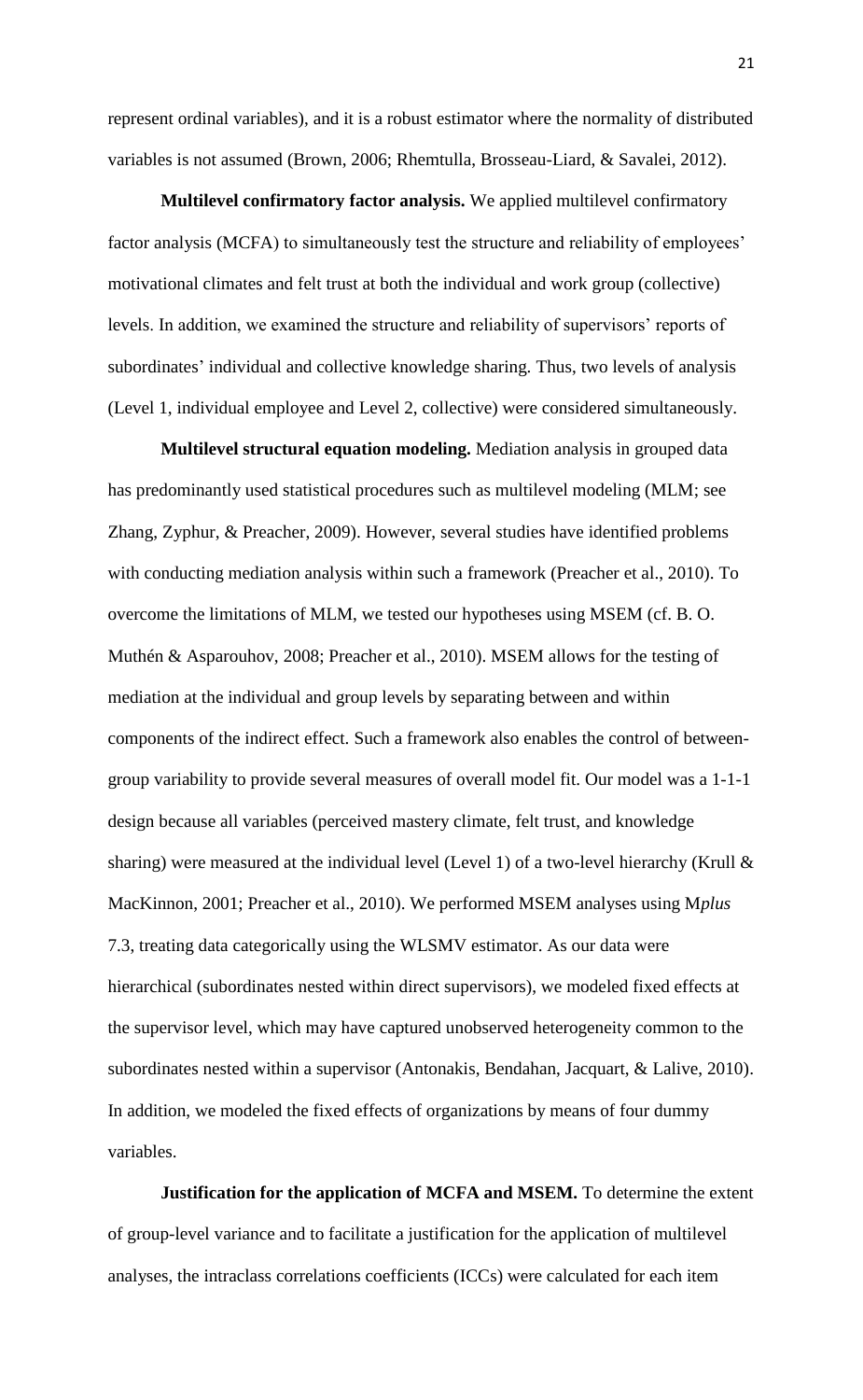using M*plus* 7.3 (see Table 2). In addition, ICCs for each latent variable (LICC1) were calculated (Höhler, Hartig, & Goldhammer, 2010). ICC1 and LICC1 values that meet or exceed 0.10 are ideal (Wagner, Göllner, Helmke, Trautwein, & Lüdtke, 2013). Multilevel modeling may, however, be applied when ICCs are as low as 0.05 (Dyer et al., 2005). To evaluate the group-level reliability of the latent measures of the four measures, we calculated the intraclass correlation (LICC2; see Table 2). We further calculated  $r_{WG(J)}(J)$ = multiple item measures) to evaluate within-group agreement along mastery climate, felt trust, and knowledge sharing after correcting for response bias (cf. Biemann, Cole, & Voelpel, 2012).

Although no absolute standard value for aggregation based on the LICC2 exists, the recommended LICC2 threshold is 0.60 with an  $r_{\text{WGG}}$  equal to or greater than 0.70 (Bliese, 2000; Glick, 1985).  $rw_{G(I)}$  was estimated using the multilevel package in R. As indicated in Table 2, the criteria for aggregation were all met, except for the LICC2 values of perceived mastery climate, felt trust, and perceived performance climate, which were below the suggested criterion of 0.60. LICC2, however, is a function of group size (Bliese, 2000), and the average group size in the current study was smaller (3.90) than in the studies used in recommending the cut-off criteria. Thus, sufficient between-group agreement was indicated to conduct MCFA and MSEM.

> ----------------------------------------- Insert Table 2 about here ------------------------------------------

**Evaluation of goodness-of-fit**. We applied common guidelines, the root mean square error of approximation  $(RMSEA) < 0.08$ , the comparative fit index  $(CFI) > 0.95$ , the Tucker-Lewis index  $(TLI) > 0.95$ , and the standardized root mean square residual (SRMR) < 0.10 for an acceptable fit to evaluate the model fit of the single-level and multilevel modeling approaches (Hu & Bentler, 1999; Marsh, Hau, & Grayson, 2005). Still, it is unclear whether individual level (Level 1) guidelines apply to the group level of analysis (Level 2). To our knowledge, no proposed guidelines of the SRMR at Level 2 exist, and this becomes particularly opaque when the data are categorical, which may result in a higher SRMR between values. Thus, the guidelines are not strict rules for each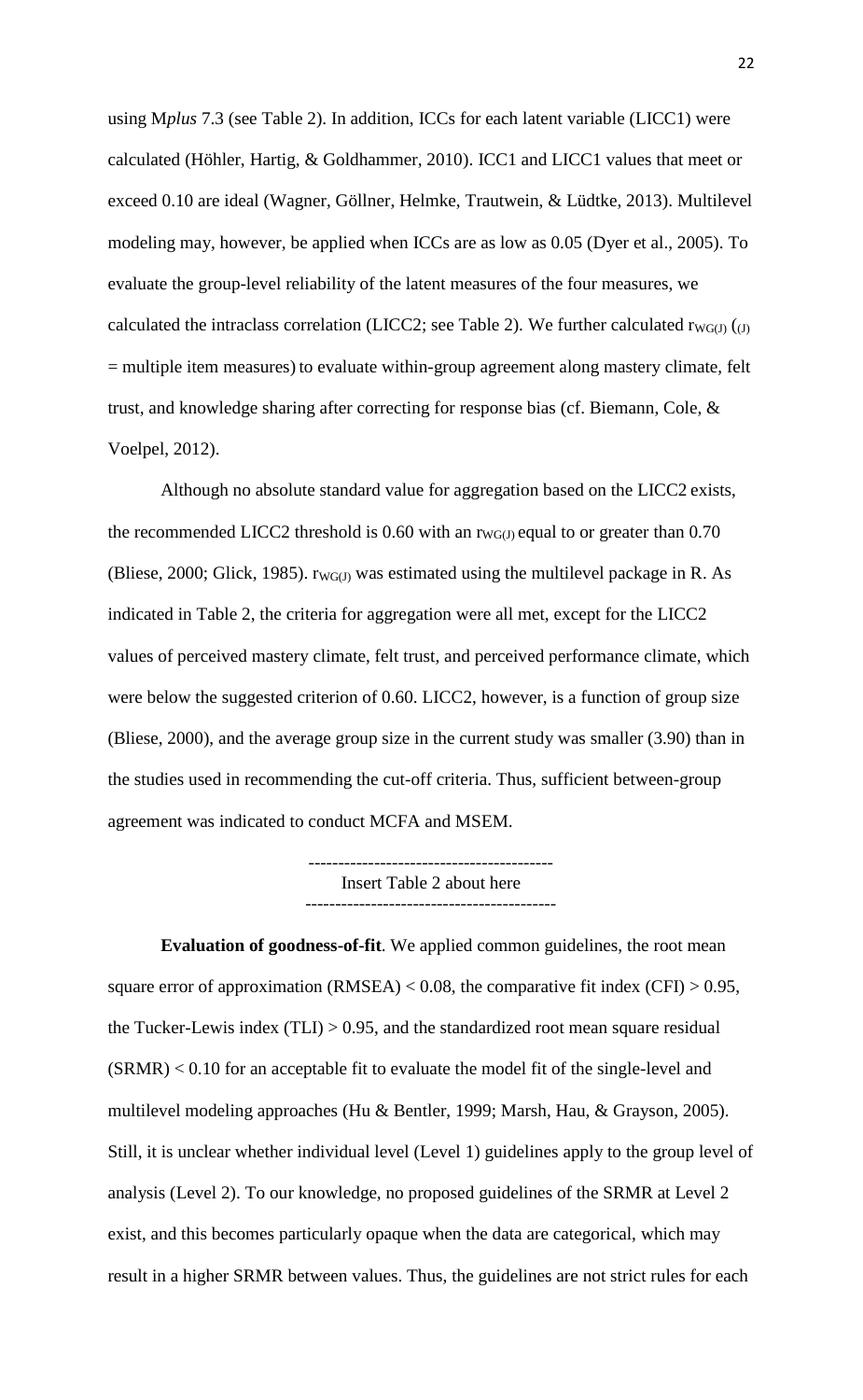index; rather, we considered the overall model fit statistics and the measurement models. To identify model misspecifications at the different levels of analyses, we applied the partial saturation approach (Ryu, 2014), in which the factor structure is specified on one level of analysis and the other level is saturated. This means that only correlations among the manifest indicators at the same time are allowed (Scherer & Gustafsson, 2015).

## **Results**

#### **Missing Value Analysis**

We conducted Little's (1988) MCAR test for each organization (1-5) separately given that different explanations may exist for why data were missing in each organization. Little's MCAR test indicated that the data in each organization were missing completely at random (i.e., no identifiable patterns existed in the missing data), which can be expressed as follows: Org. 1:  $\chi^2$  (49,  $n = 241$ ) = 53.230,  $p = 0.315$ ; Org. 2:  $\chi^2$  (25, *n* = 143) = 45.545, *p* = 0.007; Org. 3:  $\chi^2$  (57, *n* = 224) = 66.023, *p* = 0.193; Org. 4:  $\chi^2$  (49, *n* = 199) = 35.242, *p* = 0.930; Org. 5:  $\chi^2$  (45, *n* = 319) = 51.908, *p* = 0.223. The range of missing data was most severe for the supervisor ratings, ranging from approximately 48% (Org. 2), 56% (Org. 1), 56% (Org. 5), and 66% (Org. 3) to 100% (Org. 4). Among all other study variables, only a few missing values were found among the demographic variables ranging from 0.4%–1.3%. Little's MCAR test indicated that the data for all organizations were MCAR, except for Org. 2, given that all *p* values were nonsignificant. Because the result for Org. 2 was significant, the data are considered to be not missing at random (NMAR).

**Handling missing data.** The missing values that occurred in the present study were handled in a stepwise procedure. First, 168 cases were removed from the data set because either information about the leader within the organization—and thus information about the assignment to a cluster in the data set—was missing ( $n = 166$ ), or respondents provided only background information (e.g., age, gender) and did not respond to the relevant scales ( $n = 2$ ). The resultant data set comprised  $N = 956$  cases that were clustered with 245 leaders within five organizations; on average, each cluster consisted of four employees. Given that missing values in item responses occurred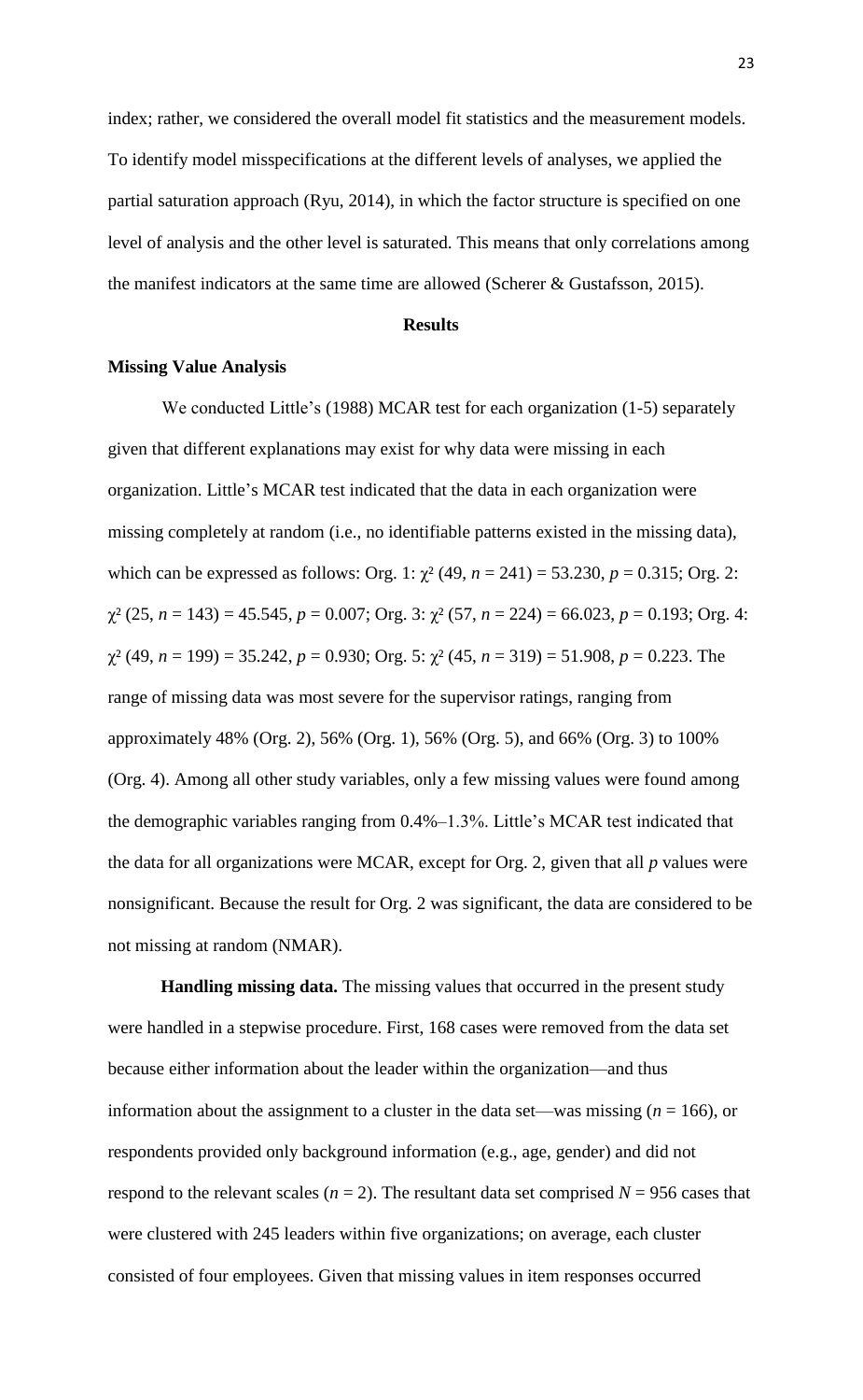particularly for the scale representing supervisor-rated knowledge sharing (up to 56.5 %), a multiple imputation<sup>3</sup> procedure was applied in the second step using Mplus. This procedure assumes that missing values occurred randomly (Enders, 2010). Furthermore, we decided to perform a joint multilevel imputation approach (Asparouhov & Muthén, 2010a), in which all variables are decomposed into within- and between-cluster components (Enders, Mistler, & Keller, 2015). In contrast to multiple imputation with chained equations, this approach "is superior for analyses that posit different within- and between-cluster associations" (Enders et al., 2015, p. 222), and it performs well in situations where latent variables are indicated by categorical variables (Teman, 2012). As Lüdtke, Robitzsch, and Grund (2017) argued, the multiple imputation of variables in clustered data sets needs to be informed by the multilevel structure; it was therefore important to explicitly impute the missing data for the within-(employee-) and between- (leader-)levels. The H0 imputation procedure was performed in M*plus* (Asparouhov & Muthén, 2010a; Enders et al., 2015*)*, and *m* = 20 complete data sets were generated (Graham, Olchowski, & Gilreath, 2007). All subsequent analyses were based on these 20 data sets, and the resultant model parameters were pooled using Rubin's combination rules (Enders, 2010). This pooling included the model fit statistics (Enders & Mansolf, 2016).

#### **Descriptive Statistics**

 $\overline{\phantom{a}}$ 

Table 3 presents the descriptive statistics and correlations of the variables under investigation. Given that level-specific reliability estimations are preferable—as they provide more insights into how accurate measures operate for individuals and work groups—we calculated Cronbach's  $\alpha$  of the various measures at Level 1 and Level 2 (Geldhof, Preacher, & Zyphur, 2014). At Level 1, Cronbach's α ranged from 0.84 to 0.93, whereas at Level 2, it ranged from 0.91 to 0.98, indicating overall adequate reliability for all measured concepts (Nunnally & Bernstein, 1994).

> ----------------------------------------- Insert Table 3 about here ------------------------------------------

<sup>&</sup>lt;sup>3</sup> We would sincerely like to thank the editor for suggesting this approach.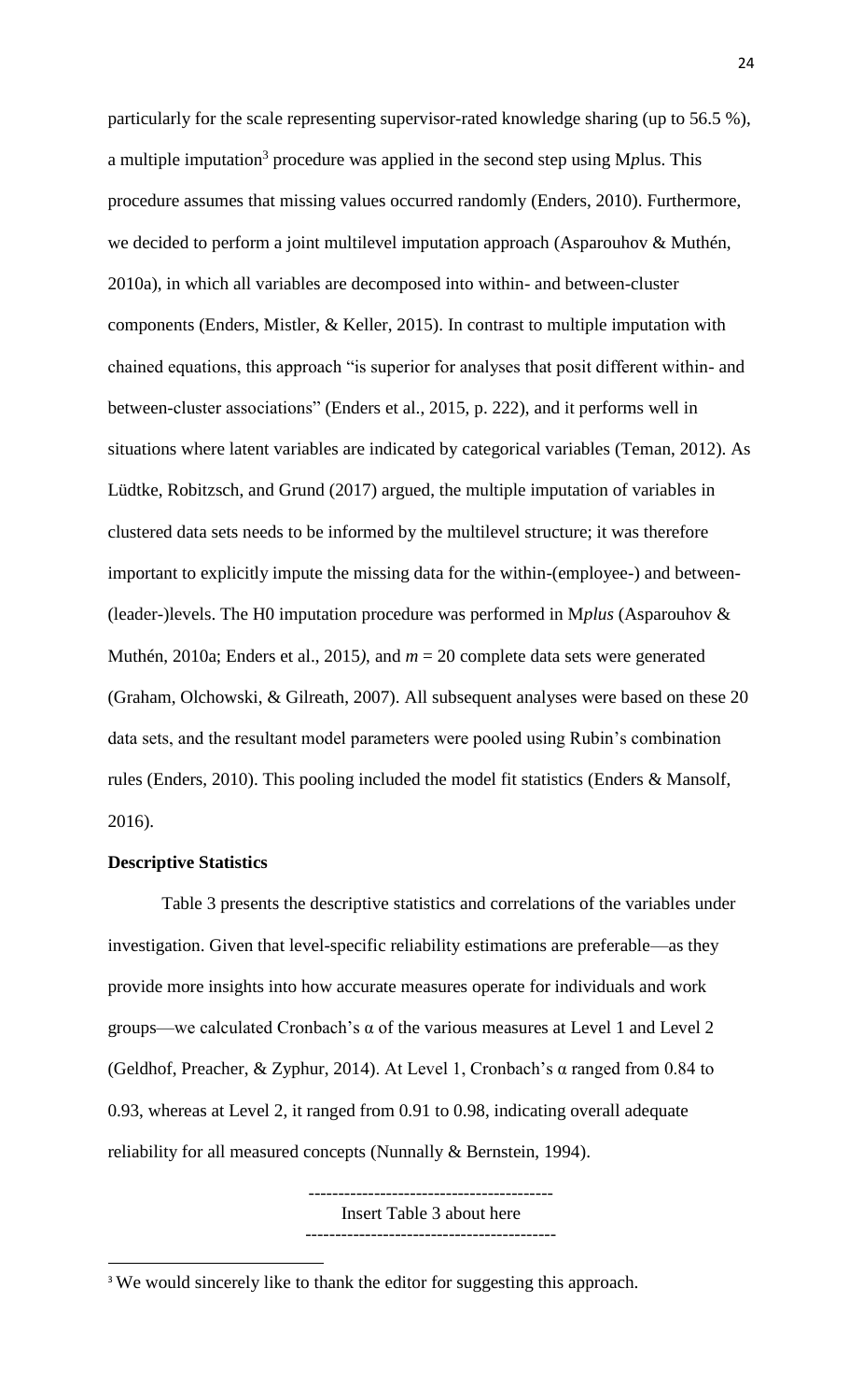### **CFA and MCFA Results**

To determine item retention and to secure the discriminant validity of the variables, we conducted a single-level CFA (see Table 4). Our research model consisted of four latent variables—perceived mastery climate, felt trust, knowledge sharing, and perceived performance climate (controlled). To be certain, we compared the fit statistics of such a correlated-traits model with four factors with the fit statistics of one-factor, twofactor, and three-factor models (see Table 4). The CFA assumed a four-factor structure to have the better fit (see fit statistics in Table 4). The factor loadings obtained for the fourfactor model were sufficiently high, ranging from 0.59 to 0.94, except for one item measuring performance climate (PC6), which was at 0.35 (Nunnally & Bernstein, 1994). Extending the CFA, the MCFA was performed. Again, the four-factor model indicated the best fit (see Table 4). The model assumed that the same L1 structure would hold at L2, and the results supported this, indicating reasonable fit indices (see Table 4). The latent variable inter-correlations for both the CFA and MCFA analysis are presented in the Appendix. Despite the high inter-correlations between perceived mastery climate and felt trust, the results indicated support for discriminant validity.

At L1 (within level), all factor loadings were significantly different from zero (*p* < .001), and again at L2 (between level), loadings were statistically significant, except for one of the performance climate (PC6;  $p > .05$ ) items. Given its low factor loadings (within level  $= 0.37$ ; between level  $= 0.17$ ) and the lack of significance, this item was removed from further analysis. The rerun results of the MCFA excluding this item showed slight improvement in the fit indices (see Table 4), supporting the convergent validity of the constructs (Anderson & Gerbing, 1988).

To strengthen the model further, we assessed model fit at L1 by specifying a partially saturated model in which the L2 model was saturated (cf. Ryu, 2014). These results indicated reasonable fit and no further misfit at L1. L1 was also saturated and resulted in a fit comparable to the overall model (see Table 4). Given that L2 was saturated, perfect model fit was found at L2, as indicated by  $SRMR_{between} = 0.000$ . We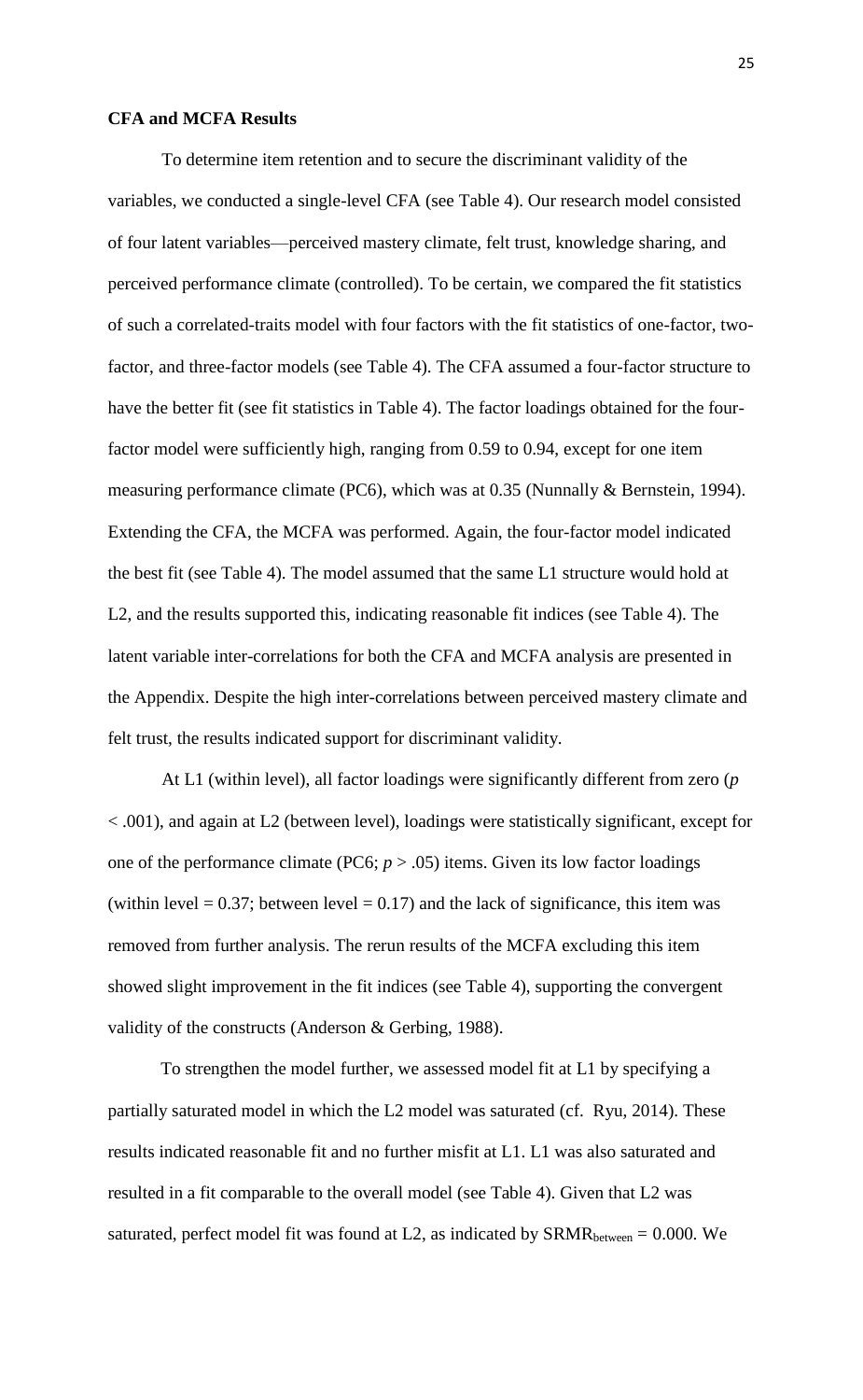accepted this MCFA as the baseline for the further investigation of mediation with MSEM.

The results of the CFA and MCFA signified evidence for construct validity and the lack of overlap in items in the different study variables, reflecting that CMV was not a major issue in our study (cf. Conway & Lance, 2010). This is particularly important with respect to the three variables perceived—mastery climate, perceived performance climate, and felt trust—because these were measured at the same time point.

> ----------------------------------------- Insert Table 4 about here ------------------------------------------

#### **MSEM Results**

We did not find support for Hypothesis 1, which predicted that a perceived mastery climate is positively related to knowledge sharing at both (a) the individual level of analysis and (b) the group level of analysis. The direct relationship between perceived mastery climate and knowledge sharing, without accounting for the mediating role of felt trust, was positive but not significant at L1,  $\beta = 0.056$ ,  $SE = 0.069$ ,  $p > .05$  and at L2,  $\beta =$ 0.444,  $SE = 0.359$ ,  $p > .05$ .

The results of the predicted MSEM mediation model (see Figure 2) indicated a reasonable overall model fit,  $\chi^2$  [852] = 2047.10;  $\chi^2$ /df = 2.40; RMSEA = 0.038; CFI = 0.954; TLI = 0.949; SRMR $_{\text{Within}}$  = 0.058; SRMR $_{\text{Between}}$  = 0.150. The results further provided evidence for a significant indirect influence at the individual (within) level of analysis (L1):  $\beta = 0.121$ ,  $SE = 0.049$ ,  $p < 0.01$  and thus for at least partial mediation (see Table 5). Given the joint multilevel imputation approach, confidence intervals are not provided in the M*plus* output. Still, the confidence intervals for the analyses of the original data were significant at the individual level of analysis:  $\beta = 0.103$ ,  $SE = 0.037$ , *p*  $< 0.01$ , 95% CI [0.031, 0.176], thus indicating support for mediation.

In support of our predicted Hypothesis 3a, our results thereby suggested that a perceived mastery climate influences objective knowledge sharing (at least partly) through feeling trusted by the supervisor.

> -------------------------------------------- Insert Table 5 about here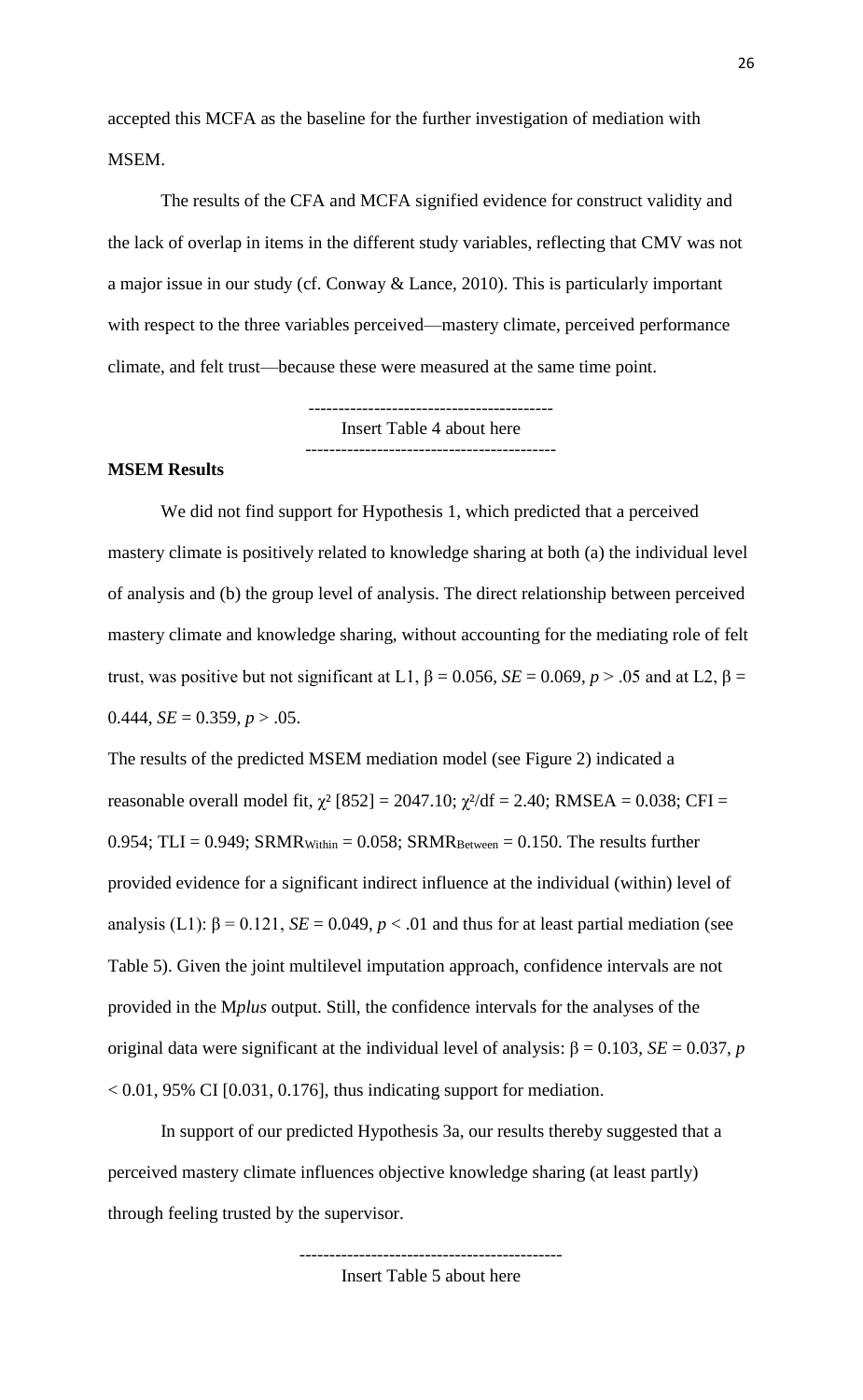However, the mediating role of felt trust at the collective level (L2; Hypothesis 2b), the indirect influence of perceived mastery climate on knowledge sharing, was not found to be significant:  $β = 0.422$ ,  $SE = 0.642$ ,  $p > .05$ . Thus, only partial support for Hypothesis 3 was found. Although the predicted mediation model for L2 (Hypothesis 3b) was not supported, the direct relationship between a perceived mastery climate and felt trust, β = 0.720, *SE* = 0.097, *p* < .001 at L2 was significant.

--------------------------------------------

-------------------------------------------- Insert Figure 2 about here --------------------------------------------

#### **Supplementary Analyses**

Due to the cross-sectional nature of our study, it was not possible to test causality and, thus, reverse causality may be a possible explanation for some of the relationships found in our model. For example, the feeling that supervisors trust their subordinates might strengthen the perceptions of an overall perceived mastery climate. To test the possibility of such reverse causality, supplementary MSEM analyses were conducted, where we tested whether felt trust from the supervisor predicted objective knowledge sharing through perceived mastery climate. These results indicated similar model fit indices as our initial model,  $\chi^2$  [852] = 2047.10;  $\chi^2$ /df = 2.40; RMSEA = 0.038; CFI = 0.954; TLI = 0.949; SRMR $_{\text{Within}}$  = 0.058; SRMR $_{\text{Between}}$  = 0.150. However, when comparing the strength of the relationship between perceived mastery climate and felt trust from the supervisor in our initial model and this reverse causality model, perceived mastery climate seems to be a stronger predictor of felt trust  $(\beta = 0.703, \, SE = 0.024,$ *p* > .001 [L1];  $\beta$  = 0.720, *SE* = 0.097, *p* > .001 [L2]) compared with the model where we assumed that felt trust may be the predictor of a perceived mastery climate ( $β = 0.621$ , *SE*  $= 0.025, p > .001$  [L1], β = 0.782, *SE* = 0.108, *p* > .001 [L2]). This result indicated some support for the likelihood that a perceived mastery climate is, in fact, the predictor of felt supervisor trust.

### **Discussion**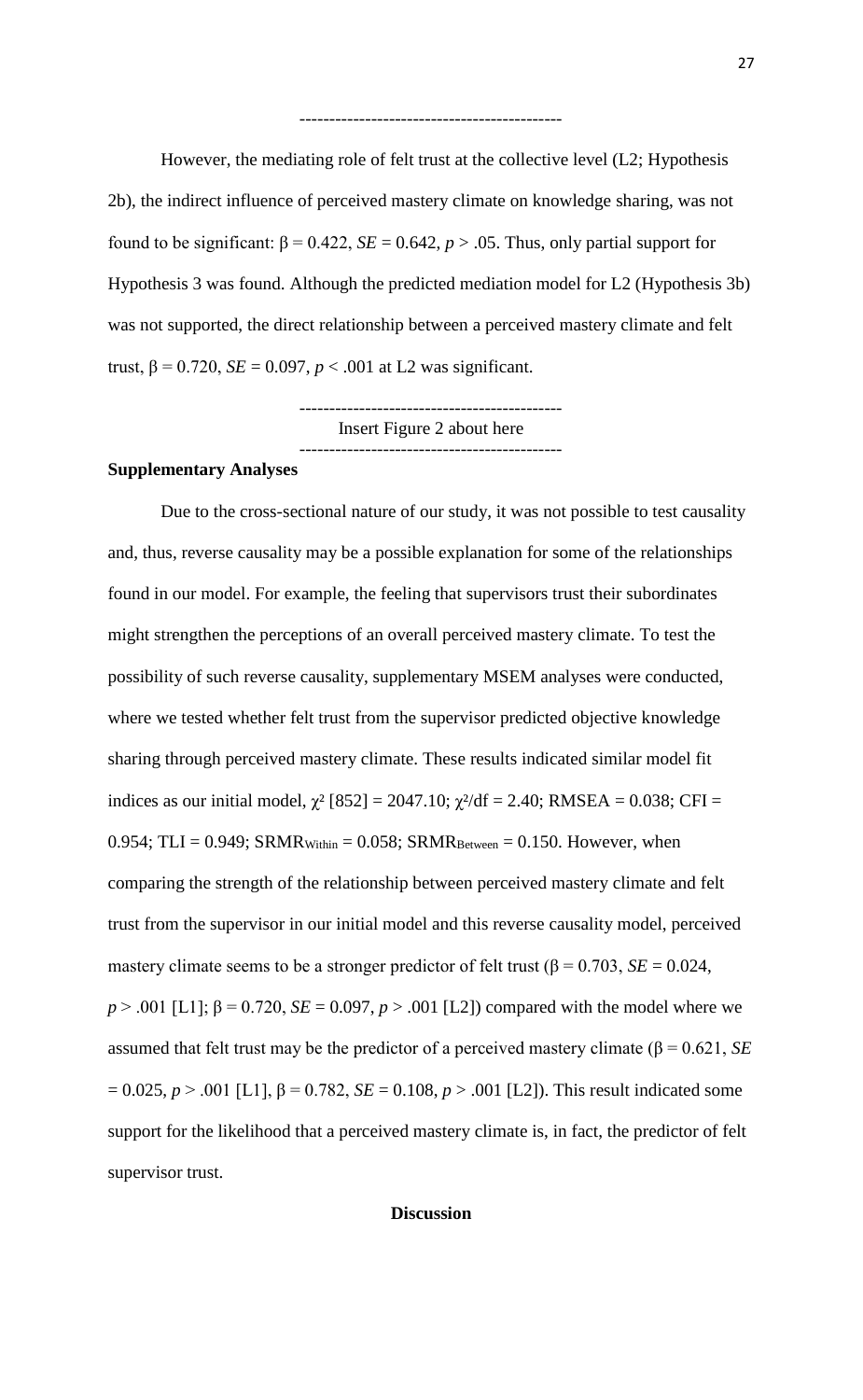Drawing on the theoretical framework of the AGT (Ames, 1992b; Nicholls, 1984, 1989) and trust (Kramer, 2010; Salamon & Robinson, 2008), we investigated whether a perceived mastery climate at work is positively related to knowledge sharing and, if so, whether feeling trusted by one's supervisor mediates this relationship. Our results showed that a perceived mastery climate drives employees' knowledge sharing through the felt supervisor trust at the individual level of analysis. Moreover, at the group level of analysis, a mastery climate was shown to be an important direct predictor of collective felt supervisor trust.

### **Theoretical Contributions**

The results of our study offer three main contributions. First, to the best of our knowledge, no prior research has considered either the predictors of felt supervisor trust or the predictors of knowledge sharing as outcomes of felt supervisor trust. Our study therefore extends understanding into the conceptual mechanisms by which felt trust operates, through consideration of the context in which it occurs (i.e., motivational climate) and, specifically, examination of the role of supervisors in promoting norms of reciprocity by giving employees their trust. Our study also extends the range of consequences of specifically feeling trusted to include knowledge sharing, which is critical to the long-term success and sustainability of organizations (Ipe, 2003; Nonaka & Takeuchi, 1995). Our findings identify that feeling trusted by your supervisor is an important mechanism for knowledge sharing at the individual level of analysis. Thus, the perceived supervisor's efforts in modelling being vulnerable to others seems to be as important for subsequent sharing by subordinates of their knowledge.

The direct actions of supervisors have been previously argued as central to the perceptions of organizational trust (Searle, Den Hartog, & Weibel, 2011). Our study extends the nomological net for trust by positioning felt trust as a proximal consequence of the perceived mastery climate that the supervisor creates. Through their bestowing of trust, supervisors make themselves vulnerable by showing confidence in and empowerment of those whom they lead and manage. Our study highlights the important role of supervisors and how their actions are perceived, by extending the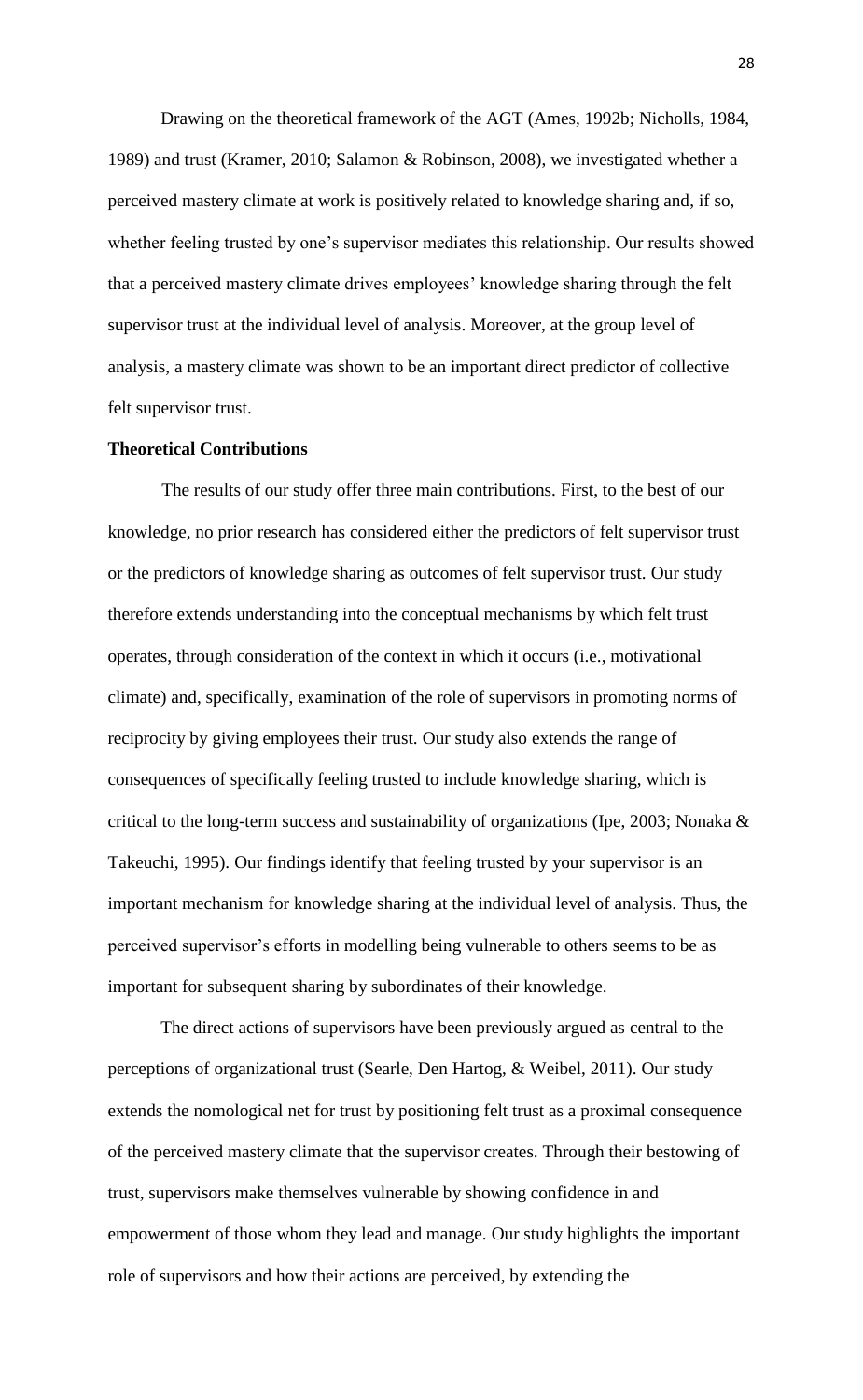conceptualization and operationalization of felt trust and the distinct mechanisms (most notably norms of reciprocity) that the supervisors who are making themselves vulnerable have established.

Furthermore, given the dearth of insight into the contextual conditions that influence feelings of being trusted by supervisors (cf. Lau et al., 2014), we show how a perceived mastery climate can affect knowledge sharing. Our findings revealed that when employees feel that the extant criteria of success in their work situations place value on effort, learning, development, cooperation, and thereby social responsibility, they feel more trusted by their supervisors and thus are more willing and likely to share their knowledge. In addition, the prevalence of this behavior may be a result of the responsibility and of the helping norms facilitated through feeling trusted by their supervisors and the perceptions of a perceived mastery climate (Ames, 1984; Salamon & Robinson, 2008). Thus, because a mastery climate facilitates positive social interdependence, a moral situation (responsibility and helping norms) was created (Ames, 1984). Accordingly, our study extends the nomological understanding (cf. Lau et al., 2014; Salamon & Robinson, 2008) of the framework relating to felt trust and employee outcomes. Our research responds to trust researchers' calls to clarify the conditions under which employees feel trusted by their supervisors, even after controlling for a simultaneous performance climate. We have identified how insight into context advances our understanding of this form of organizational behavior (Johns, 2006).

Second, our study extends previous research on felt supervisor trust to our multilevel analyses. Whereas previous studies have focused on either the individual (Lau et al., 2014) or the collective (Salamon & Robinson, 2008) levels of analysis, our data were hierarchically organized (employees nested within their supervisors) and enabled a test of our theoretical model at both the individual and group level of analysis. Because it would be inhibiting to test for mediation on only one level of analysis (cf. Preacher et al., 2010), our sample enabled a multilevel SEM testing that is a quite novel contribution to the field. Although we did not find support for the mediation model for both levels of analysis, our results demonstrate the existence of a mastery climate and felt trust from the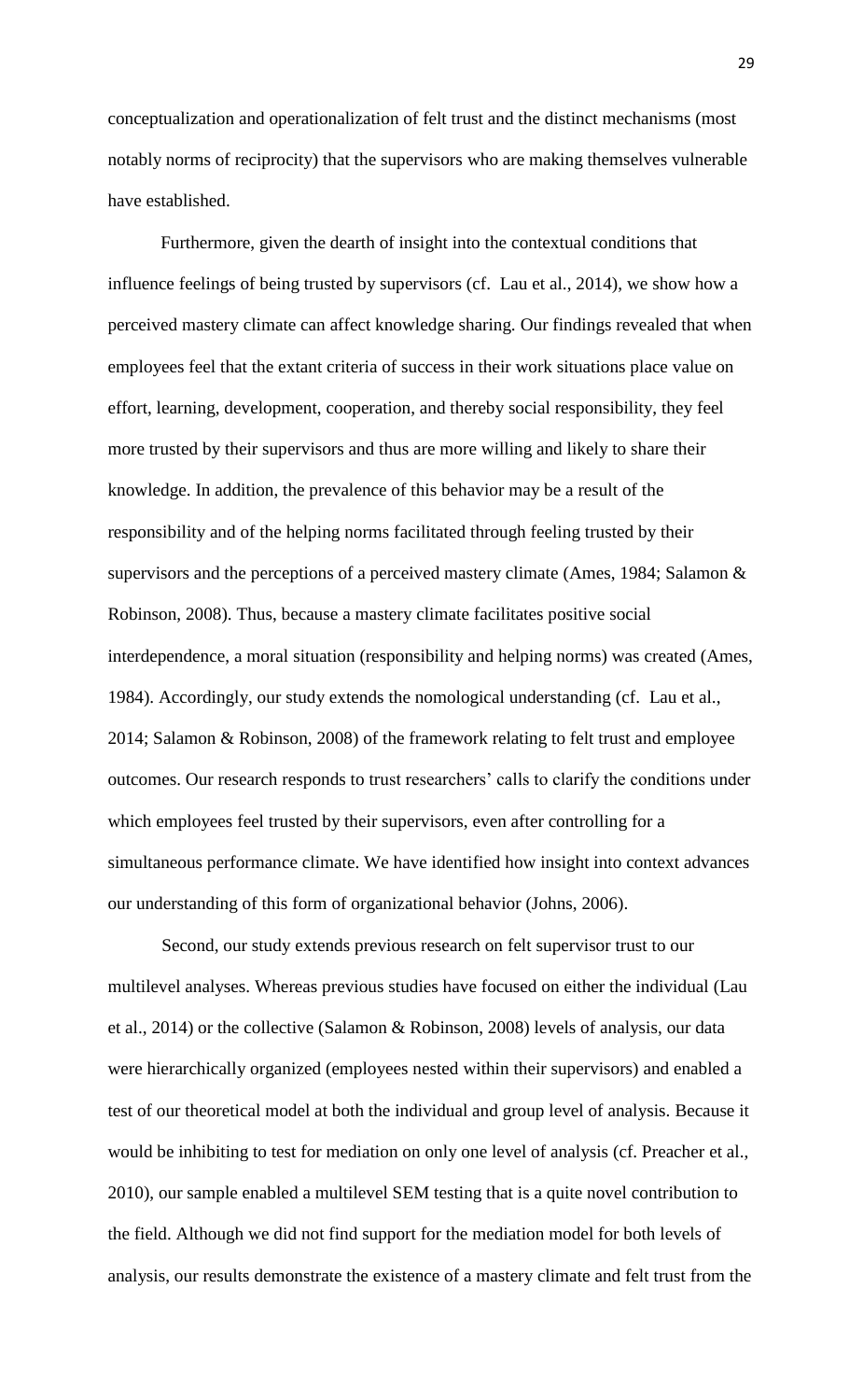supervisor at multiple levels. A collective mastery climate was confirmed as an important predictor of the collective feelings of trust from the supervisor, attesting to the important sharing and reinforcing of perceptions within a local aggregated context (Thornton & Rupp, 2016). According to Kramer (2010), collective felt trust consists of "a psychological tipping point phenomenon: when sufficient reassuring factors are perceived to be in place, collective trust tends to be present" (p. 83). Our results underpin these propositions in that the value orientation emphasized in the conditions of a mastery climate (cooperating, helping, sharing, learning, developing, and growing) seem to provide such reassurance. Our study has thereby identified conditions under which felt trust thrives (Kramer, 2010).

Third, our study has identified perceived mastery climate as an important predictor of objective knowledge sharing through the mechanism of individuals' feeling trusted by their supervisors. Such a finding identifies both environmental factors and motivational mechanisms relevant to predicting objective knowledge sharing (cf. Wang & Noe, 2010), emphasizing the importance of supervisor felt trust in particular for an individual's subsequent knowledge sharing. Our approach responds to calls for research that would account for multiple levels simultaneously in the knowledge-sharing literature (Quigley et al., 2007; Wang & Noe, 2010). Furthermore, our study expands our understanding of the sharing of individual knowledge by showing how the motivational drivers for such sharing are embedded in the organizational context, thus adding credibility to the suggestions made in earlier research (cf. Ipe, 2003; Lam & Lambermont-Ford, 2010; Osterloh et al., 2002). We thereby provide insight into how organizational contexts may be developed to facilitate the norms of knowledge sharing and learning.

Although not hypothesized, it should be mentioned that the perceived performance climate related negatively to felt trust and knowledge sharing at the individual level of analysis. This finding aligns well with previous research, indicating that a perceived performance climate engenders maladaptive outcomes at work (e.g., Černe et al., 2014; Nerstad et al., 2013a). A perceived mastery climate was also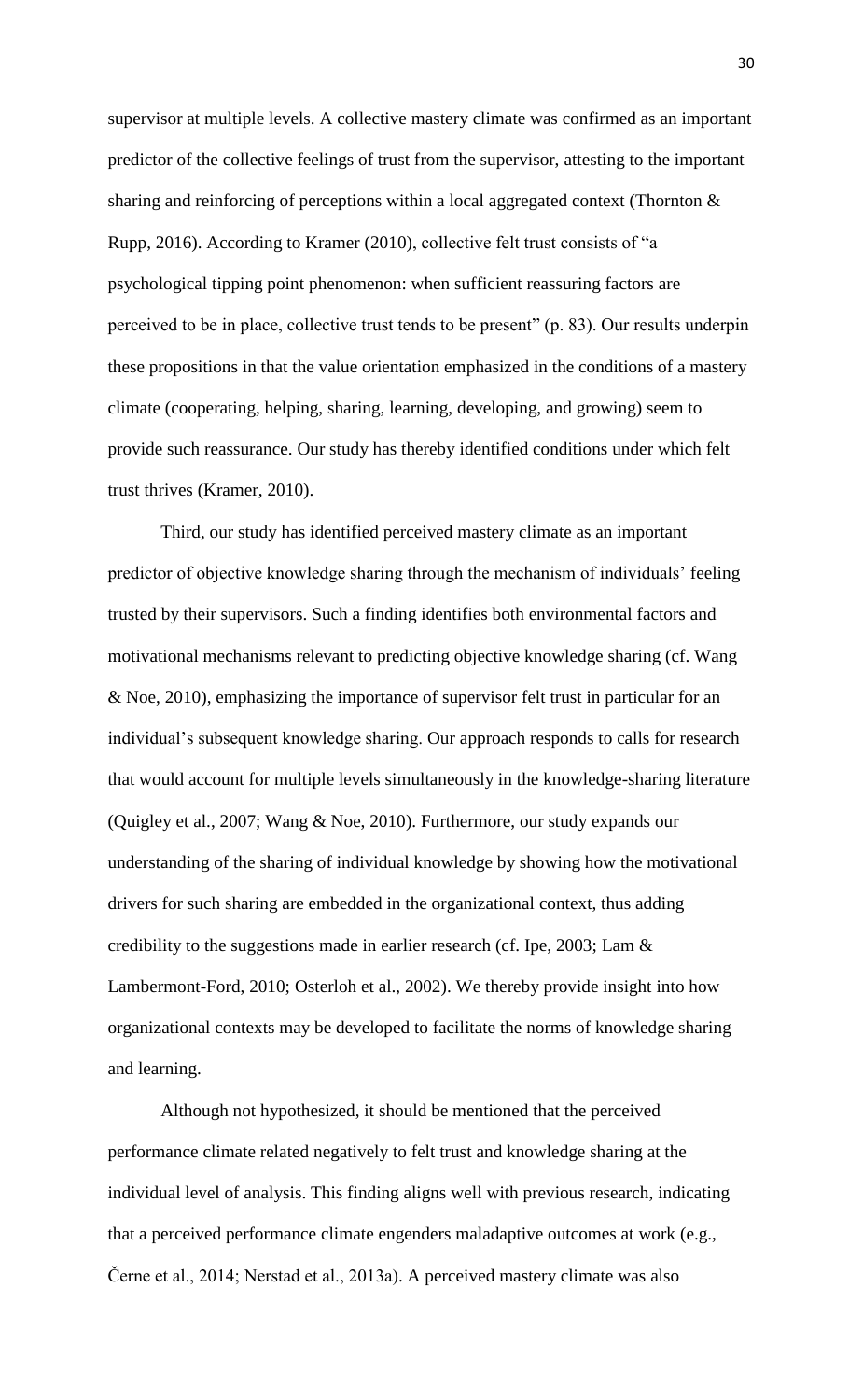significantly and negatively correlated with a perceived performance climate, suggesting a lack of support for the theoretical assumptions that the two climates are orthogonal (uncorrelated) constructs (Ommundsen & Roberts, 1999).

### **Limitations and Future Directions**

One of the main strengths of the present study is that knowledge-sharing ratings were obtained from different sources, reducing the potential for common method bias (Conway & Lance, 2010; Podsakoff et al., 2003; Podsakoff et al., 2012). As our sample included five different organizations representing a diversity of domains, a further strength is the generalization of these findings.

That said, the results have certain limitations. First, the use of supervisors' ratings of knowledge sharing meant our total sample size was reduced. In addition, obstacles in Org. 4 meant we were unable to collect ratings from the supervisors of subordinates' knowledge sharing, thus truncating the sample size for this dependent variable. This constrains some of the finding's generalizability. Future studies could test our results' robustness and salience across different work domains by extending the matched pairs. The respondent and nonrespondent ethics' protection rules of the NSD allowed us to invite only the direct supervisors of those who had responded to our survey to rate their subordinates' knowledge sharing, so we were not able to access information on the sizes of actual work groups. This precluded us from considering whether the obtained work group's size was representative of its actual size; therefore, our results should be interpreted with this fact in mind.

Furthermore, 166 of our respondents could not be matched with their direct supervisors because we did not receive information about their direct supervisors from the organizations. For these respondents, joint multilevel multiple imputations would not have been accurate because the clustering information was missing. Because we were not aware of any well-tested procedure of imputing grouping or cluster variables, we had to exclude these respondents from the data. This may represent a limitation of our study.

Given that self-reported data were collected for our independent and mediator variables, we did approach CMV influences with both design-related procedures and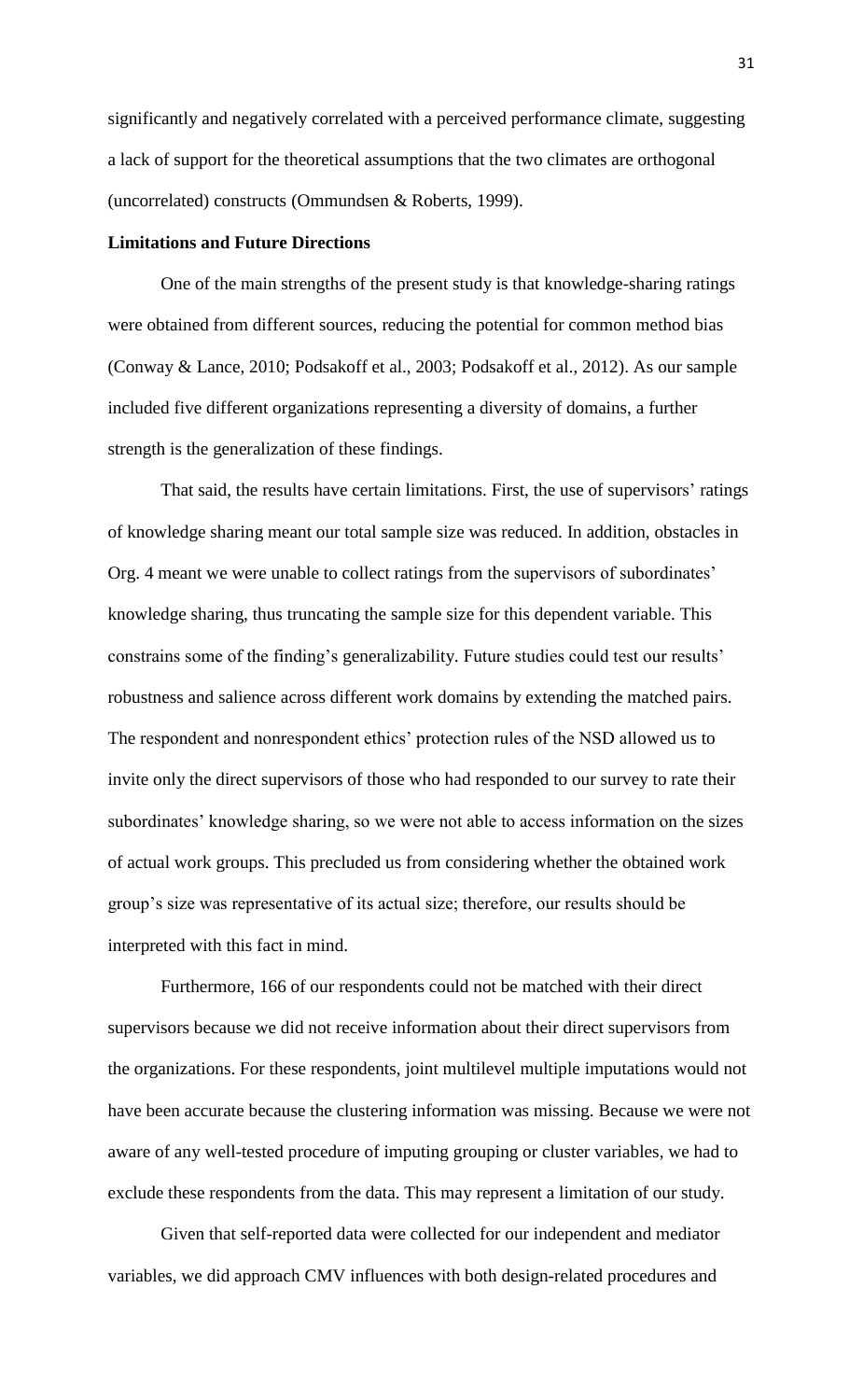CFA and MCFA analyses (Conway & Lance, 2010; Podsakoff et al., 2003; Podsakoff et al., 2012). Although some contention exists as to the sensitivity of such a procedure in controlling for common method effects, it is an important diagnostic tool for evaluating whether CMV may be a concern (Podsakoff et al., 2003). Sparse evidence and a consensus on the effects of statistical detection and correction techniques (Richardson, Simmering, & Sturman, 2009) from other statistical procedures remain to control for CMV (Podsakoff et al., 2003; Richardson et al., 2009; Williams, Hartman, & Cavazotte, 2010), so we decided not to proceed with additional tests. We acknowledge that our readers may have different CMV beliefs (i.e., CMV does not exist, CMV likely exists, CMV exists) that are likely to influence their evaluation of our results (Richardson et al., 2009). Our findings are thus to be interpreted with this in mind.

The cross-sectional nature of our study represents another limitation: Testing causality or ruling out the likelihood of reverse causality is not possible. Therefore, experimental or longitudinal studies are needed to examine causality with greater confidence. In addition, a possible limitation was that we were not able to test whether the perceived motivational climate is supervisor or coworker created. Extant climate theory and empirical work on climate perceptions would contend that the supervisor likely shapes it. However, to be certain, the supervisor is the main architect of the climate. Future studies could benefit from using differentiating measures to test the extent to which the supervisor and/or coworkers create the climate. An interesting approach would also involve assessing the interactions between these two in predicting outcomes.

Some might regard our model of knowledge sharing as overly simplistic and underspecified compared with other models (Alavi & Leidner, 2001; Cabrera & Cabrera, 2005; Gagné, 2009; Ipe, 2003; Quigley et al., 2007). Still, we suggest that our more simplistic model may be particularly relevant to the broader knowledge-sharing domain through extending the initial focus on being trusted (e.g., Ipe, 2003; Quigley et al., 2007), revealing its relevance for knowledge sharing and identifying how *feeling trusted*, which is a result of a perceived mastery climate, may be imperative for subordinates' sharing of knowledge. Our findings concur with prior studies in underscoring how the perceptions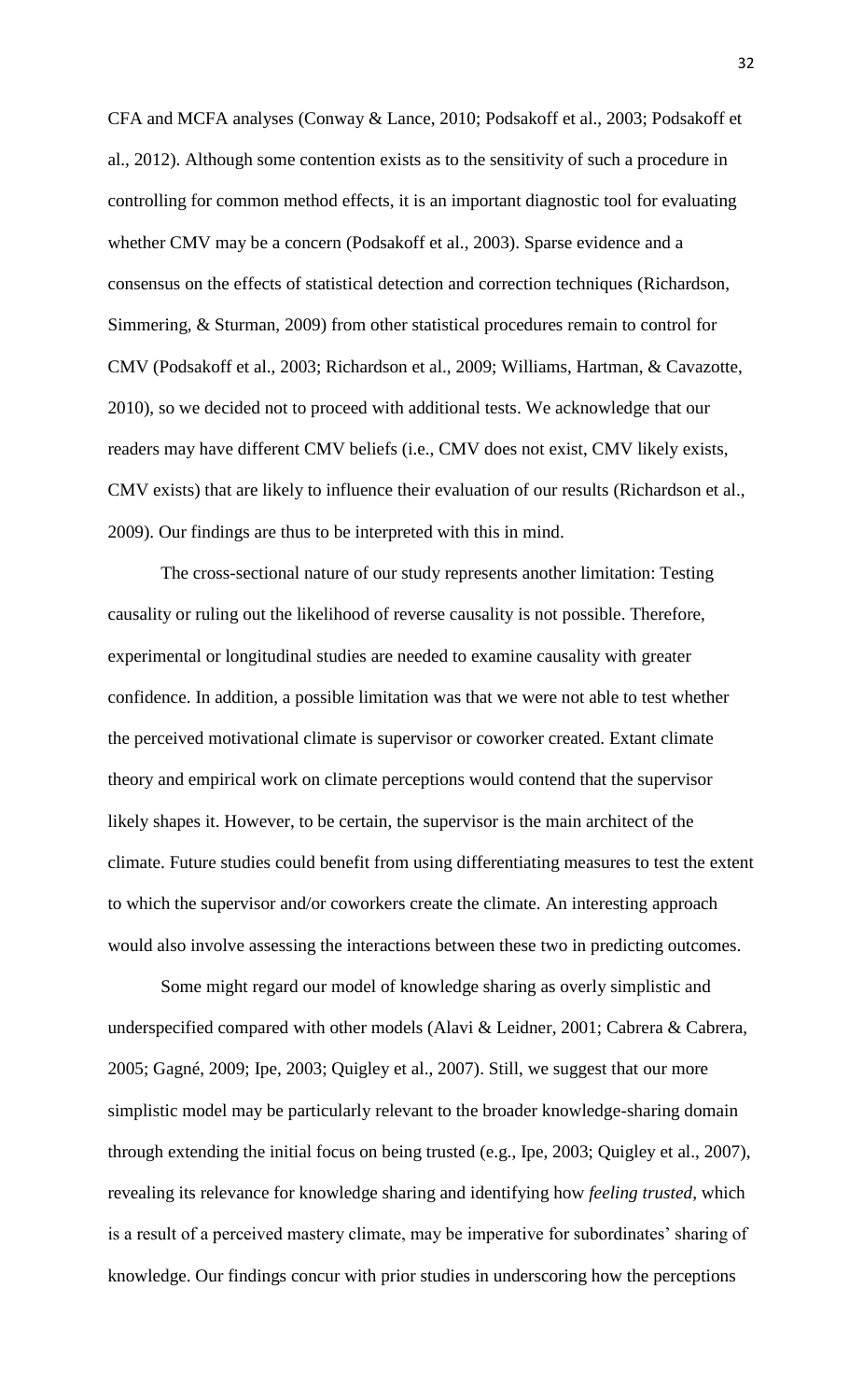of being trusted may be far more important in relation to employee outputs than simply using the levels of trust in the supervisor (Lester & Brower, 2003).

An interesting avenue for future research in this area is to extend the feeling of being trusted beyond supervisors to include coworkers. As trust is necessary for knowledge sharing (Wang  $\&$  Noe, 2010), the extent to which employees feel that their colleagues trust them may be decisive in their motivation and willingness to share their expertise in these collaborative contexts. Molm, Schaefer, and Collett (2007) showed, for instance, that participants were significantly more trusting of partners who reciprocated consistently. Accordingly, being trusted by coworkers may be a more important factor in employees' knowledge sharing, completing a "spiral of trust" (Korsgaard et al., 2015, p. 55). Given our findings, mastery climate conditions are likely to facilitate feeling trusted by coworkers as they do feeling trusted by supervisors.

## **Practical Implications**

The results of our study demonstrate that organizations and their supervisors would benefit from efforts to create and maintain a mastery climate. Confirmed techniques and strategies that help foster mastery climate principles in actual (work) practices include (a) designing various challenging and meaningful tasks; (b) involving employees in decision-making and leadership roles (developing self-leadership skills); (c) recognizing employees' efforts, progress, improvement, and self-referenced ability; (d) ensuring an equality of opportunities regarding rewards; (e) demonstrations of the selfworth of each and every employee by treating them equally and based on self-referenced, rather than other-referenced, standards; (f) involving employees in self-evaluations that include the application of evaluation criteria of individual mastery, progress, and improvement, with private results; (g) offering employees time and opportunity for selfimprovement and growth; and (h) emphasizing the value of cooperation and helping behavior to achieve common goals (Ames, 1992a, 1992b; Roberts, 2012). Indeed, the trust literature also emphasizes several of these practices (participation in decision making, delegation of control, information sharing) as being important to supervisors in facilitating interpersonal trust (cf. Lau et al., 2014). Thus, supervisors in organizations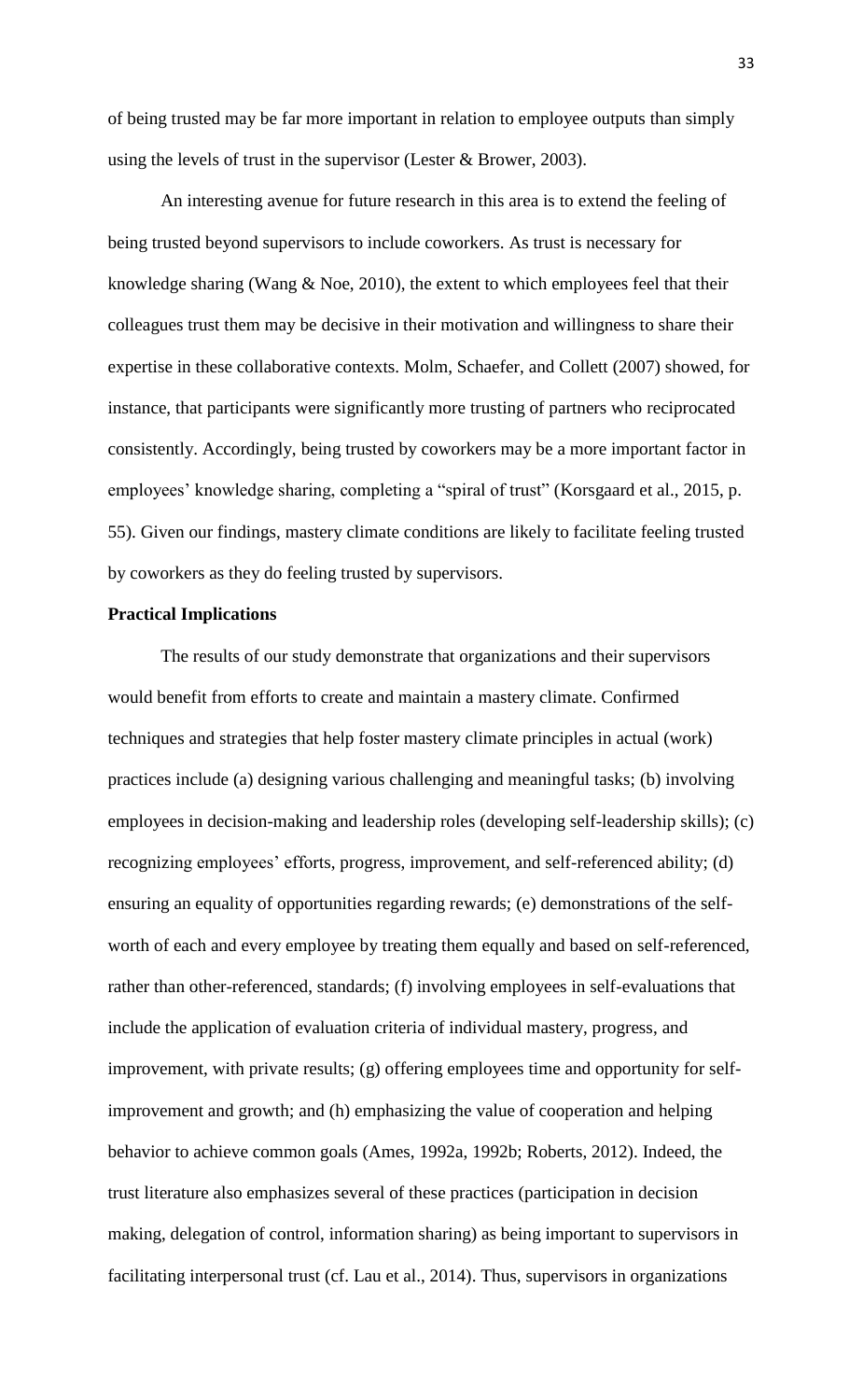should be aware of the important role they play as "climate engineers," the impact of the signals (i.e., about the attitudes and behaviors that are valued) they send to employees, and how the work environment defines success (cf. Kramer, 2010; Salamon & Robinson, 2008). These cues and signals (e.g., expecting and rewarding helping behavior and knowledge sharing) constitute a particularly potent source of feeling trusted by supervisors that, in turn, contributes to employees' willingness to share knowledge (cf. Wang & Noe, 2010).

### **Conclusion**

In this study, we both described and showed empirical support for perceived mastery climate in enhancing knowledge sharing, making an important contribution at the individual level of analysis by showing the mediating role of feeling trusted by a supervisor. Further, we contributed to the understanding of the conditions under which felt trust can facilitate knowledge sharing. We also found that a collective mastery climate is an important antecedent of collective felt trust. Thus, current research on the benefits of felt trust in organizational behavior is extended.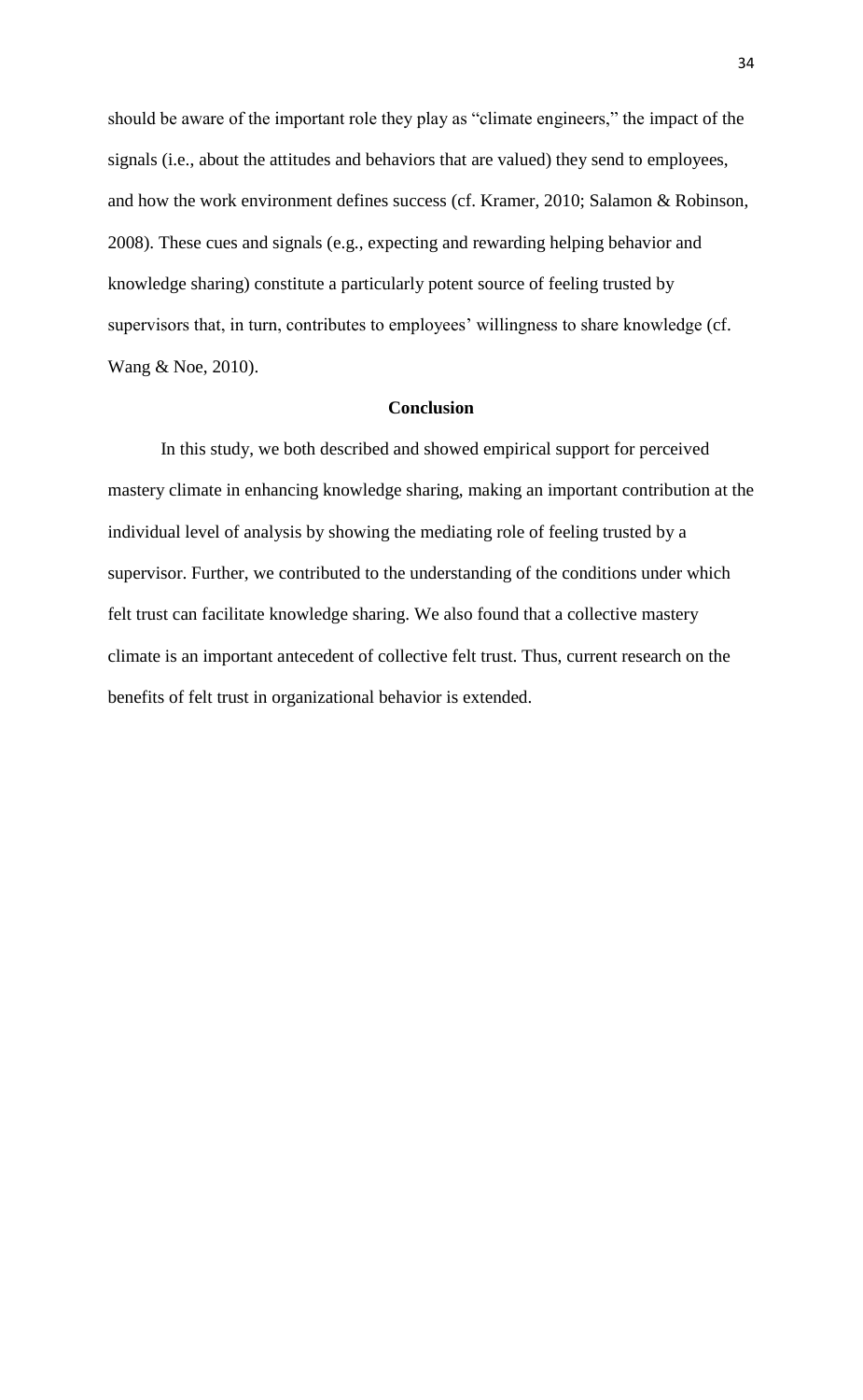- Alavi, M., & Leidner, D. E. (2001). Review: Knowledge management and knowledge management systems: Conceptual foundations and research issues. *MIS Quarterly, 25*(1), 107–136.
- Ames, C. (1984). Competitive, cooperative, and individualistic goal structures: A cognitive-motivational analysis. In R. E. Ames & C. Ames (Eds.), *Research on motivation in education* (Vol. 1, pp. 177–207). Florida: Academic Press.
- Ames, C. (1992a). Achievement goals, motivational climate, and motivational processes. In G. C. Roberts (Ed.), *Motivation in sport and exercise* (pp. 161–176). Champaign, IL: Human Kinetics.
- Ames, C. (1992b). Classrooms: Goals, structures, and student motivation. *Journal of Educational Psychology, 84*(3), 261–271.
- Ames, C., & Ames, R. (1984). Systems of student and teacher motivation: Toward a qualitative definition. *Journal of Educational Psychology, 76*(4), 535–556.
- Ames, C., & Archer, J. (1988). Achievement goals in the classroom: Students' learning strategies and motivation processes. *Journal of Educational Psychology, 80*(3), 260–267.
- Anderson, J. C., & Gerbing, D. W. (1988). Structural equation modeling in practice: A review and recommended two-step approach. *Psychological Bulletin, 103*, 411– 423.
- Antonakis, J., Bendahan, S., Jacquart, P., & Lalive, R. (2010). On making causal claims: A review and recommendations. *The Leadership Quarterly, 21*(6), 1086–1120.
- Aryee, S., Budhwar, P. S., & Chen, Z. X. (2002). Trust as a mediator of the relationship between organizational justice and work outcomes: Test of a social exchange model. *Journal of Organizational Behavior, 23*(3), 267–285.
- Asparouhov, T., & Muthén, B. (2010a). *Multiple imputation with Mplus*. Los Angeles, CA: Muthén & Muthén.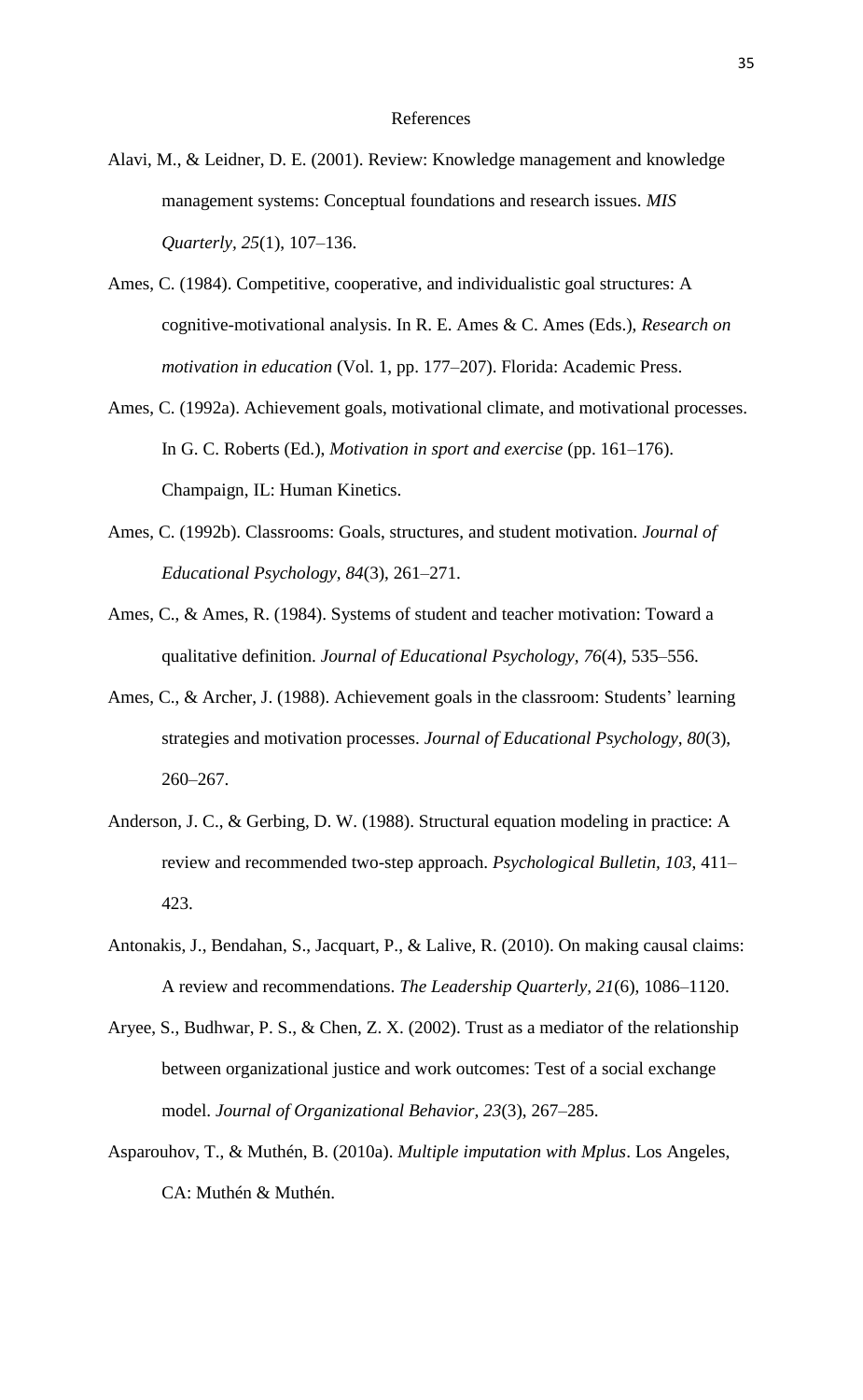- Asparouhov, T., & Muthén, B. (2010b). Weighted least squares estimation with missing data. Retrieved January 5, 2016 from https://www.statmodel.com/download /GstrucMissingRevision.pdf
- Baer, M. D., Dhensa-Kahlon, R. K., Colquitt, J. A., Rodell, J. B., Outlaw, R., & Long, D. M. (2015). Uneasy lies the head that bears the trust: The effects of feeling trusted on emotional exhaustion. *Academy of Management Journal, 58*(6), 1637–1657. DOI: 10.5465/amj.2014.0246
- Bakker, A., Hakanen, J. J., Demerouti, E., & Xanthopoulou, D. (2007). Job resources boost work engagement, pariculary when job demands are high. *Journal of Educational Psychology, 99*(2), 274–284.
- Beersma, B., Hollenbeck, J. R., Humphrey, S. E., Moon, H., Conlon, D. E., & Ilgen, D. R. (2003). Cooperation, competition, and team performance: Toward a contingency approach. *Academy of Management Journal, 46*(5), 572–590.
- Berry, C., Carpenter, N., & Barratt, C. L. (2012). Do other-reports of counterproductive work behavior provide an incremental contribution over self-reports? A metaanalytic comparison. *Journal of Applied Psychology, 97*(3), 613–636.
- Biemann, T., Cole, M. S., & Voelpel, S. (2012). Within-group agreement: On the use (and misuse) of rWG and rWG(J) in leadership research and some best-practice guidelines. *The Leadership Quarterly, 23*, 66–80.
- Birkeland, I. K., & Nerstad, C. G. L. (2016). Incivility is (not) the very essence of love: Passion for work and incivility instigation. *Journal of Occupational Health Psychology, 21*(1), 77–90. DOI:10.1037/a0039389
- Bliese, P. D. (2000). Within-group agreement, non-independence, and reliability: Implications for data aggregation and analysis. In K. J. Klein & S. W. Kozlowski (Eds.), *Multilevel theory, research, and methods in organizations: Foundations, extensions, and new directions* (pp. 349–381). San Francisco, CA: Jossey-Bass.
- Bowling, N. A., Eschleman, K. J., Wang, Q., Kirkendall, C., & Alarcon, G. (2010). A meta-analysis of the predictors and consequences of organization-based self-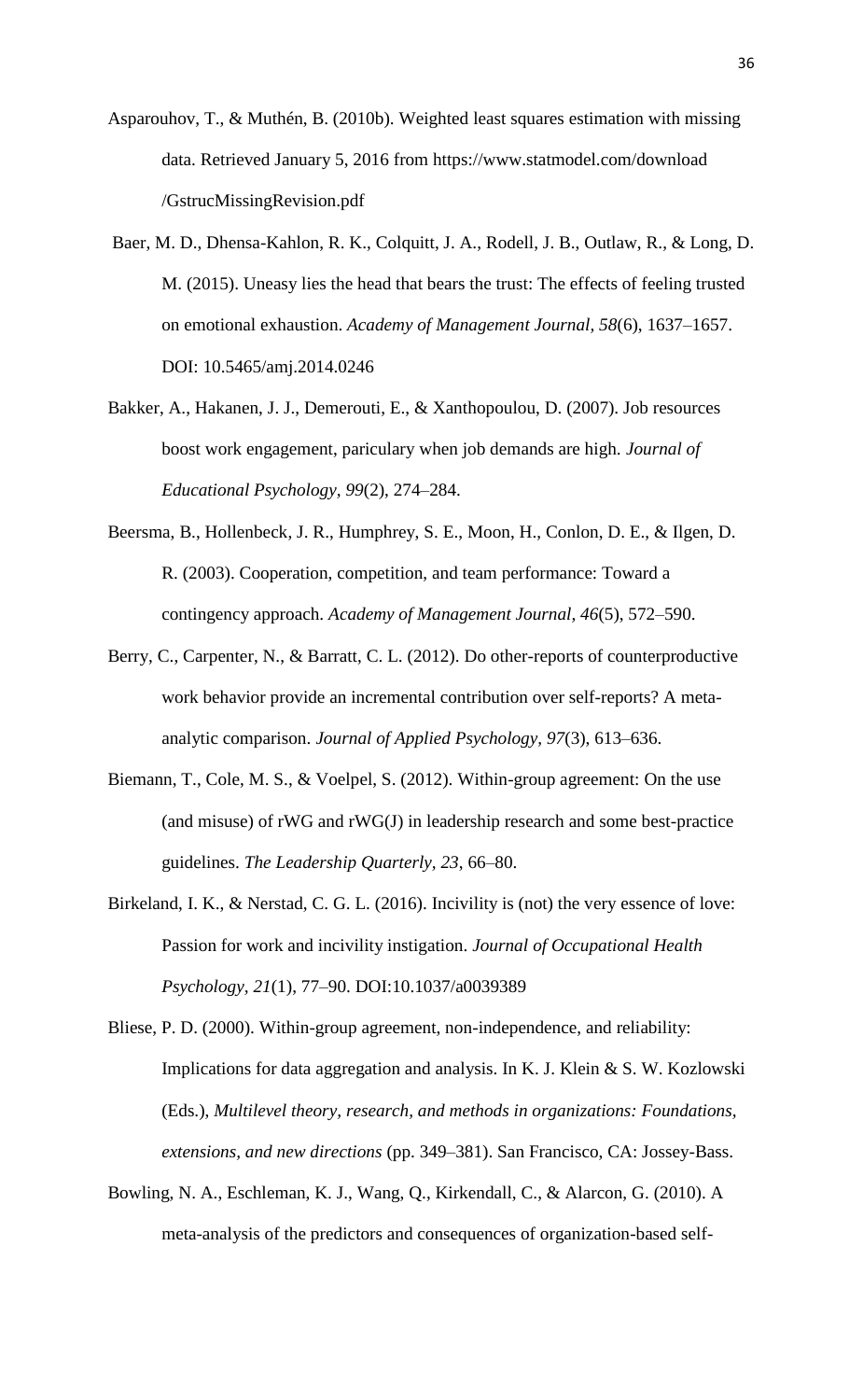esteem. *Journal of Occupational and Organizational Psychology, 83*(3), 601–626. DOI:10.1348/096317909X454382

- Brower, H. H., Lester, S. W., Korsgaard, M. A., & Dineen, B. R. (2009). A closer look at trust between managers and subordinates: Understanding the effects of both trusting and being trusted on subordinate outcomes. *Journal of Management, 35*(2), 327–347.
- Brower, H. H., Schoorman, F. D., & Tan, H. H. (2000). A model of relational leadership: The integration of trust and leader–member exchange. *The Leadership Quarterly, 11*(2), 227–250. DOI:10.1016/S1048-9843(00)00040-0
- Brown, T. A. (2006). *Confirmatory factor analysis for applied research*. New York, NY: The Guilford Press.
- Cabrera, E. F., & Cabrera, A. (2005). Fostering knowledge sharing through people management practices. *International Journal of Human Resource Management, 16*(5), 720–735. DOI:10.1080/09585190500083020
- Cavusgil, S. T., & Das, A. (1997). Methodological issues in empirical cross-cultural research: A survey of the management literature and a framework. *Management International Review, 37*(1), 71–96.
- Černe, M., Hernaus, T., Dysvik, A., & Škerlavaj, M. (2017). The role of multilevel synergistic interplay among team mastery climate, knowledge hiding, and job characteristics in stimulating innovative work behavior. *Human Resource Management Journal, 27*(2), 281–299. DOI:10.1111/1748-8583.12132
- Černe, M., Nerstad, C. G. L., Dysvik, A., & Škerlavaj, M. (2014). What goes around comes around: Knowledge hiding, perceived motivational climate, and creativity. *Academy of Management Journal, 57*(1), 172–192. DOI:10.5465/amj.2012.0122
- Collins, C., & Smith, K. G. (2006). Knowledge exchange and combination: The role of human resource practices in the performance of high-technology firms. *Academy of Management Journal, 49*(3), 544–560.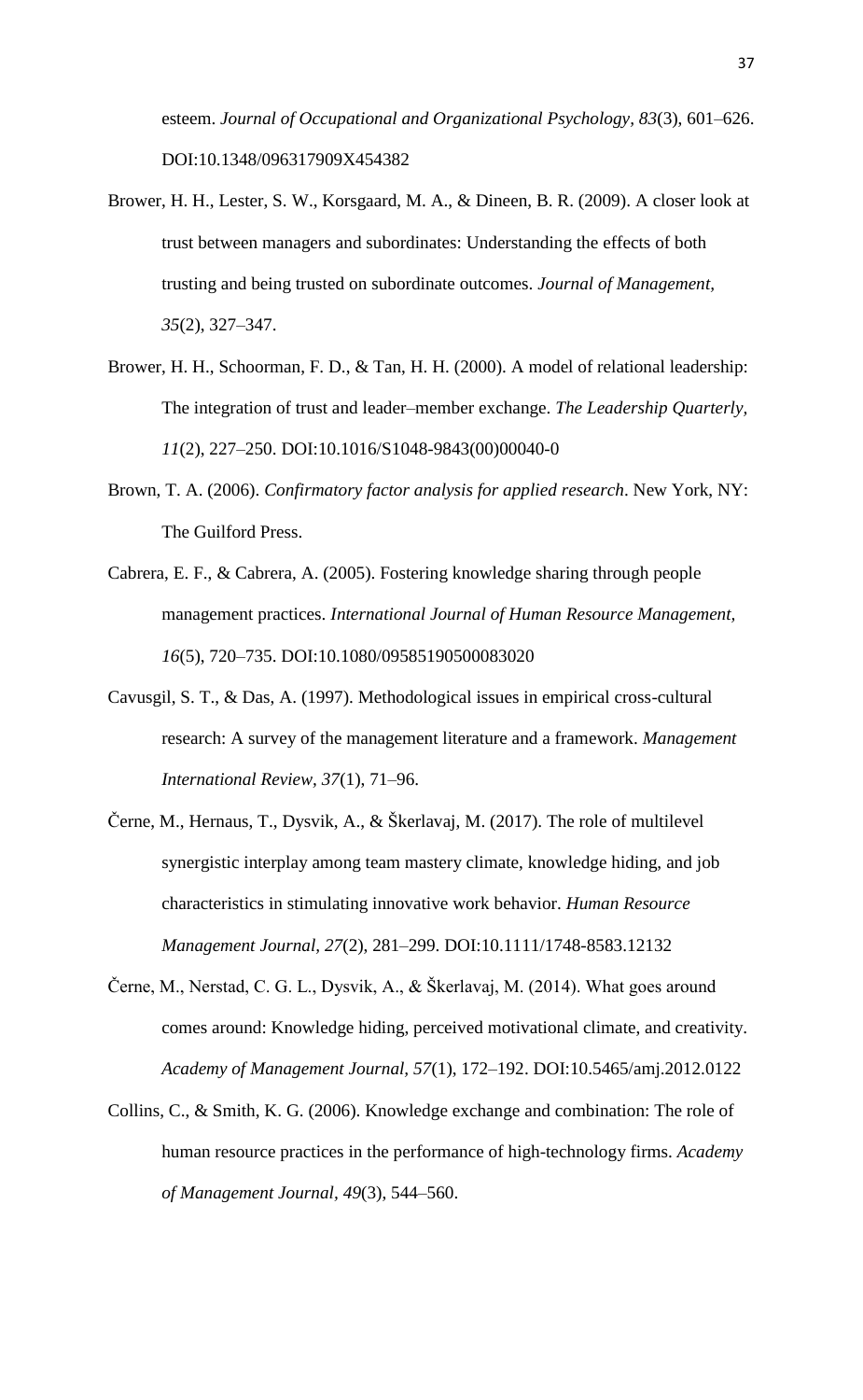- Colquitt, J. A., & Rodell, J. B. (2011). Justice, trust, and trustworthiness: A longitudinal analysis integrating three theoretical perspectives. *Academy of Management Journal, 54*(6), 1183–1206.
- Colquitt, J. A., LePine, J. A., Piccolo, R. F., Zapata, C. P., & Rich, B. L. (2012). Explaining the justice–performance relationship: Trust as exchange deepener or trust as uncertainty reducer? *Journal of Applied Psychology, 97*(1), 1–15.
- Colquitt, J. A., Scott, B., & Lepine, J. A. (2007). Trust, trustworthiness, and trust propensity: A meta-analytic test of their unique relationships with risk taking and job performance. *Journal of Applied Psychology, 92*(4), 909–927.
- Connelly, C. E., & Kelloway, E. K. (2003). Predictors of employees' perceptions of knowledge sharing cultures. *Leadership and Organization Development Journal, 24*(5), 294–301.
- Connelly, C. E., Zweig, D., Webster, J., & Trougakos, J. P. (2012). Knowledge hiding in organizations. *Journal of Organizational Behavior, 33*(1), 64–88. DOI:10.1002/job.737
- Conway, J. M., & Lance, C. E. (2010). What reviewers should expect from authors regarding common method bias in organizational research. *Journal of Business & Psychology, 25*(3), 325–334. DOI:10.1007/s10869-010-9181-6
- Cropanzano, R., & Mitchell, M. S. (2005). Social exchange theory: An interdisciplinary review. *Journal of Management, 31*(6), 874–900.
- De Vries, R. E., Van den Hooff, B., & De Ridder, J. A. (2006). Explaining knowledge sharing: The role of team communication styles, job satisfaction, and performance beliefs. *Communication Research, 33*(2), 115–135.
- Deci, E. L., Ryan, R. M., Gagné, M., Leone, D. R., Usunov, J., & Kornazheva, B. P. (2001). Need satisfaction, motivation, and well-being in the work organizations of a former eastern bloc country: A cross-cultural study of self-determination. *Personality and Social Psychology Bulletin, 27*(8), 930–942. DOI: 10.1177/0146167201278002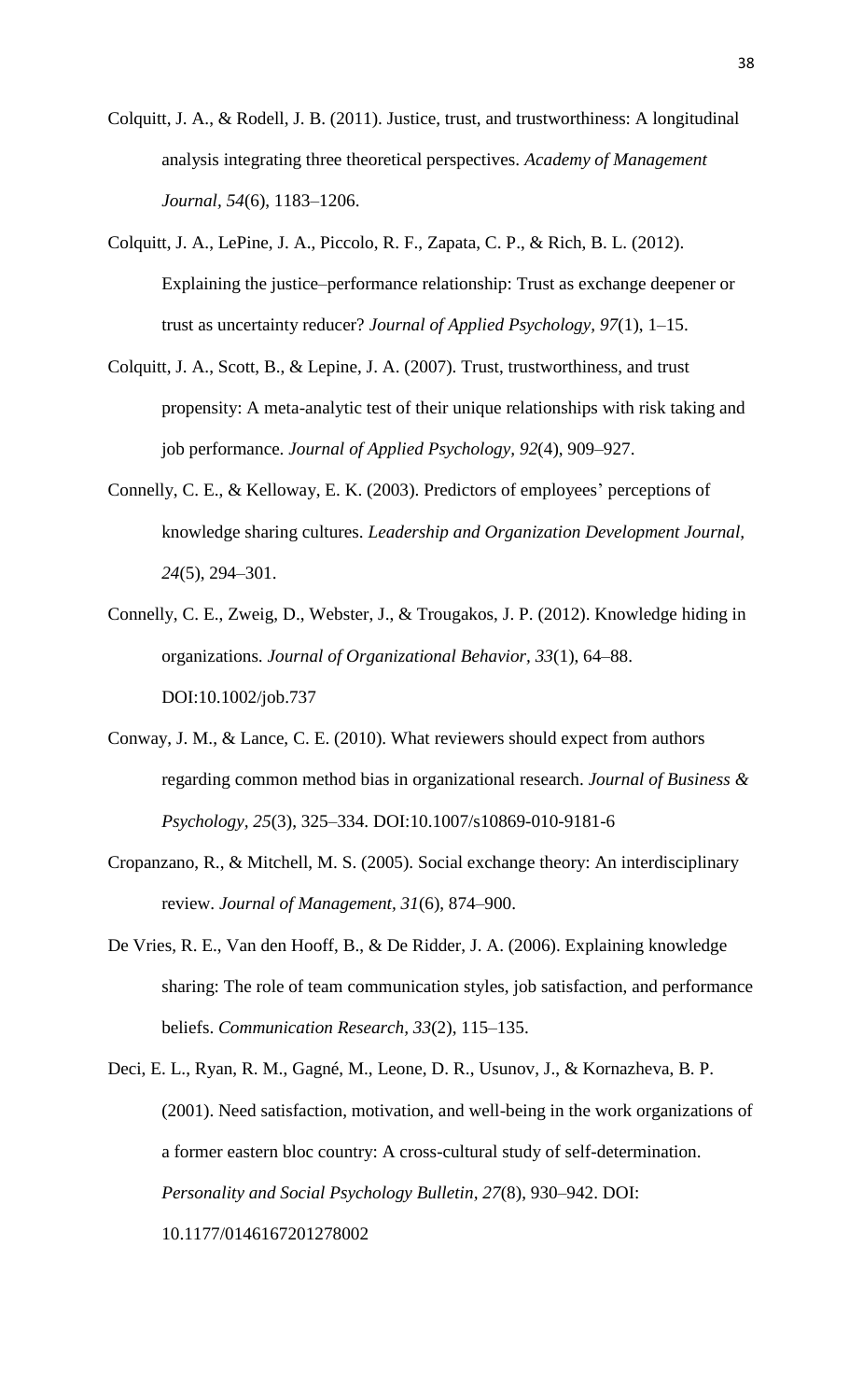- Deng, J., & Wang, K. Y. (2009). Feeling trusted and loyalty: Modeling supervisor– subordinate interaction from a trustee perspective. *The International Employment Relations Review, 15*(1), 16–38.
- DeShon, R. P., & Gillespie, J. Z. (2005). A motivated action theory account of goal orientation. *Journal of Applied Psychology, 90*(6), 1096–1127.
- Dirks, K., & Ferrin, D. L. (2002). Trust in leadership: Meta-analytic findings and implications for research and practice. *Journal of Applied Psychology, 87*(4), 611–628.
- Dweck, C. S. (1986). Motivational processes affecting learning. *American Psychologist, 41*(10), 1040–1048.
- Dyer, N. G., Hanges, P. J., & Hall, R. J. (2005). Applying multilevel confirmatory factor analysis techniques to the study of leadership. *The Leadership Quarterly, 16*(1), 149–167.
- Eden, D. (1990). *Pygmalion in management: Productivity as a self-fulfilling prophecy*. Lexington, MA: Lexington Books.
- Edmondson, A. (1999). Psychological safety and learning behavior in work teams. *Administrative Science Quarterly, 44*, 350–383.
- Eisenberger, R., Huntington, R., Hutchison, S., & Sowa, D. (1986). Perceived organizational support. *Journal of Applied Psychology, 71*, 500–507.
- Enders, C. K. (2010). *Applied missing data analysis*. New York, NY: The Guilford Press.
- Enders, C. K., & Mansolf, M. (2016). Assessing the fit of structural equation models with multiply imputed data. *Psychological Methods*. DOI:10.1037/met0000102
- Enders, C. K., Mistler, S. A., & Keller, B. T. (2015). Multilevel multiple imputation: A review and evaluation of joint modeling and chained equations imputation. *Psychological Methods*. DOI:10.1037/met0000063
- Frost, J., Osterloh, M., & Weibel, A. (2010). Governing knowledge work: Transactional and transformational solutions. *Organizational Dynamics, 39*, 126–136.
- Gagné, M. (2009). A model of knowledge-sharing motivation. *Human Resource Management, 48*, 571–589.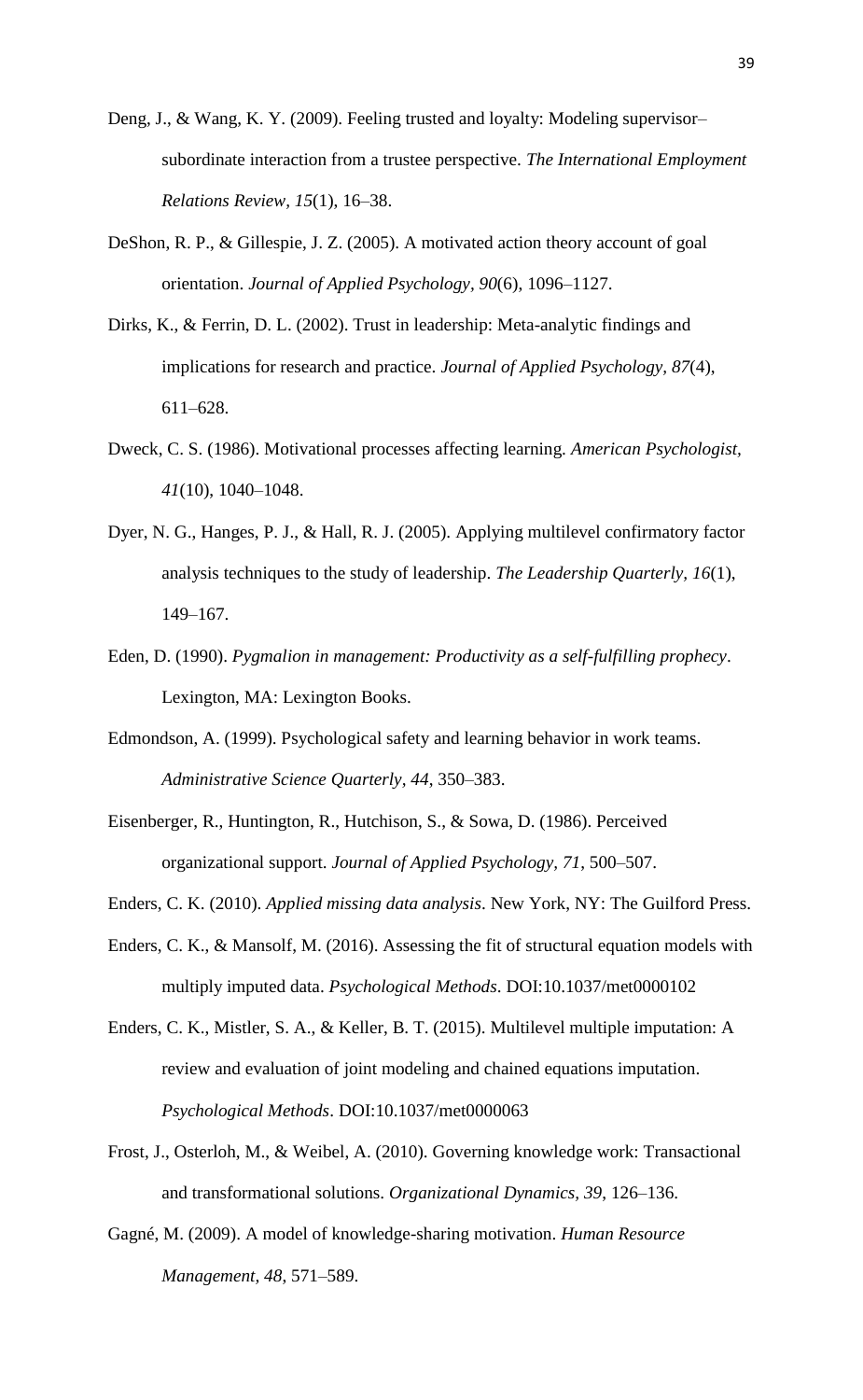- Gagné, M., & Deci, E. L. (2005). Self-determination theory and work motivation. *Journal of Organizational Behavior, 26*, 331–362.
- Gardner, H. K. (2012). Performance pressure as a double-edged sword: Enhancing team motivation but undermining the use of team knowledge. *Administrative Science Quarterly, 57*(1), 1–46.
- Geldhof, G. J., Preacher, K. J., & Zyphur, M. J. (2014). Reliability estimation in multilevel confirmatory factor analysis framework. *Psychological Methods, 19*(1), 72–91.
- Glick, W. (1985). Conceptualizing and measuring organization and psychological climate: Pitfalls in multilevel research. *Academy of Management Review, 10*, 601–616.
- Golden, T. D., & Raghuram, S. (2010). Teleworker knowledge sharing and the role of altered relational and technological interactions. *Journal of Organizational Behavior, 31*, 1061–1085.
- Graham, J. W., Olchowski, A. E., & Gilreath, T. D. (2007). How many imputations are really needed? Some practical clarifications of multiple imputation theory. *Prevention Science, 8*(3), 206–213. DOI:10.1007/s11121-007-0070-9
- Grant, R. M. (1996). Toward a knowledge-based theory of the firm. *Strategic Management Journal, 17*, 109–122.
- Harwood, C. G., Keegan, R. J., Smith, J. M. J., & Raine, A. S. (2015). A systematic review of the intrapersonal correlates of motivational climate perceptions in sport and physical activity. *Psychology of Sport and Excercise, 18*, 9–25.
- Höhler, J., Hartig, J., & Goldhammer, F. (2010). Modeling the multidimensional structure of students' foreign language competence within and between classrooms. *Psychological Test and Assessment Modeling, 52*(3), 323–340.
- Holland, P., Cooper, B., & Sheehan, C. (2016). Employee voice, supervisor support, and engagement: The mediating role of trust. *Human Resource Management*. DOI:10.1002/hrm.21809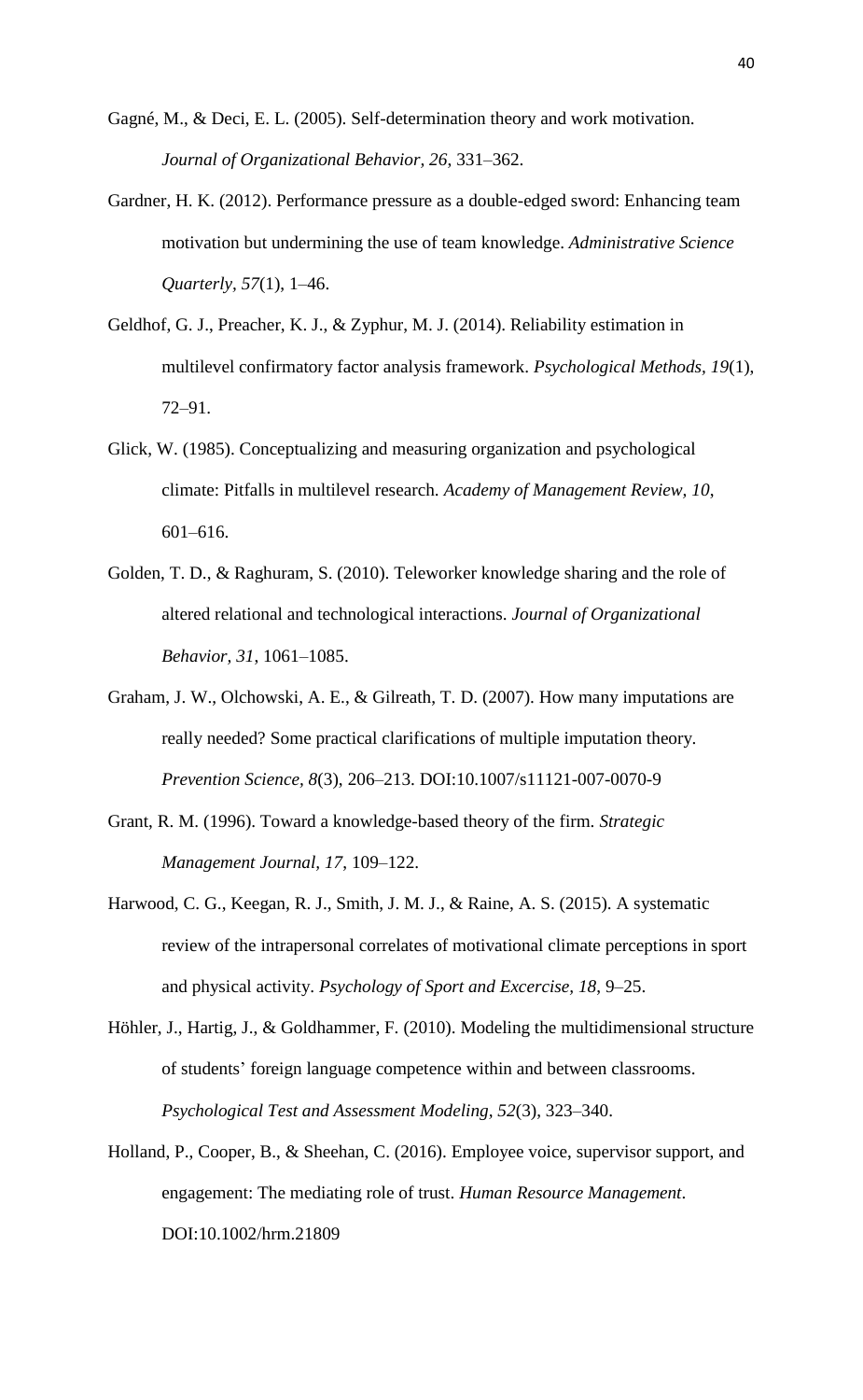- Hu, L., & Bentler, P. M. (1999). Cutoff criteria for fit indexes in covariance structure analysis: Conventional criteria versus new alternatives. *Structural Equation Modeling, 6*, 1–55.
- Hughes, L. W., Avey, J. B., & Norman, S. M. (2008). A study of supportive climate, trust, engagement and organizational commitment. *Journal of Business & Leadership, 4*(2), 51–59.
- Ipe, M. (2003). Knowledge sharing in organizations: A conceptual framework. *Human Resource Development Review, 2*(4), 337–359. DOI:10.1177/1534484303257985
- Javenpaa, S. L., & Staples, S. (2001). Exploring perceptions of organizational ownership of information and expertise. *Journal of Management Information Systems, 18*(1), 151–183.
- Jiang, L., & Probst, T. M. (2015). Do your employees (collectively) trust you? The importance of trust beyond individual trust. *Scandinavian Journal of Management, 31*, 526–535.
- Johns, G. (2006). The essential impact of context on organizational behavior. *Academy of Management Review, 31*(2), 386–408.
- Jöreskog, K. G. (2005). *Structural equation modeling with ordinal variables using LISREL*. Retrieved May 15, 2007 from http://www.ssicentral.com/lisrel/techdocs /ordinal.pdf
- Kogut, B., & Zander, U. (1992). Knowledge of the firm, combinative capabilties, and the replication of technology. *Organization Science, 3*(3), 383–397.
- Konovsky, M. A., & Pugh, D. S. (1994). Citizenship behavior and social exchange. *Academy of Management Journal, 37*, 656–669.
- Korsgaard, M. A., Brower, H. H., & Lester, S. W. (2015). It isn't always mutual: A critical review of dyadic trust. *Journal of Management, 41*(1), 47–70.
- Kozlowski, S. W. J., & Doherty, M. L. (1989). Integration of climate and leadership: Examination of a neglected issue. *Journal of Applied Psychology, 74*(4), 546–553.
- Kramer, R. M. (2010). Collective trust within organizations: Conceptual foundations and empirical insights. *Corporate Reputation Review, 13*(2), 82–97.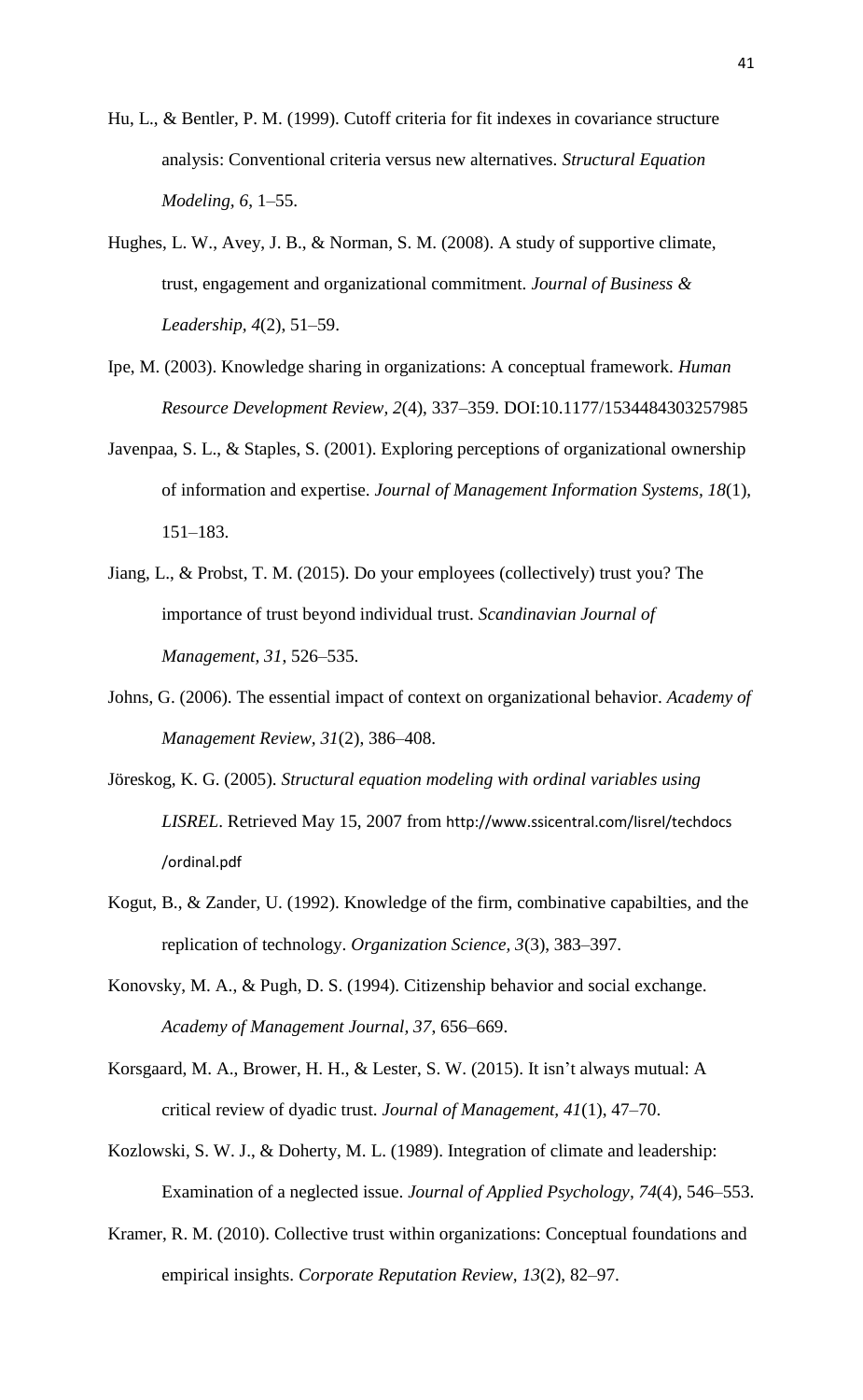- Krull, J. L., & MacKinnon, D. P. (2001). Multilevel modeling of individual and group level mediated effects. *Multivariate Behavioral Research, 36*(2), 249–277.
- Kuenzi, M., & Schminke, M. (2009). Assembling fragments into a lens: A review, critique, and proposed research agenda for the organizational work climate literature. *Journal of Management, 35*(3), 634–717.
- Kurtessis, J. N., Eisenberger, R., Ford, M. T., Buffardi, L. C., Stewart, K. A., & Adis, C. S. (2017). Perceived organizational support: A meta-analytic evaluation of organizational support theory. *Journal of Management*. *43*(6), 1854–1884. DOI:10.1177/0149206315575554
- Kuvaas, B., Buch, R., & Dysvik, A. (2012). Perceived training intensity and knowledge sharing: Sharing for intrinsic and prosocial reasons. *Human Resource Management, 51*(2), 167–187.
- Lam, A., & Lambermont-Ford, J.-P. (2010). Knowledge sharing in organizational contexts: A motivation-based perspective. *Journal of Knowledge Management, 14*(1), 51–66.
- Lau, D. C., & Lam, L. W. (2008). Effects of trusting and being trusted on team citizenship behaviors in chain stores. *Asian Journal of Social Psychology, 11*, 141–149.
- Lau, D. C., Lam, L. W., & Wen, S. S. (2014). Examining the effects of feeling trusted by supervisors in the workplace: A self-evaluative perspective. *Journal of Organizational Behavior, 35*, 112–127. DOI:10.1002/job.1861
- Lau, D. C., Liu, J., & Fu, P. P. (2007). Feeling trusted by business leaders in China: Antecedents and the mediating role of value congruence. *Asia Pacific Journal of Management, 24*, 321–340.
- Lee, P., Gillespie, N., Mann, L., & Wearing, A. (2010). Leadership and trust: Their effect on knowledge sharing and team performance. *Management Learning, 41*(4), 473– 491.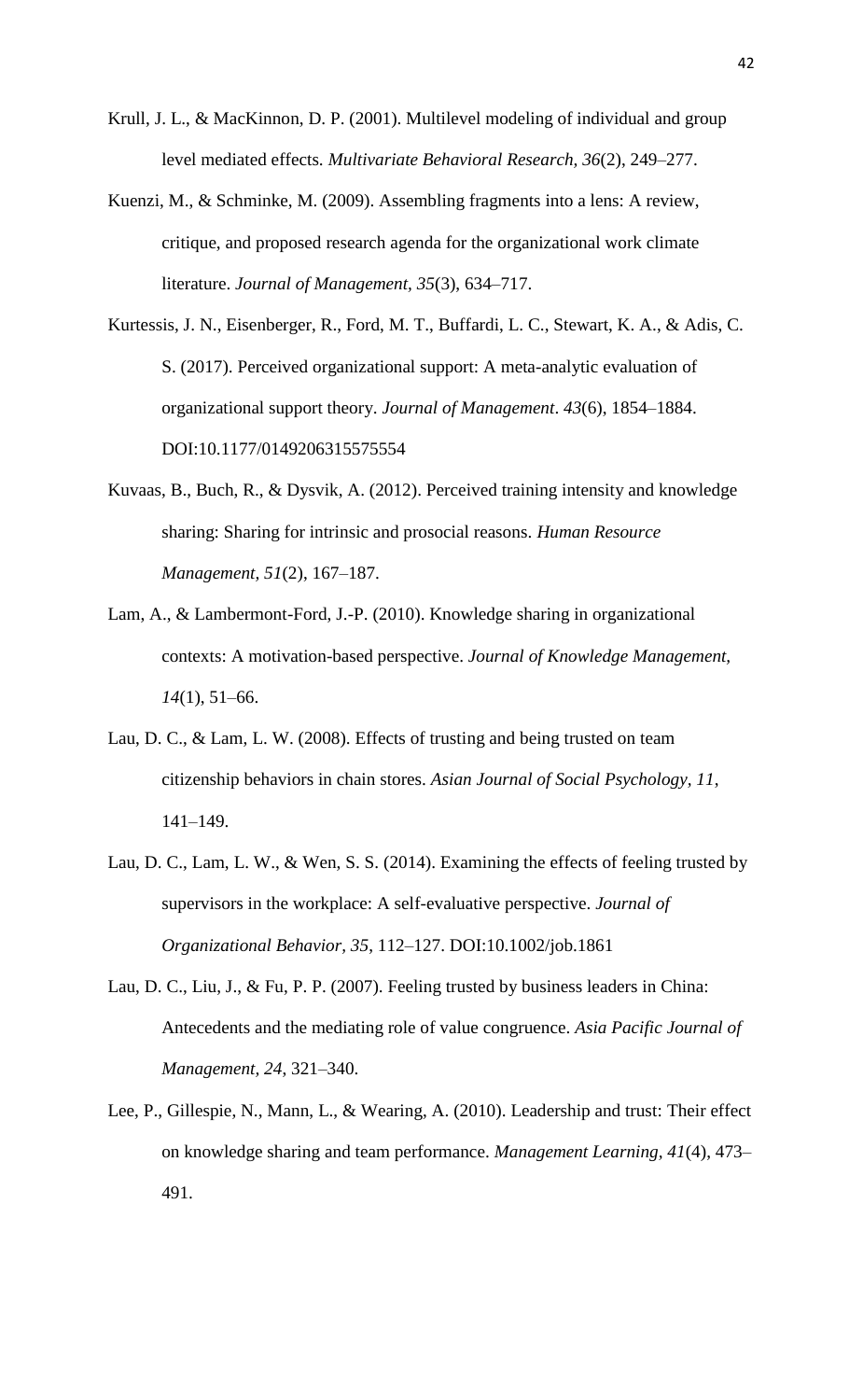- Lester, S. W., & Brower, H. H. (2003). In the eyes of the beholder: The relationship between subordinates' felt trustworthiness and their work attitudes and behaviors. *Journal of Leadership & Organizational Studies, 10*(2), 17–33.
- Levin, D. Z., & Cross, R. (2004). The strength of weak ties you can trust: The mediating role of trust in effective knowledge transfer. *Management Science, 50*(11), 1477– 1490.
- Little, R. J. A. (1988). A test of missing completely at random for multivariate data with missing values. *Journal of the American Statistical Association, 83*(202), 1198– 1202.
- Litwin, G. H., & Stringer, R. A., Jr. (1968). *Motivation and organizational climate*. Boston, MA: Harvard University, Graduate School of Business Administration.
- Lüdtke, O., Robitzsch, A., & Grund, S. (2017). Multiple imputation of missing data in multilevel designs: A comparison of different strategies. *Psychological Methods, 22*(1), 141–165. DOI:10.1037/met0000096
- Marsh, H. W., Hau, K., & Grayson, D. (2005). Goodness of fit evaluation in structural equation modeling. In A. Maydeu-Olivares & J. McArdle (Eds.), *Contemporary Pscyhometrics* (pp. 275–340). Mahwah, NJ: Erlbaum.
- Marsh, H. W., Lüdtke, O., Nagengast, B., Trautwein, U., Morin, A. J. S., Abuduljabbar, A. S., & Köller, O. (2012). Classroom climate and contextual effects: Conceptual and methodological issues in the evaluation of group-level effects. *Educational Psychologist, 47*(2), 106–124.
- Maslyn, J. M., & Uhl-Bien, M. (2001). Leader–member exchange and its dimensions: Effects of self-effort and others' effort on relationship quality. *Journal of Applied Psychology, 86*, 697–708.
- Mayer, R. C., Davis, J. H., & Schoorman, F. D. (1995). An integrative model of organizational trust. *Academy of Management Review, 20*(3), 709–734.
- Milne, P. (2007). Motivation, incentives and organisational culture. *Journal of Knowledge Management, 11*(6), 28–38.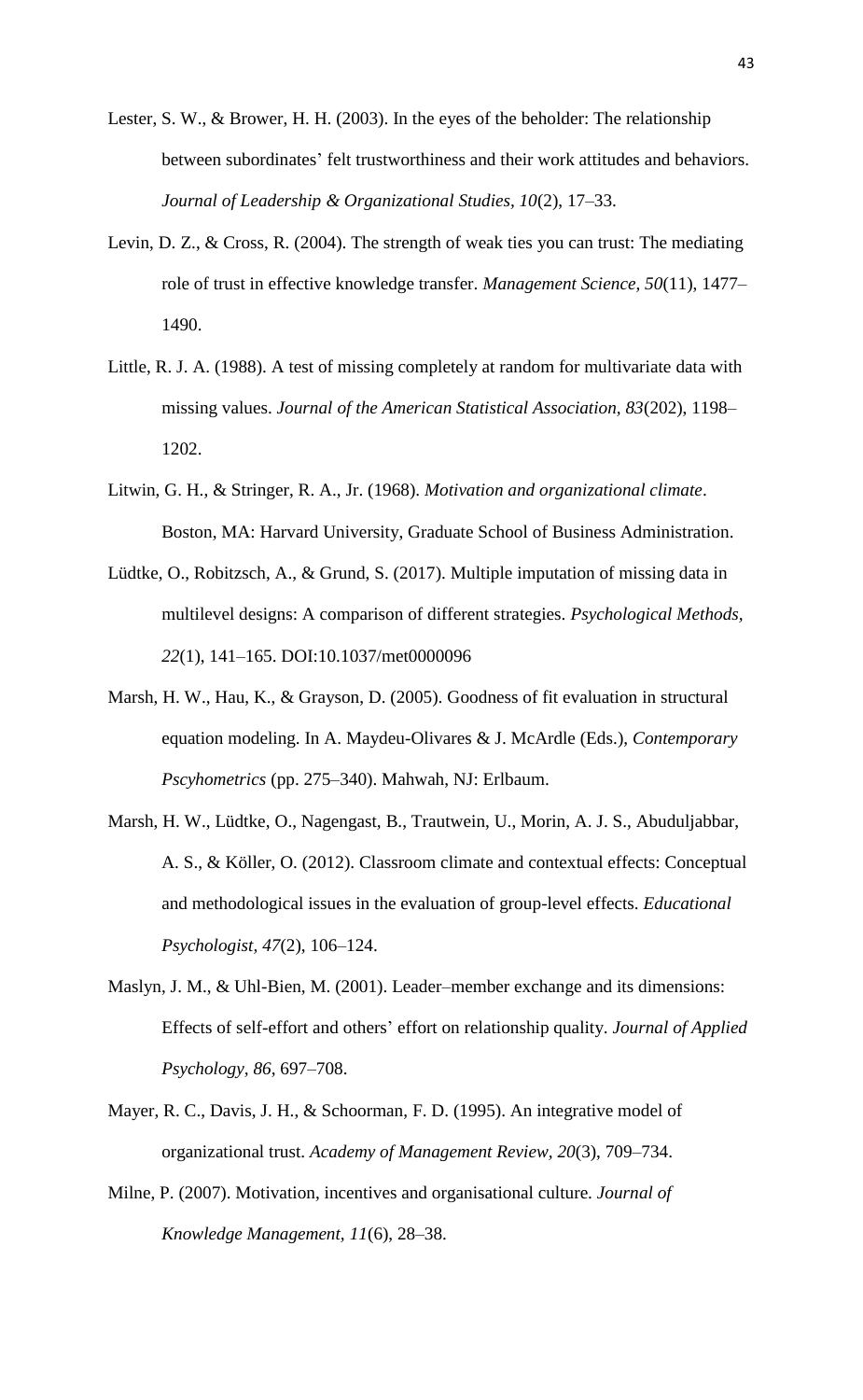- Molm, L. D., Schaefer, D. R., & Collett, J. L. (2007). The value of reciprocity. *Social Psychology Quarterly, 70*, 199–217.
- Muthén, B., & Muthén, L. (1998–2014). Mplus 7.3 [Computer software]. Los Angeles, CA: Muthén & Muthén.
- Muthén, B. O., & Asparouhov, T. (2008). Growth mixture modeling: Analysis with non-Gaussian random effects. In G. Fitzmaurice, M. Davidian, G. Verbeke, & G. Molenberghs (Eds.), *Longitudinal data analysis* (pp. 143–165). Boca Raton, FL: Chapman & Hall/CRC.
- Nachmais, C. F., & Nachmais, D. (1992). *Research methods in the social sciences*. New York, NY: St. Martin's Press.
- Nerstad, C. G. L., Roberts, G. C., & Richardsen, A. M. (2013a). Achieving success at work: The development and validation of the Motivational Climate at Work Questionnaire (MCWQ). *Journal of Applied Social Psychology, 43*, 2231–2250.
- Nerstad, C. G. L., Roberts, G. C., & Richardsen, A. M. (2013b). Person–situation dynamics and well-being at work: An achievement goal theory perspective. In R. J. Burke & C. L. Cooper (Eds.), *The fulfilling workplace: The organization's role in achieving individual and organizational health* (pp. 121–138): Surrey, United Kingdom: Gower Publishing.
- Nerstad, C. G. L., Roberts, G. C., Richardsen, A. M., & Dysvik, A. (2011). *Commitmentbased HRM and supervisor support climates as predictors of the motivational climate at work: Relevance for the optimization of knowledge sharing*. Paper presented at the Dutch HRM Network Conference, Gröningen, the Netherlands.
- Nicholls, J. G. (1984). Achievement motivation: Conceptions of ability, subjective experience, mastery choice and performance. *Psychological Review, 91*(3), 328– 346.
- Nicholls, J. G. (1989). *The competitive ethos and democratic education*. Cambridge, MA: Harvard University Press.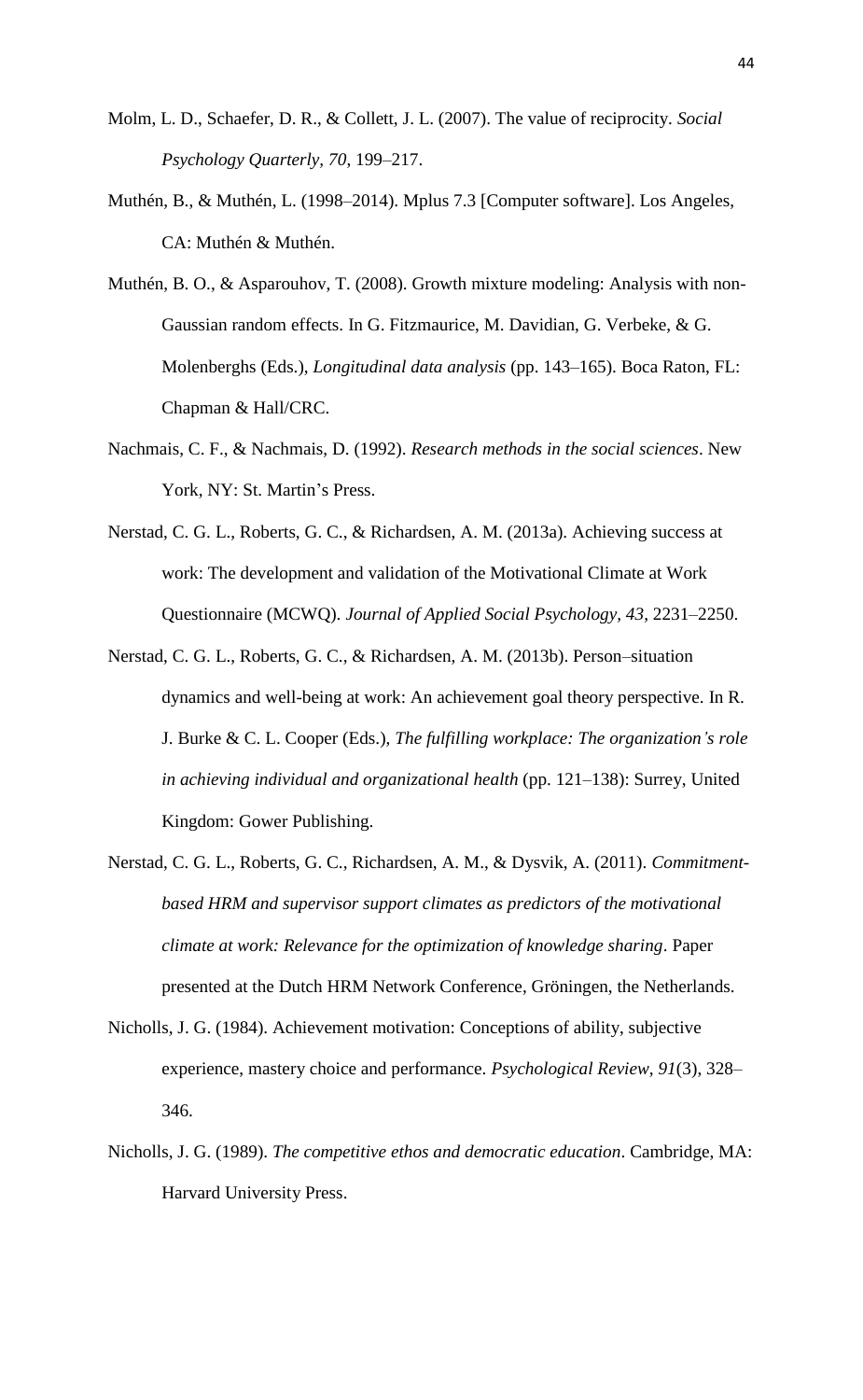- Nonaka, I., & Takeuchi, K. (1995). *The knowledge creating company: How Japanese companies create the dynamics of innovation*. New York, NY: Oxford University Press.
- Ntoumanis, N., & Biddle, S. J. H. (1999). A review of motivational climate in physical activity. *Journal of Sport Sciences, 17*, 643–665.
- Ntoumanis, N., Vazou, S., & Duda, J. (2007). Peer-created motivational climate. In S. Jowett & D. Lavallee (Eds.), *Social psychology in sport* (pp. 145–156). Champaign, IL: Human Kinetics.
- Nunnally, J. C., & Bernstein, I. H. (1994). *Psychometric theory* (3rd ed.). New York, NY: McGraw-Hill.
- Ommundsen, Y., & Roberts, G. C. (1999). Effect of motivational climate profiles on motivational indices in team sport. *Scandinavian Journal of Medicine and Science in Sports, 9*, 389–397.
- Osterloh, M., Frost, J., & Frey, B. S. (2002). The dynamics of motivation in new organizational forms. *International Journal of the Economics of Business, 9*(1), 61–77.
- Podsakoff, P. M., MacKenzie, S. B., & Podsakoff, N. P. (2012). Sources of method bias in social science research and recommendations on how to control it. *Annual Review of Psychology, 63*, 539–569. DOI:10.1146/annurev-psych-120710-100452
- Podsakoff, P. M., MacKenzie, S. B., Lee, J.-Y., & Podsakoff, N. P. (2003). Common method biases in behavioral research: A critical review of the literature and recommended remedies. *Journal of Applied Psychology, 88*, 879–903.
- Poortvliet, P. M., & Darnon, C. (2010). Toward a more social understanding of achievement goals: The interpersonal effects of mastery and performance goals. *Current Directions in Psychological Science, 19*(5), 324–328.
- Poortvliet, P. M., & Giebels, E. (2012). Self-improvement and cooperation: How exchange relationships promote mastery-approach driven individuals' job outcomes. *European Journal of Work and Organizational Psychology, 21*(3), 392–425.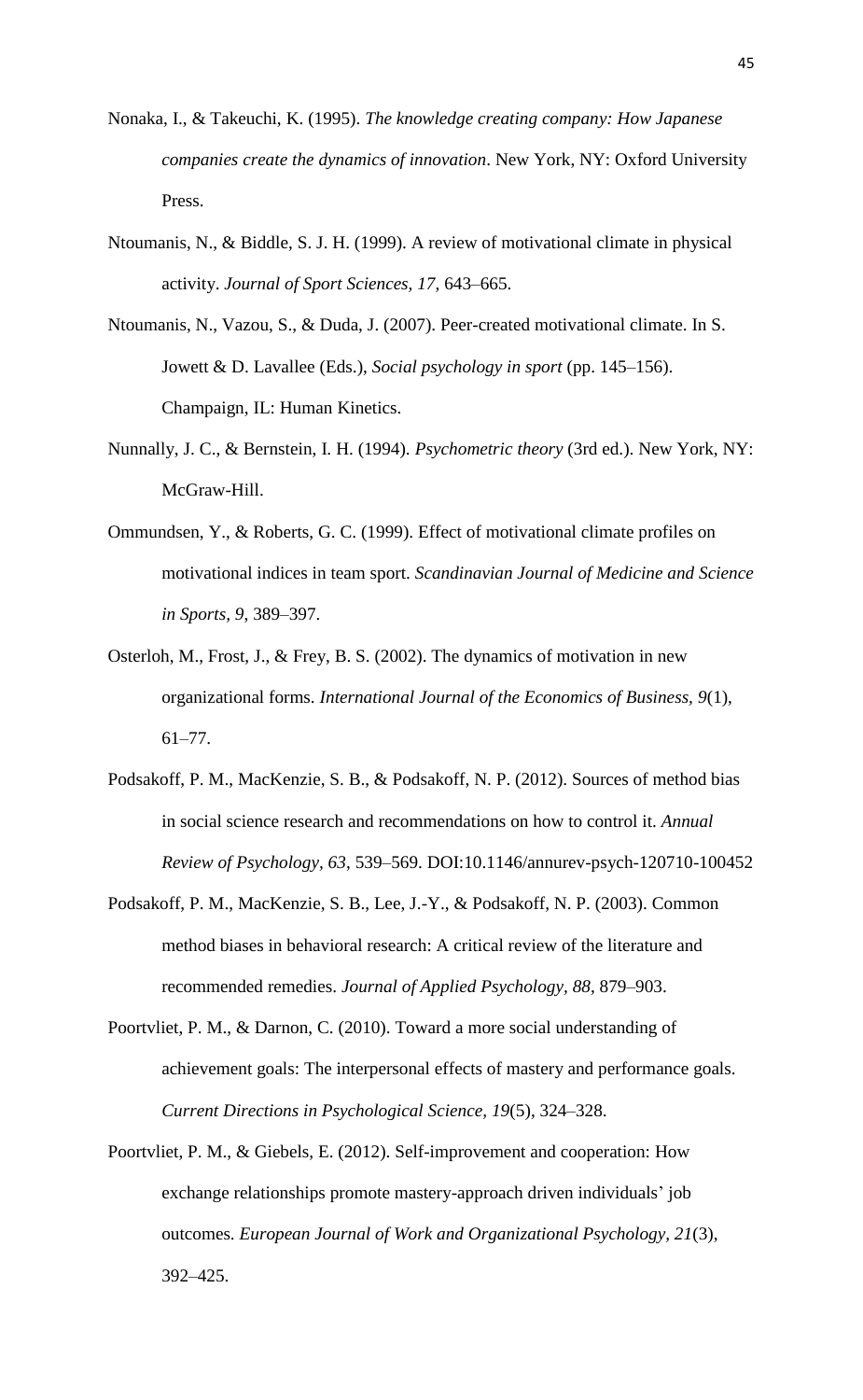- Poortvliet, P. M., Anseel, F., Janssen, O., Van Yperen, N. W., & Van de Vliert, E. (2012). Perverse effects of other-referenced performance goals in an information exchange context. *Journal of Business Ethics, 106*, 401–414.
- Poortvliet, P. M., Janssen, O., Van Yperen, N. W., & Van de Vliert, E. (2009). The joint impact of achievement goals and performance feedback on information giving. *Basic and Applied Social Psychology, 31*, 197–209.
- Preacher, K. J., Zyphur, M. J., & Zhang, Z. (2010). A general multilevel SEM framework for assesing multilevel mediation. *Psychological Methods, 15*(3), 209–233.
- Priesemuth, M., Schminke, M., Ambrose, M. L., & Folger, R. (2014). Abusive supervision climate: A multiple-mediation model of its impact on group outcomes. *Academy of Management Journal, 57*(5), 1513–1534.
- Quigley, N. R., Tesluk, P. E., Locke, E. A., & Bartol, K. M. (2007). A multilevel investigation of the motivational mechanisms underlying knowledge sharing and performance. *Organization Science, 18*(1), 71–88. DOI:10.1287/orsc.1060.0223
- Rhemtulla, M., Brosseau-Liard, P. É., & Savalei, V. (2012). When can categorical variables be treated as continuous? A comparison of robust continuous and categorical SEM estimation methods under suboptimal conditions. *Psychological Methods, 17*(3), 354–373. DOI:10.1037/a0029315
- Richardson, H. A., Simmering, M. J., & Sturman, M. C. (2009). A tale of three perspectives: Examining post hoc statistical techniques for detection and correction of common method variance. *Organizational Research Methods, 12*, 762–800.
- Roberts, G. C. (2012). Motivation in sport and exercise from an achievement goal theory perspective: After 30 years, where are we? In G. C. Roberts & D. Treasure (Eds.), *Advances in motivation in sport and exercise* (Vol. 3, pp. 5–58). Champaign, IL: Human Kinetics.
- Rousseau, D. M., Sitkin, S. B., Burt, R. S., & Camerer, C. (1998). Not so different after all: A cross-discipline view of trust. *Academy of Management Review, 23*, 393– 404.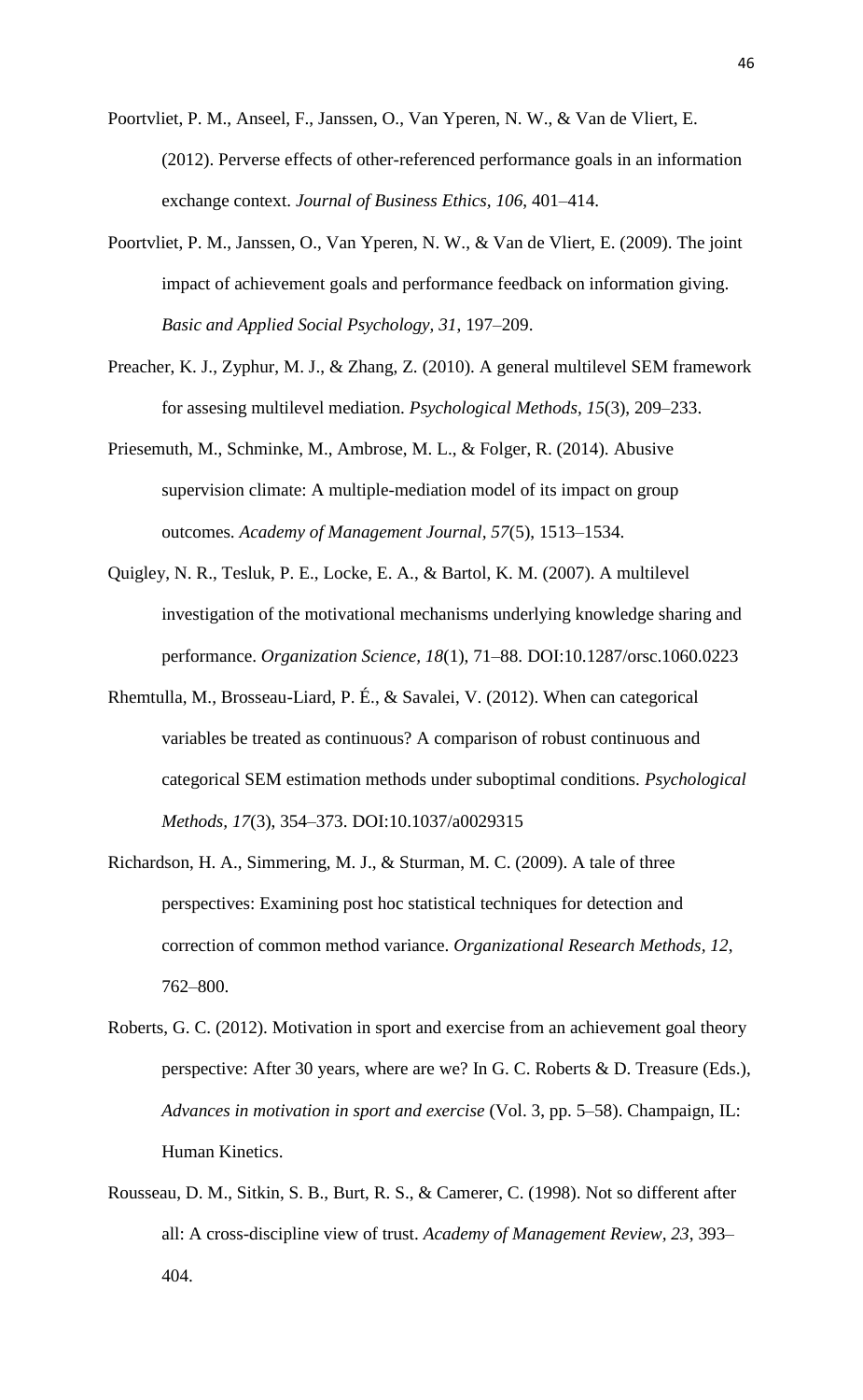- Rupp, D. E., Shao, R., Jones, K. S., & Liao, H. (2014). The utility of a multifoci approach to the study of organizational justice: A meta-analytic investigation into the consideration of normative rules, moral accountability, bandwidth-fidelity, and social exchange. *Organizational Behavior and Human Decision Processes, 123*, 159–185.
- Ryu, E. (2014). Model fit evaluation in multilevel structural equation models. *Frontiers in Psychology, 5*, 1–9.
- Salamon, S. D., & Robinson, S. L. (2008). Trust that binds: The impact of collective felt trust on organizational performance. *Journal of Applied Psychology, 93*(3), 593– 601.
- Samnani, A.-K., Singh, P., & Ezzedeen, S. (2013). Workplace bullying and employee performance: An attributional model. *Organizational Psychology Review, 3*(4), 337–359. DOI:10.1177/2041386613475370
- Schepers, P., & van den Berg, P. T. (2007). Social factors of work-environment creativity. *Journal of Business & Psychology, 21*(3), 407–428.
- Scherer, R., & Gustafsson, J.-E. (2015). Student assesment of teaching as a source of information about aspects of teaching quality in multiple subject domains: An application of multilevel bifactor structural equation modeling. *Frontiers in Psychology, 6*, 1–15.
- Schneider, B., & Reichers, A. E. (1983). On the etiology of climates. *Personnel Psychology, 36*, 19–39.
- Schoorman, F. D., Mayer, R. C., & Davis, J. H. (2007). An integrative model of organizational trust: Past, present and future. *Academy of Management Review, 32*(2), 344–354.
- Searle, R. H., Den Hartog, D., & Weibel, A. (2011). Trust in the employer: The role of high involvement work practices and procedural justice in European organizations. *International Journal of Human Resources Management, 22*(5), 1069–1092.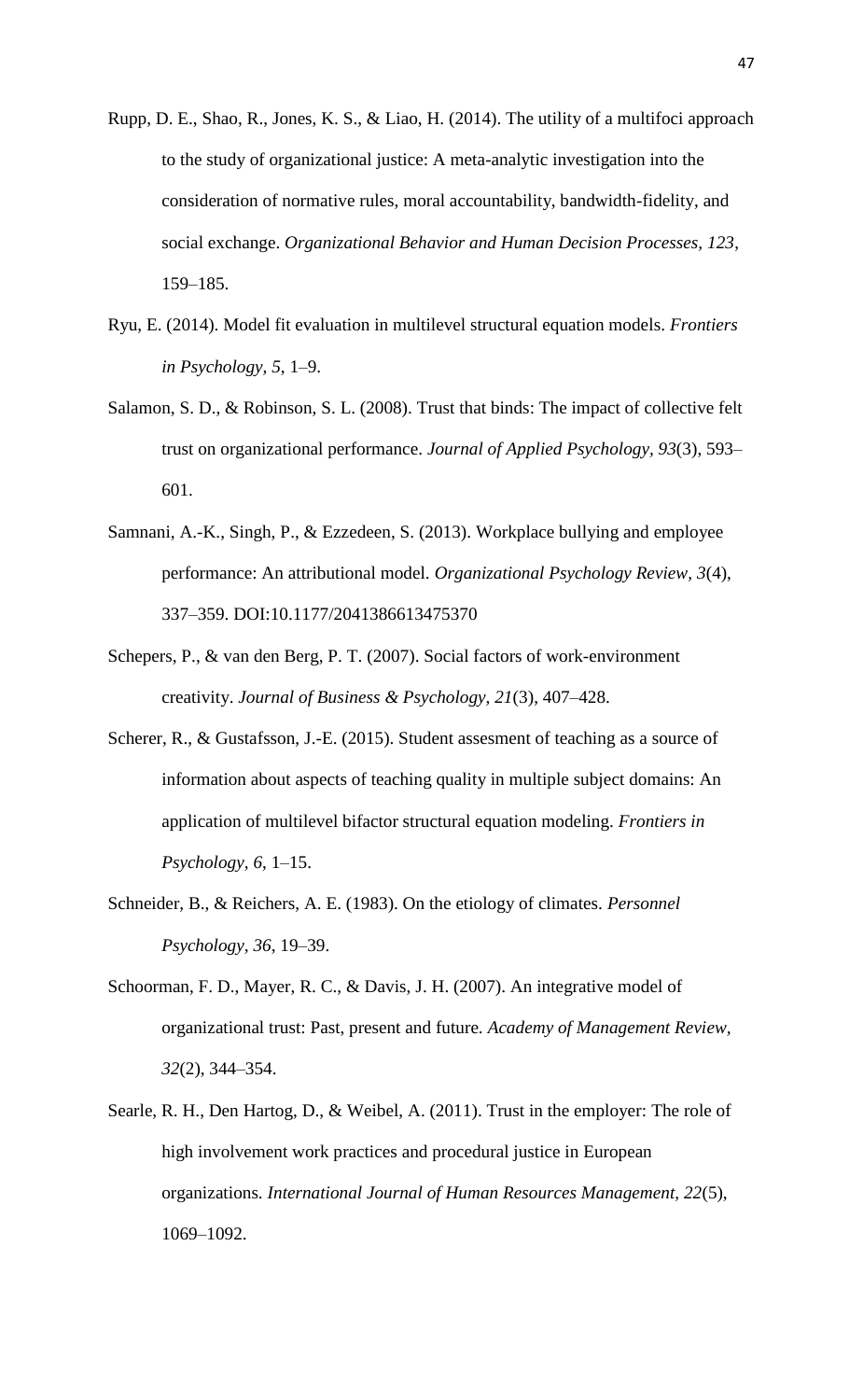- Searle, R. H., & Skinner, D. (2011). *Trust and human resource management*. Chichester, United Kingdom: Edward Elgar.
- Seppälä, T., Lipponen, J., Pirttila-Backman, A.-M., & Lipsanen, J. (2011). Reciprocity of trust in the supervisor–subordinate relationship: The mediating role of autonomy and the sense of power. *European Journal of Work and Organizational Psychology, 20*(6), 755–778. DOI:10.1080/1359432X.2010.507353
- Swift, M., Balkin, D. B., & Matusik, S. F. (2010). Goal orientations and the motivation to share knowledge. *Journal of Knowledge Management, 14*(3), 378–393.
- Teman, E. D. (2012). *The performance of multiple imputation and full information maximum likelihood for missing ordinal data in structural equation models* (Doctoral dissertation). Retrieved from ProQuest LLC. (UMI no. 3555133)
- Thornton, M. A., & Rupp, D. E. (2016). The joint effects of justice climate, group moral identity, and corporate social responsibility on the prosocial and deviant behaviors of groups. *Journal of Business Ethics, 137*, 677–697.
- Vazou, S., Ntoumanis, N., & Duda, J. L. (2006). Predicting young athletes' motivational indices as a function of their perceiptions of the coach- and peer-created climate. *Psychology of Sport and Exercise, 7*, 215–233.
- Wagner, W., Göllner, R., Helmke, A., Trautwein, U., & Lüdtke, O. (2013). Construct validity of student perceptions of instructional quality is high but not perfect: Dimensionality and generalizability of domain-independent assessments. *Learning and Instruction, 28*, 1–11.
- Wang, S., & Noe, R. A. (2010). Knowledge sharing: A review and directions for future research. *Human Resource Management Review, 20*, 115–131.
- Williams, L. J., Hartman, N., & Cavazotte, F. (2010). Method variance and marker variables: A review and comprehensive CFA marker technique. *Organizational Research Methods, 13*(3), 477–514. DOI:10.1177/1094428110366036
- Zhang, Z., Zyphur, M. J., & Preacher, K. J. (2009). Testing multilevel mediation using hierachical linear models: Problems and solutions. *Organizational Research Methods, 12*, 695–719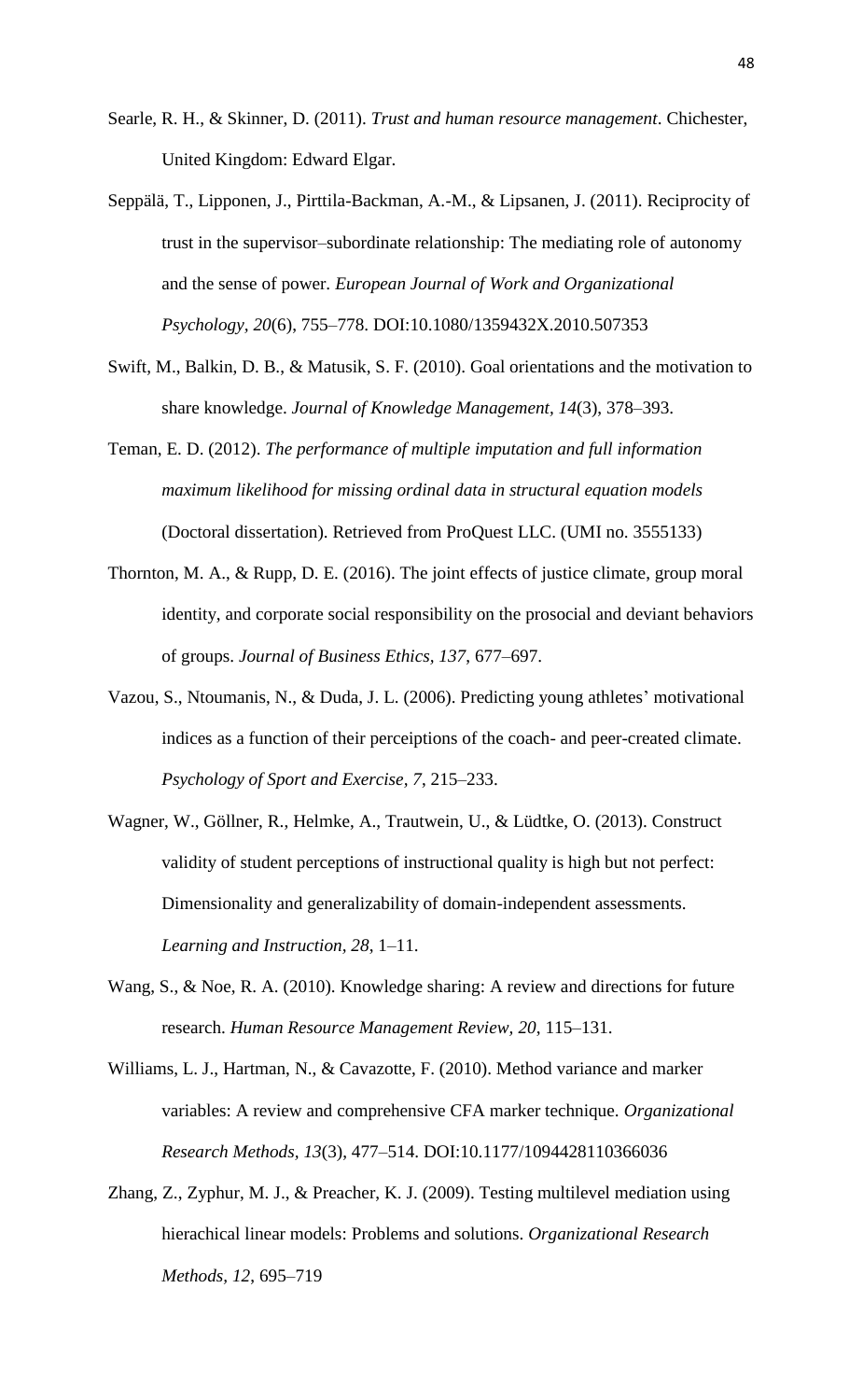*Differences in the Various Study Variables According to Organizational Membership (N = 1,122; supervisor-rated knowledge sharing n = 417)*

|                                | Organization 1                     | Organization 2                     | Organization 3                      | Organization 4                      | Organization 5                     |
|--------------------------------|------------------------------------|------------------------------------|-------------------------------------|-------------------------------------|------------------------------------|
|                                | M(SD)                              | M(SD)                              | M(SD)                               | M(SD)                               | M(SD)                              |
| Gender                         | $1.59_{\text{Org. }2,3,4,5}(0.49)$ | $1.37_{\text{Org.1,4,5}}(0.49)$    | $1.45_{\text{Org. }1,4,5}$ (0.50)   | $1.83_{\text{Org. }1,2,3,5}$ (0.38) | $1.21_{\text{Org. }1,2,3,4}(0.41)$ |
| Age                            | $3.20_{\text{Org. }3,4,5}$ (1.06)  | $3.41_{\text{Org. }4}(0.97)$       | $3.51_{\text{Org. }1,4,5}$ (1.05)   | $2.73_{\text{Org. }1,2,3,5}(0.97)$  | $3.53_{\text{Org. 1,4}} (1.08)$    |
| Education                      | $3.55_{\text{Org. }2,3,4}(0.67)$   | $2.99_{\text{Org. }1,3,4}(0.76)$   | $3.95_{\text{Org. }1,2,4,5}$ (1.01) | $3.51_{\text{Org. }2,3,5}(0.97)$    | $2.95_{\text{Org. }1,3,4}(0.69)$   |
| Supervisor tenure              | $2.65_{\text{Org. }2,5} (1.26)$    | $2.15_{\text{Org. }1,3}(0.98)$     | $2.82_{\text{Org. }2,4,5}$ (1.23)   | $2.36_{\text{Org. 3,5}}(1.08)$      | $2.02_{\text{Org. }1,3,4}(0.90)$   |
| Managerial responsibility      | $1.17_{\text{Org. 2,4}} (0.73)$    | $1.01_{\text{Org. }1,3,4,5}(0.12)$ | $1.16_{\text{Org. 2,4}} (0.36)$     | $1.33_{\text{Org. }1,2,3,5}$ (0.47) | $1.12_{\text{Org. 2,4}} (0.32)$    |
| Perceived performance climate  | $2.91_{\text{Org. }4,5}(0.93)$     | $2.97_{\text{Org. }4,5}(1.03)$     | $2.92_{\text{Org. }4,5}(1.01)$      | $3.59_{\text{Org. }1,2,3,5}$ (1.30) | $2.48_{\text{Org. }1,2,3,4}(0.98)$ |
| Perceived mastery climate      | $5.01_{\text{Org. }4,5} (1.01)$    | $4.84_{\text{Org. }3,4,5}$ (1.23)  | $5.16_{\text{Org. }3,4,5}$ (0.90)   | $5.52_{\text{Org. }1,2,3}$ (1.10)   | $5.52_{\text{Org. }1,2,3}$ (1.00)  |
| Felt trust                     | 5.67(1.05)                         | $5.46_{\text{Org. }4}(1.25)$       | 5.76(1.08)                          | $5.90_{\text{Org. 2}} (1.12)$       | 5.74(1.10)                         |
| Knowledge sharing <sup>a</sup> | $5.39_{\text{Org. }5}(0.96)$       | 5.66(0.90)                         | 5.39(1.08)                          |                                     | $5.73_{\text{Org. 1}}(0.93)$       |

Notes. All scores reflect responses on a 7-point scale ranging from 1 (strongly disagree) to 7 (strongly agree). Gender: 1 = female, 2 = male; age: 1 = 16-25 years, 2 = 26-35 years, 3 = 36-45 years, 4 = 46-55 years, 5 = 56

school,  $2 =$  high school diploma,  $3 =$  associate's degree,  $4 =$  bachelor's degree,  $5 =$  master's degree,  $6 =$  doctoral degree; supervisor tenure:  $1 =$ <1 years,  $2 = 1 - 3$  years,  $3 = 4 - 6$  years,  $4 = 7 - 9$  years,  $5 = 10 - 13$ 

responsibility:  $1 = no$ ,  $2 = yes$ ; for organizational membership, the five organizations were coded as 1, 2, 3, 4, and 5.

Means in a row include subscripts indicating the organizations that were significantly different. No subscript indicates that there were no significant differences.

<sup>a</sup> For knowledge sharing, post hoc tests could only be conducted between Orgs. 1, 2, 3, and 5, because Org. 4 did not facilitate the possibility of obtaining ratings of knowledge sharing from supervisors.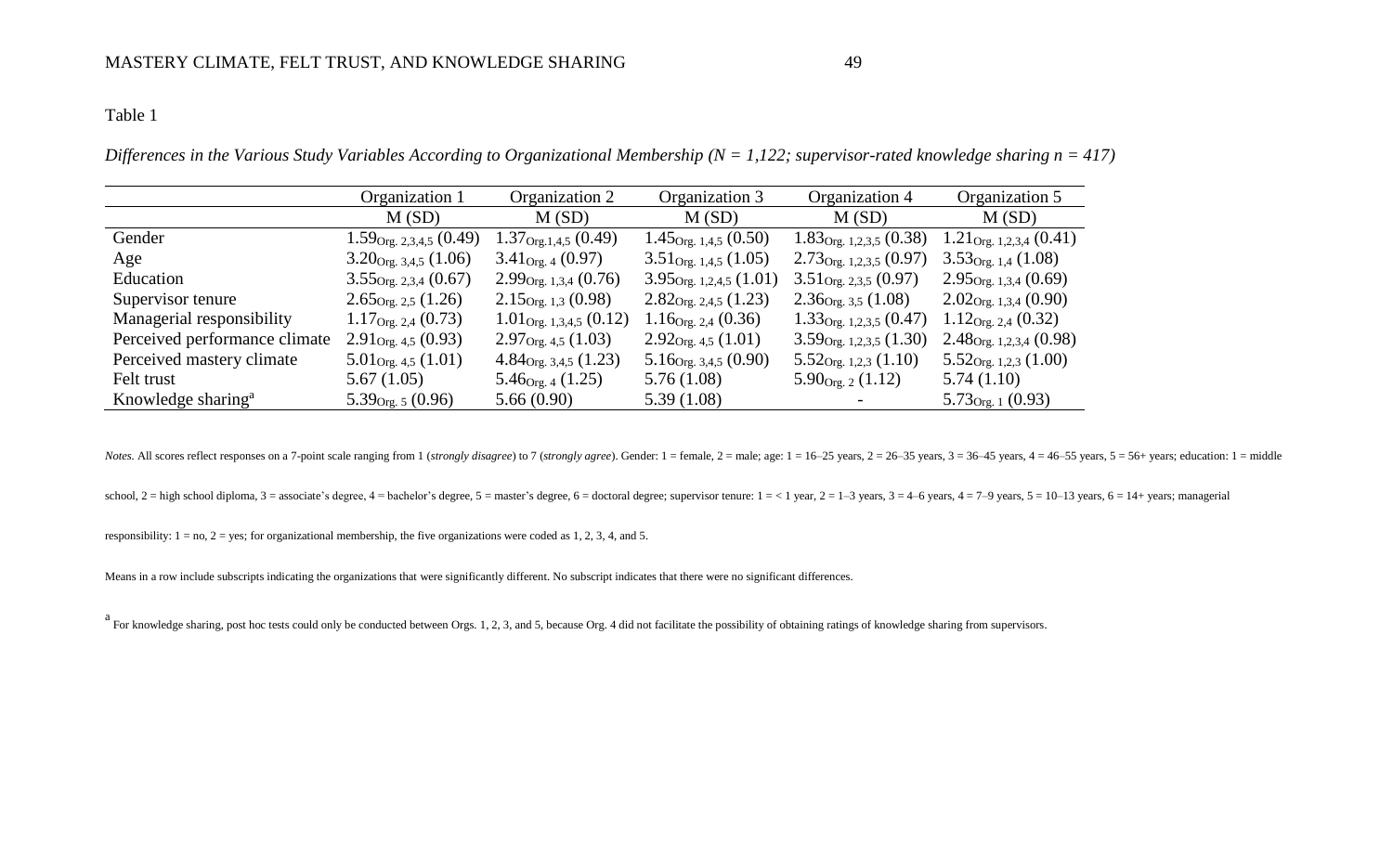## *Item-level Descriptives*

|                                    | M    | <b>SD</b> | ICC[1] | ICC[2] | LICC[1] | LICC[2] | M           | <b>SD</b>   |
|------------------------------------|------|-----------|--------|--------|---------|---------|-------------|-------------|
|                                    |      |           |        |        |         |         | $r_{wg(J)}$ | $r_{wg(J)}$ |
| Perceived mastery climate (MC)     |      |           |        |        | 0.21    | 0.51    | 0.84        | 0.23        |
| MC1                                | 4.77 | 1.28      | 0.13   | 0.37   |         |         |             |             |
| MC <sub>2</sub>                    | 4.06 | 1.39      | 0.12   | 0.34   |         |         |             |             |
| MC <sub>3</sub>                    | 4.80 | 1.25      | 0.16   | 0.42   |         |         |             |             |
| MC4                                | 3.70 | 1.39      | 0.12   | 0.34   |         |         |             |             |
| MC <sub>5</sub>                    | 3.99 | 1.46      | 0.15   | 0.40   |         |         |             |             |
| MC <sub>6</sub>                    | 3.99 | 1.48      | 0.20   | 0.50   |         |         |             |             |
| Felt trust (FT)                    |      |           |        |        | 0.12    | 0.36    | 0.86        | 0.24        |
| FT1                                | 4.84 | 1.27      | 0.14   | 0.39   |         |         |             |             |
| FT <sub>2</sub>                    | 4.87 | 1.17      | 0.16   | 0.42   |         |         |             |             |
| FT3                                | 4.53 | 1.39      | 0.13   | 0.36   |         |         |             |             |
| FT4                                | 4.76 | 1.37      | 0.14   | 0.39   |         |         |             |             |
| FT5                                | 4.84 | 1.08      | 0.11   | 0.33   |         |         |             |             |
| FT6                                | 4.48 | 1.38      | 0.17   | 0.45   |         |         |             |             |
| Knowledge sharing (KS)             |      |           |        |        | 0.34    | 0.67    | 0.93        | 0.15        |
| KS1                                | 3.83 | 1.12      | 0.27   | 0.59   |         |         |             |             |
| KS <sub>2</sub>                    | 4.67 | 1.23      | 0.32   | 0.65   |         |         |             |             |
| KS3                                | 4.25 | 1.36      | 0.30   | 0.62   |         |         |             |             |
| KS4                                | 4.21 | 1.36      | 0.42   | 0.74   |         |         |             |             |
| KS5                                | 4.56 | 1.28      | 0.30   | 0.62   |         |         |             |             |
| KS <sub>6</sub>                    | 3.73 | 1.17      | 0.42   | 0.74   |         |         |             |             |
| KS7                                | 3.27 | 1.33      | 0.37   | 0.69   |         |         |             |             |
| KS8                                | 3.41 | 1.32      | 0.44   | 0.75   |         |         |             |             |
| Perceived performance climate (PC) |      |           |        |        | 0.26    | 0.58    | 0.81        | 0.23        |
| PC1                                | 1.84 | 1.63      | 0.23   | 0.54   |         |         |             |             |
| PC <sub>2</sub>                    | 2.37 | 1.58      | 0.09   | 0.29   |         |         |             |             |
| PC <sub>3</sub>                    | 1.17 | 1.39      | 0.15   | 0.40   |         |         |             |             |
| PC <sub>4</sub>                    | 1.42 | 1.43      | 0.20   | 0.50   |         |         |             |             |
| PC <sub>5</sub>                    | 2.09 | 1.63      | 0.16   | 0.43   |         |         |             |             |
| PC <sub>6</sub>                    | 1.54 | 1.64      | 0.19   | 0.48   |         |         |             |             |
| PC7                                | 2.19 | 1.49      | 0.08   | 0.26   |         |         |             |             |
| PC8                                | 2.15 | 1.48      | 0.15   | 0.41   |         |         |             |             |

*Notes.*  $N = 956$ ; item PC6 was omitted because it was insignificant at L2; ICC[1] = intra class correlation at Level 1; ICC[2] = intra class

correlation at Level 2; LICC[1] = latent intra class correlation at Level 1; LICC[2] = latent intra class correlation at Level 2.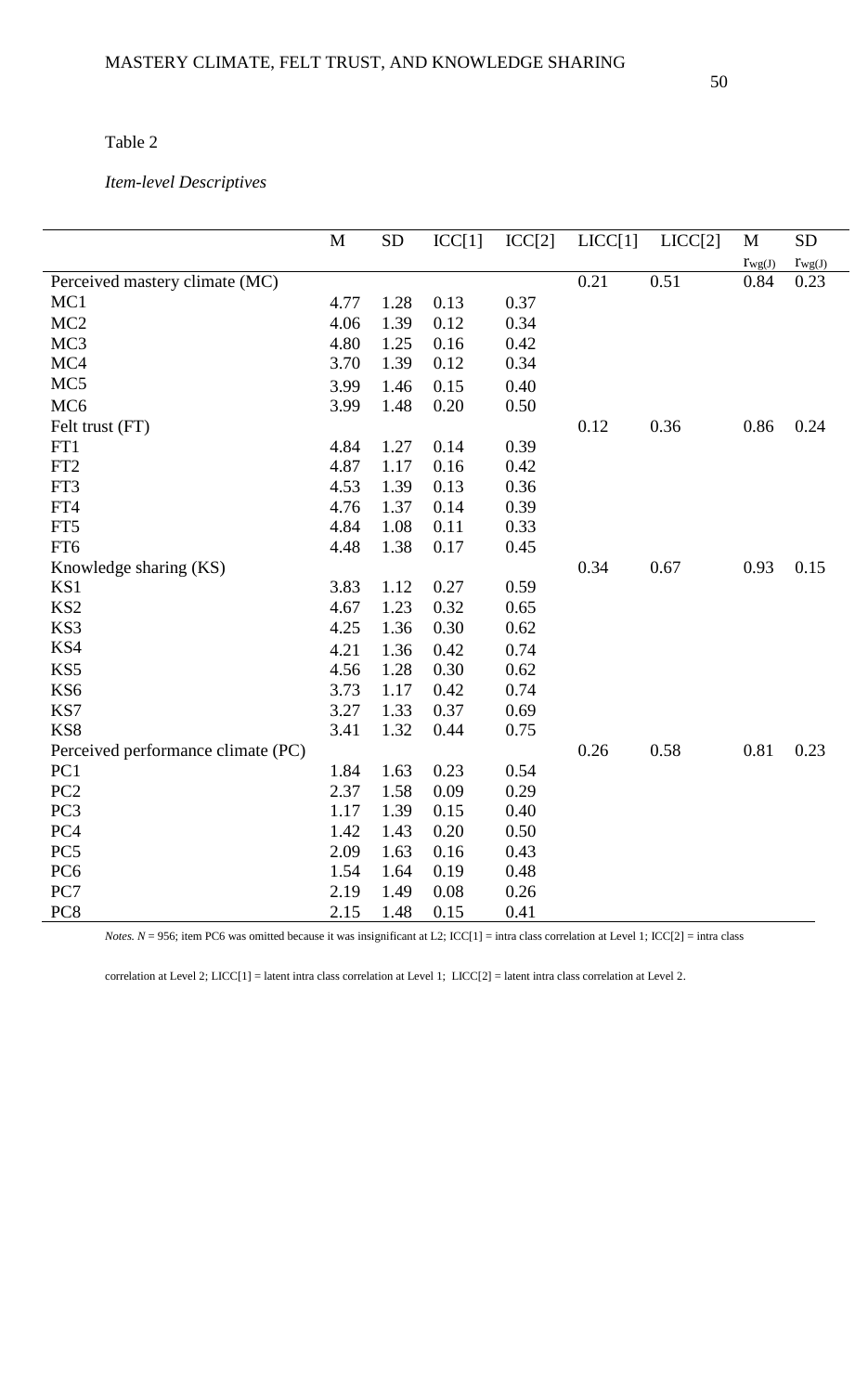*Descriptive Statistics for Key Study Variables at the Individual and Group Levels of Analysis (N = 956; ncluster = 245; average cluster = 3.90)*

|                |                               |       |           |                          |           | Correlations at Level 1 |           |                          |          |          |                |                |          |  |
|----------------|-------------------------------|-------|-----------|--------------------------|-----------|-------------------------|-----------|--------------------------|----------|----------|----------------|----------------|----------|--|
|                |                               | Mean  | <b>SD</b> | Alpha(L1)                | Alpha(L2) |                         |           |                          | 4        |          |                |                |          |  |
|                | Gender                        | l .44 | 0.50      | $\overline{\phantom{a}}$ | $\sim$    |                         |           |                          |          |          |                |                |          |  |
| 2              | Age                           | 3.32  | 1.08      |                          |           | 0.02                    |           |                          |          |          |                |                |          |  |
| 3              | Education                     | 3.33  | 0.87      | $\overline{\phantom{0}}$ | $\sim$    | $0.18**$                | $-0.19**$ | $\overline{\phantom{a}}$ |          |          |                |                |          |  |
| $\overline{4}$ | Supervisor tenure             | 2.35  | 1.11      |                          |           | $0.13**$                | $0.20**$  | $0.07*$                  |          |          |                |                |          |  |
| 5 <sup>5</sup> | Managerial responsibility     | 1.15  | 0.36      |                          |           | $0.10**$                | $0.12**$  | $0.20**$                 | $0.14**$ |          |                |                |          |  |
| 7              | Perceived performance climate | 1.89  | 1.09      | 0.84                     | 0.94      | $0.07*$                 | $-0.08**$ | $0.10**$                 | $-0.03$  | 0.08     | $\blacksquare$ |                |          |  |
| 8              | Perceived mastery climate     | 4.22  | 1.08      | 0.86                     | 0.94      | $-0.07*$                | 0.06      | $-0.01$                  | $-0.02$  | $0.20**$ | $-0.26**$      | $\blacksquare$ |          |  |
| 9              | Felt trust                    | 4.72  | 1.12      | 0.93                     | 0.98      | 0.01                    | 0.02      | 0.01                     | 0.02     | 0.06     | $-0.29**$      | $0.66**$       |          |  |
| 10             | Knowledge sharing             | 3.99  | 1.02      | 0.92                     | 0.91      | $-0.27**$               | $-0.05$   | $-0.01$                  | $-0.03$  | 0.03     | $-0.14$        | $0.19**$       | $0.23**$ |  |

Notes. All scores reflect responses on a 7-point scale ranging from 1 (strongly disagree) to 7 (strongly agree). Alpha (L1) = coefficient alphas at Level 1; Alpha (L2) = coefficient alphas at Level 2; Gender: 1 = female, 2

 $= 26-35$  years,  $3 = 36-45$  years,  $4 = 46-55$  years,  $5 = 56+$  years; education: 1 = middle school, 2 = high school diploma, 3 = associate's degree, 4 = bachelor's degree, 5 = master's degree, 6 = doctoral degree; supervis

years,  $3 = 4-6$  years,  $4 = 7-9$  years,  $5 = 10-13$  years,  $6 = 14+$  years; managerial responsibility:  $1 =$  no,  $2 =$  yes.

\**p* < 0.05, \*\**p* < 0.01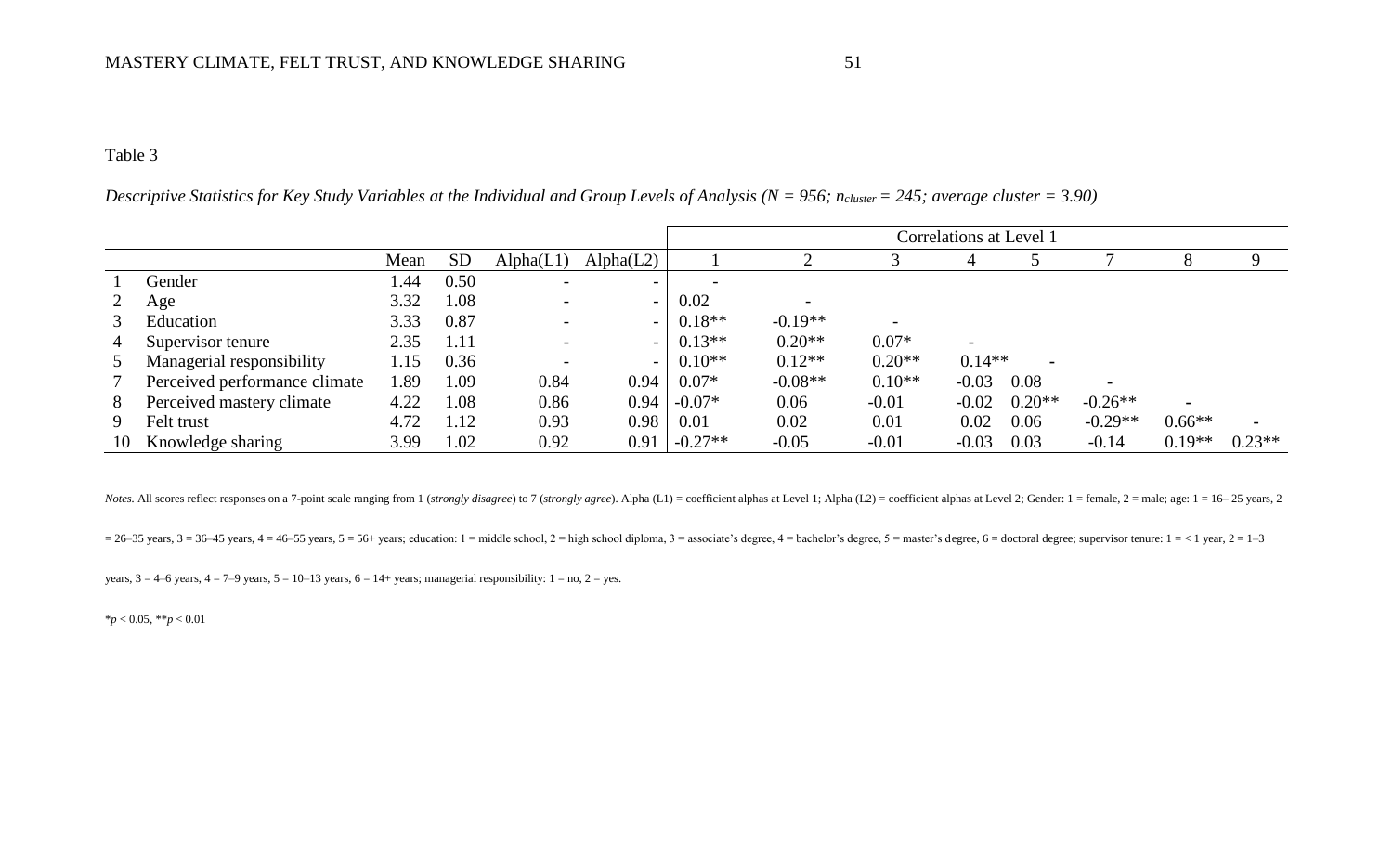## *Confirmatory Factor Analysis and Multilevel Confirmatory Factor Analysis Results*

| Single-level CFA                       | $\chi^2$ | DF  | $\chi^2/df$ | <b>RMSEA</b> | <b>CFI</b> | <b>TLI</b> |                          |                           |
|----------------------------------------|----------|-----|-------------|--------------|------------|------------|--------------------------|---------------------------|
| One factor model                       | 9243.15  | 593 | 15.59       | 0.123        | 0.693      | 0.674      |                          |                           |
| Two factor model                       | 4522.91  | 583 | 7.76        | 0.084        | 0.860      | 0.849      |                          |                           |
| Three factor model                     | 2596.67  | 581 | 4.46        | 0.060        | 0.928      | 0.922      |                          |                           |
| Four factor model                      | 1917.73  | 569 | 3.37        | 0.050        | 0.952      | 0.947      |                          |                           |
| <b>Multilevel CFA</b>                  | $\chi^2$ | DF  | $\chi^2/df$ | <b>RMSEA</b> | <b>CFI</b> | TLI        | $SRMR$ <sub>within</sub> | $SRMR$ <sub>between</sub> |
| One factor model                       | 11452.53 | 943 | 12.14       | 0.108        | 0.599      | 0.572      | 0.217                    | 0.290                     |
| Two factor model                       | 4968.42  | 932 | 5.33        | 0.067        | 0.846      | 0.833      | 0.114                    | 0.240                     |
| Three factor model                     | 2959.11  | 928 | 3.19        | 0.048        | 0.922      | 0.916      | 0.075                    | 0.180                     |
| Four-factor model                      | 2330.34  | 913 | 2.55        | 0.040        | 0.946      | 0.940      | 0.062                    | 0.175                     |
| Four-factor model (excluding item PC6) | 2047.10  | 852 | 2.40        | 0.038        | 0.954      | 0.949      | 0.058                    | 0.150                     |
| <b>Partially Saturated Models</b>      |          |     |             |              |            |            |                          |                           |
| Level 1 (Level 2 model saturated)      | 686.40   | 344 | 2.00        | 0.032        | 0.986      | 0.968      | 0.000                    | 0.173                     |
| Level 2 (Level 1 model saturated)      | 1263.28  | 344 | 3.67        | 0.053        | 0.961      | 0.915      | 0.061                    | 0.000                     |

*Notes*. N = 956; ncluster = 245; One factor model = all items load on one factor; Two factor model = perceived mastery climate, performance climate and felt trust load on one factor and knowledge sharing loads on

another factor; Three factor model = perceived mastery climate and felt trust represent the first factor, performance climate the second, and knowledge sharing the third factor; Four factor model = a perceived mastery climate, performance climate, felt trust and knowledge sharing represent four separate factors. \* *p* < 0.05, \*\* *p* < 0.01, \*\*\* *p* < 0.001.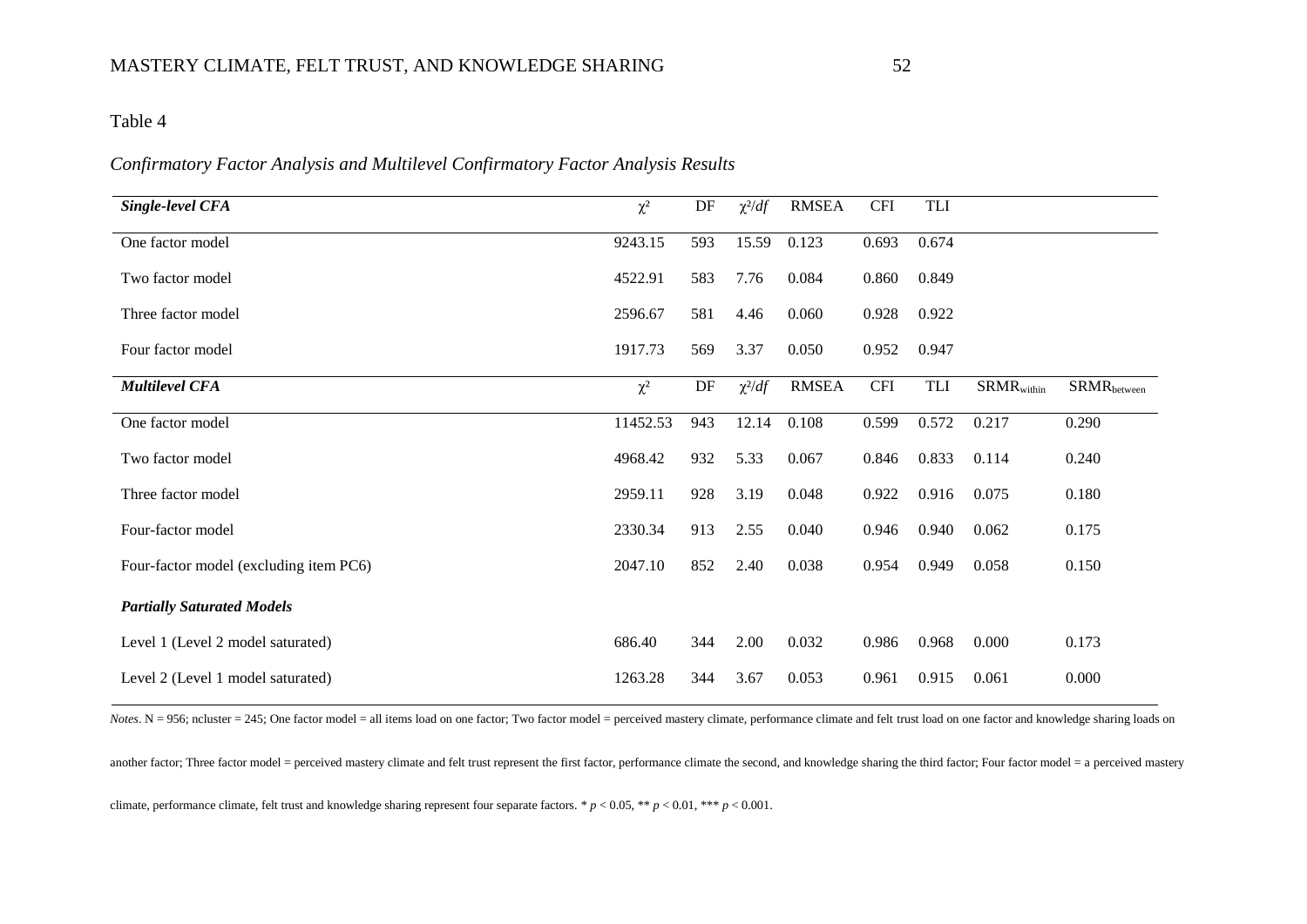*Multilevel SEM Results for the Predicted Mediation Model (* $N = 956$ *;*  $n_{cluster} = 245$ *)* 

| Variables                               | Standardized parameter estimate<br>(SE) |  |  |  |  |
|-----------------------------------------|-----------------------------------------|--|--|--|--|
| Within Level:                           |                                         |  |  |  |  |
| Dependent variable is felt trust        |                                         |  |  |  |  |
| Perceived mastery climate $(aW)$        | $0.703(0.024)$ ***                      |  |  |  |  |
| Perceived performance climate $(c_w)$   | $-0.130(0.027)$ ***                     |  |  |  |  |
| Gender                                  | 0.011(0.031)                            |  |  |  |  |
| Age                                     | $-0.025(0.031)$                         |  |  |  |  |
| Education                               | 0.007(0.038)                            |  |  |  |  |
| Supervisor tenure                       | 0.031(0.037)                            |  |  |  |  |
| Managerial responsibility               | $-0.127(0.044)$ **                      |  |  |  |  |
| Organization 1                          | $0.123(0.048)$ **                       |  |  |  |  |
| Organization 2                          | 0.062(0.037)                            |  |  |  |  |
| Organization 3                          | $0.148(0.049)$ **                       |  |  |  |  |
| Organization 4                          | $0.105(0.048)*$                         |  |  |  |  |
| Dependent variable is knowledge sharing |                                         |  |  |  |  |
| Felt trust $(bW)$                       | $0.197(0.078)$ **                       |  |  |  |  |
| Perceived mastery climate               | $-0.085(0.085)$                         |  |  |  |  |
| Perceived performance climate           | $-0.109(0.059)$                         |  |  |  |  |
| Gender                                  | $-0.330(0.059)$ ***                     |  |  |  |  |
| Age                                     | $-0.056(0.061)$                         |  |  |  |  |
| Education                               | 0.089(0.068)                            |  |  |  |  |
| Supervisor tenure                       | 0.018(0.073)                            |  |  |  |  |
| Managerial responsibility               | $0.153(0.076)*$                         |  |  |  |  |
| Organization 1                          | $-0.103(0.084)$                         |  |  |  |  |
| Organization 2                          | $-0.058(0.087)$                         |  |  |  |  |
| Organization 3                          | $-0.144(0.090)$                         |  |  |  |  |
| Organization 4                          | $-0.083(0.103)$                         |  |  |  |  |
| <b>Between Level:</b>                   |                                         |  |  |  |  |
| Dependent variable is felt trust        |                                         |  |  |  |  |
| Perceived mastery climate $(a_b)$       | $0.720(0.097)$ ***                      |  |  |  |  |
| Perceived performance climate $(c_b)$   | $-0.188(0.107)$                         |  |  |  |  |
| Dependent variable is knowledge sharing |                                         |  |  |  |  |
| Felt trust $(b_b)$                      | 0.275(0.412)                            |  |  |  |  |
| Perceived mastery climate               | 0.250(0.384)                            |  |  |  |  |
| Perceived performance climate           | 0.116(0.400)                            |  |  |  |  |
| <b>Mediation test<sup>*</sup></b> :     |                                         |  |  |  |  |
| $a_W * b_W$                             | $0.121(0.049)$ **                       |  |  |  |  |
| $a_b * b_b$                             | 0.422(0.642)                            |  |  |  |  |

*Notes.* Gender: 1 = female, 2 = male; age: 1 = 16–25 years; 2 = 26–35 years; 3 = 35–45 years; 4 = 46–55 years; 5 = 56+ years; education: 1

= middle school, 2 = high school diploma, 3 = associate's degree, 4 = bachelor's degree, 5 = master's degree, 6 = doctoral degree;

managerial responsibility:  $1 = no$ ,  $2 = yes$ ; supervisor tenure:  $1 = < 1$  year;  $2 = 1-3$  years;  $3 = 4-6$  years;  $4 = 7-9$  years;  $5 = 10-13$  years;  $6 = 10-13$ 

14+ years; the fixed effects of organizations were modeled by means of four dummy variables, where Org. 5 served as the reference.

 $* p < 0.05, ** p < 0.01, *** p < 0.001.$